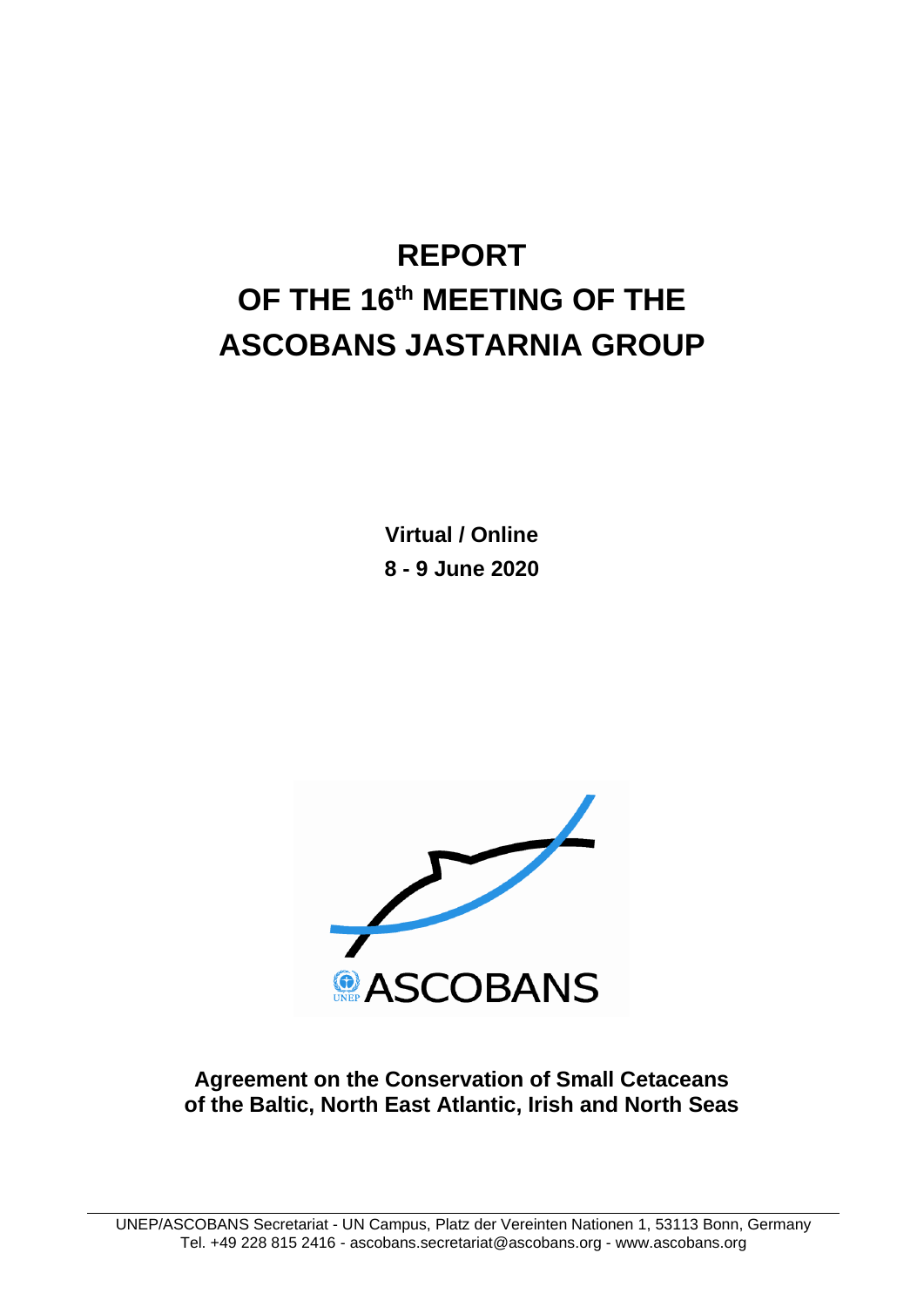# **Contents**

| 1. |                                                                                                   |  |
|----|---------------------------------------------------------------------------------------------------|--|
|    |                                                                                                   |  |
|    |                                                                                                   |  |
| 2. | Progress under the Jastarnia Plan and the Western Baltic, Belt Sea and Kattegat Plan 1            |  |
|    |                                                                                                   |  |
|    |                                                                                                   |  |
|    |                                                                                                   |  |
|    |                                                                                                   |  |
|    |                                                                                                   |  |
|    |                                                                                                   |  |
|    |                                                                                                   |  |
|    |                                                                                                   |  |
|    |                                                                                                   |  |
|    |                                                                                                   |  |
| 3. |                                                                                                   |  |
|    |                                                                                                   |  |
|    |                                                                                                   |  |
|    |                                                                                                   |  |
|    |                                                                                                   |  |
|    |                                                                                                   |  |
|    |                                                                                                   |  |
|    |                                                                                                   |  |
|    |                                                                                                   |  |
|    |                                                                                                   |  |
|    |                                                                                                   |  |
|    |                                                                                                   |  |
|    |                                                                                                   |  |
|    | Insights from Necropsy Examinations of harbour porpoises in Sweden  15                            |  |
|    |                                                                                                   |  |
| 4. |                                                                                                   |  |
| 5. |                                                                                                   |  |
| 6. |                                                                                                   |  |
| 7. |                                                                                                   |  |
|    |                                                                                                   |  |
|    |                                                                                                   |  |
|    | Annex 4: Status assessment criteria for progress of the implementation of the actions of the      |  |
|    |                                                                                                   |  |
|    | Annex 5: Status assessment criteria for progress of the implementation of the actions of the WBBK |  |
|    |                                                                                                   |  |
|    |                                                                                                   |  |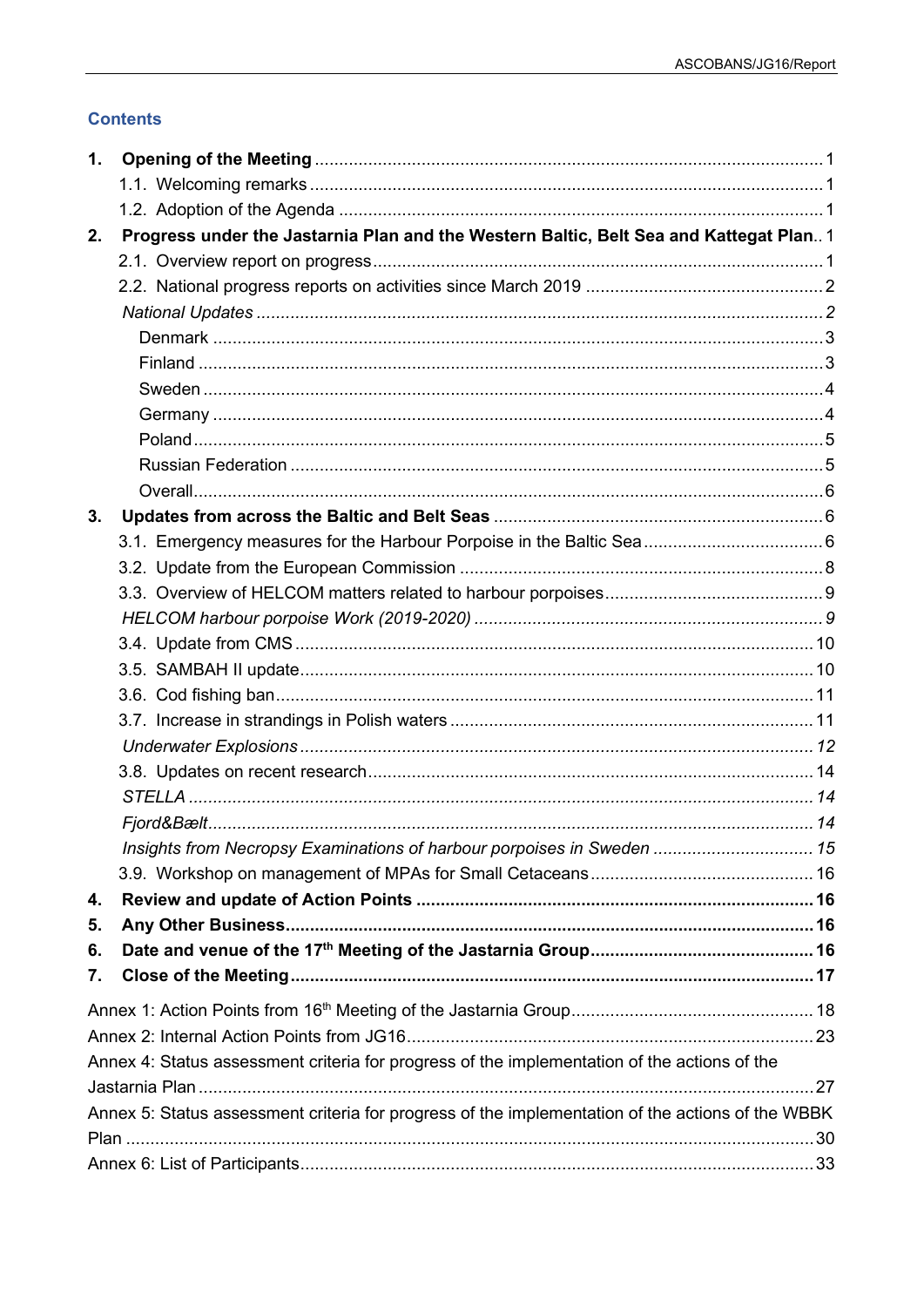# **REPORT OF THE**

# **16TH MEETING OF THE ASCOBANS JASTARNIA GROUP**

# <span id="page-2-0"></span>**1. Opening of the Meeting**

#### <span id="page-2-1"></span>**1.1. Welcoming remarks**

The ASCOBANS Coordinator, Jenny Renell (Secretariat) called the meeting to order and explained some of the technical aspects of the teleconference. There were no objections to the meeting being recorded.

The Chair, Ida Carlén (Coalition Clean Baltic) welcomed all the participants, noting that the number of people attending was higher than ever before.

#### <span id="page-2-2"></span>**1.2. Adoption of the Agenda**

The Chair drew attention to the revised agenda [\(ASCOBANS/JG16/Doc.1.2.a/Rev.1\)](https://www.ascobans.org/sites/default/files/document/ascobans_jg16_doc1.2a_rev1_prov-agenda.pdf). The Secretariat proposed the addition of an item under Any Other Business regarding a draft resolution on the Baltic Proper harbour porpoise to be submitted to the Meeting of the Parties. There being no other comments, the revised agenda as presented was adopted.

# <span id="page-2-3"></span>**2. Progress under the Jastarnia Plan and the Western Baltic, Belt Sea and Kattegat Plan**

#### <span id="page-2-4"></span>**2.1. Overview report on progress**

The Chair [presented](https://www.ascobans.org/en/document/overview-report-progress-2019-2020-under-jastarnia-and-wbbk-action-plans) an overall report covering the period 2019-2020. Draft progress reports on the [Jastarnia](https://www.ascobans.org/en/document/draft-progress-report-jastarnia-plan) and [WBBK Plans](https://www.ascobans.org/en/document/draft-progress-report-conservation-plan-harbour-porpoise-population-western-baltic-belt-sea) had been circulated earlier. Final versions would be distributed for comment within a few weeks. Many events had taken place and considerable progress had been achieved.

In the context of the EU Scientific, Technical and Economic Committee for Fisheries (STECF), Regulation 812/2004 had been repealed in 2019 and replaced by new technical measures Regulation 2019/1241.

In July 2019, a group of NGOs submitted a proposal on emergency measures for the Baltic Proper harbour porpoise as well as the common dolphin of the Bay of Biscay. This was followed up by an event on the threat of bycatch in EU waters in the European Parliament in December 2019. The EU Environment, Oceans and Fisheries Commissioner, Virginijus Sinkevičius, had made a statement in February 2020 on action on bycatch of the Baltic harbour porpoise and common dolphin. During autumn, the European Commission (EC) requested the International Council for the Exploration of the Sea (ICES) to provide scientific advice on the emergency measures, and the advice had been published in May 2020.

HELCOM Recommendation 17/2 *Protection of harbour porpoise in the Baltic Sea area* had been revised in March 2020, and the HELCOM Baltic Sea Action Plan was being updated with the aim to be ready in 2021. A meeting jointly convened by HELCOM and OSPAR to develop bycatch indicators had been held in September 2019 and was attended by many people at the present Jastarnia Group meeting.

The national Red Lists of species for Denmark, Finland and Sweden had been updated. In Finland, the harbour porpoise was listed as Not Applicable as it was considered an occasional visitor. In Denmark, the species was classified as Least Concern, and the Baltic proper population was not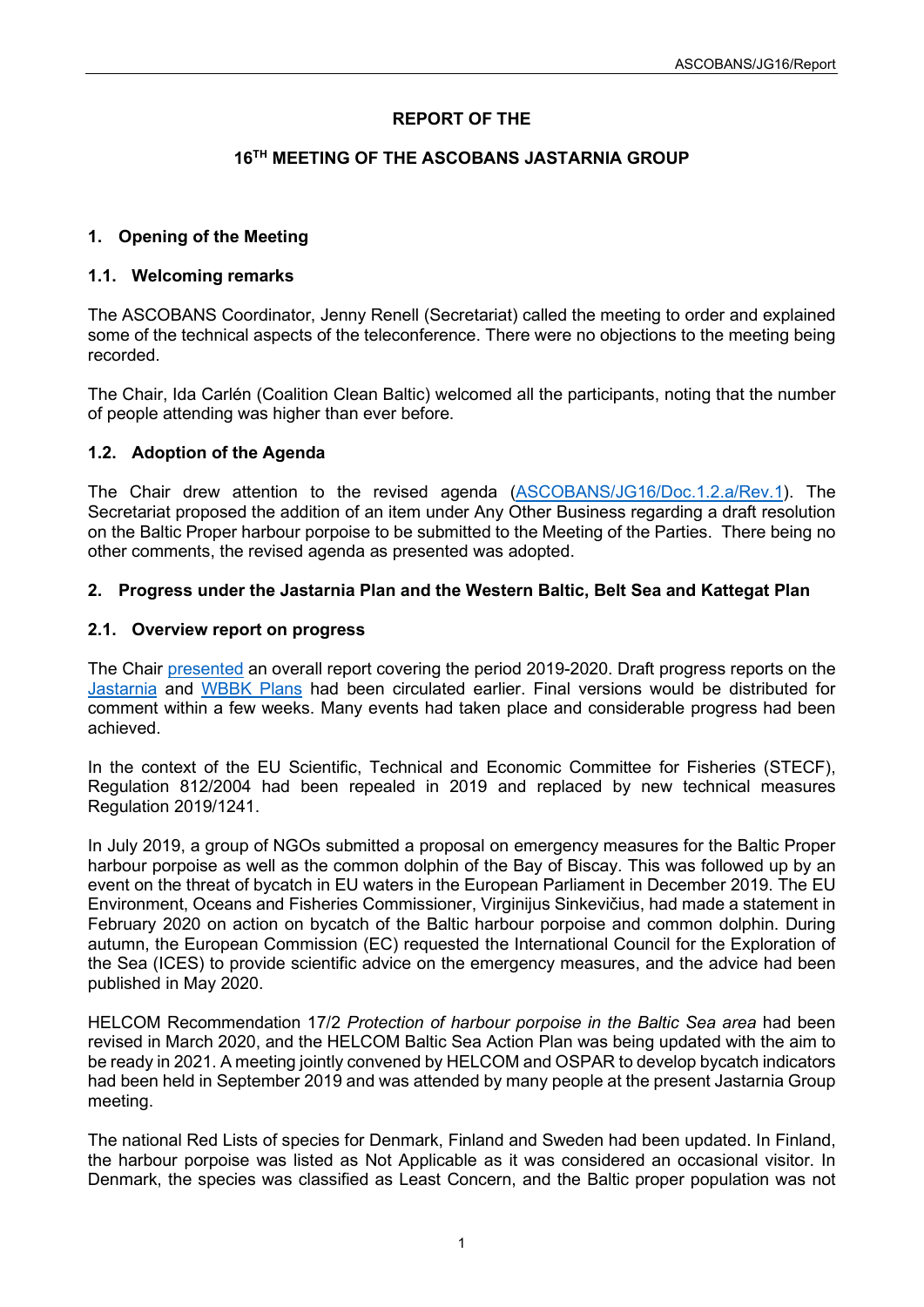listed separately. In Sweden the species was listed as Least Concern but the Baltic Proper population was also listed separately and was classified as Critically Endangered.

The harbour porpoise population of the Baltic Proper had not been considered for inclusion on CMS Appendix I at the 13<sup>th</sup> Conference to the Parties to CMS (COP13) in February 2020, but a proposal should be submitted to COP14. A CMS Concerted Action concerning the Baltic Proper and Iberian Peninsula populations of the species proposed by NGOs had, however, been adopted by COP13.

A concept note for the SAMBAH II project would be submitted for consideration under the EU LIFE programme mid-July.

The proposed [ASCOBANS workshop](https://www.ascobans.org/en/meeting/ascobans-workshop-management-mpas-small-cetaceans) on the management of marine protected areas for small cetaceans had been postponed due to COVID-19. So far, no new date for the workshop has been announced.

Ralph Tiedemann at the University of Potsdam was working on the development of a SNP (single nucleotide polymorphism) panel for population assignment of samples of harbour porpoise tissue. To calibrate the model, Mr Tiedemann needed samples from harbour porpoise carcasses within the distribution range of the Baltic Proper population, and Parties were encouraged to supply Dr Tiedemann with such samples.

Fabian Ritter (WDC) noted that most of the progress related to other forums such as the European Commission and HELCOM. He asked why Denmark had not listed the harbour porpoise population of the Baltic Proper separately. Ejgil Andersen (Denmark) thought one possibility was that there were no harbour porpoises in Danish waters in the Baltic proper. Signe Sveegaard (Denmark) said that she had not been party to the decision. She said that the Danish classification took account of the overall national status, so the high numbers in the North Sea and inner Danish waters led to the Least Concern classification. It was recognized that the Baltic Proper population was different and in future Denmark would look into assessing the three populations separately.

# <span id="page-3-0"></span>**2.2. National progress reports on activities since March 2019**

The Chair had circulated draft definitions of progress levels for the Jastarnia Plan and the WBBK Plan. Thanks were expressed to Sweden for the helpful responses provided prior the meeting. The Chair presented the categories regarding the progress made. The meeting was invited to comment, and the Chair amended the text as appropriate.

Patricia Brtnik (Germany) said that she had some comments and would send them to the Chair as soon as possible.

Peter Evans (Sea Watch Foundation/North Sea Group, NSG) questioned some of the terminology. While he was content with 'progress", he thought 'assessment' would be preferable to 'levels' as a description of the comments by the report's compilers. The new title would then be 'Draft status assessment criteria for progress of the implementation of the actions of the Jastarnia Plan', and similarly for the WBBK Plan.

As the revision of the text could not be completed within the time available, the Chair suggested establishing a process to complete the assessment criteria for progress after the meeting. A working group was set up for which Ms Brtnik (Germany), Mr Evans (Sea Watch Foundation/NSG), Ms Kyhn (Denmark), Mr Loisa/Ms Blankett (Finland), Ms Owen (Sweden) and Ms Pawliczka (Poland) volunteered. The Chair would also be a member.

# <span id="page-3-1"></span>**National Updates**

The Chair asked Party representatives to make a brief report.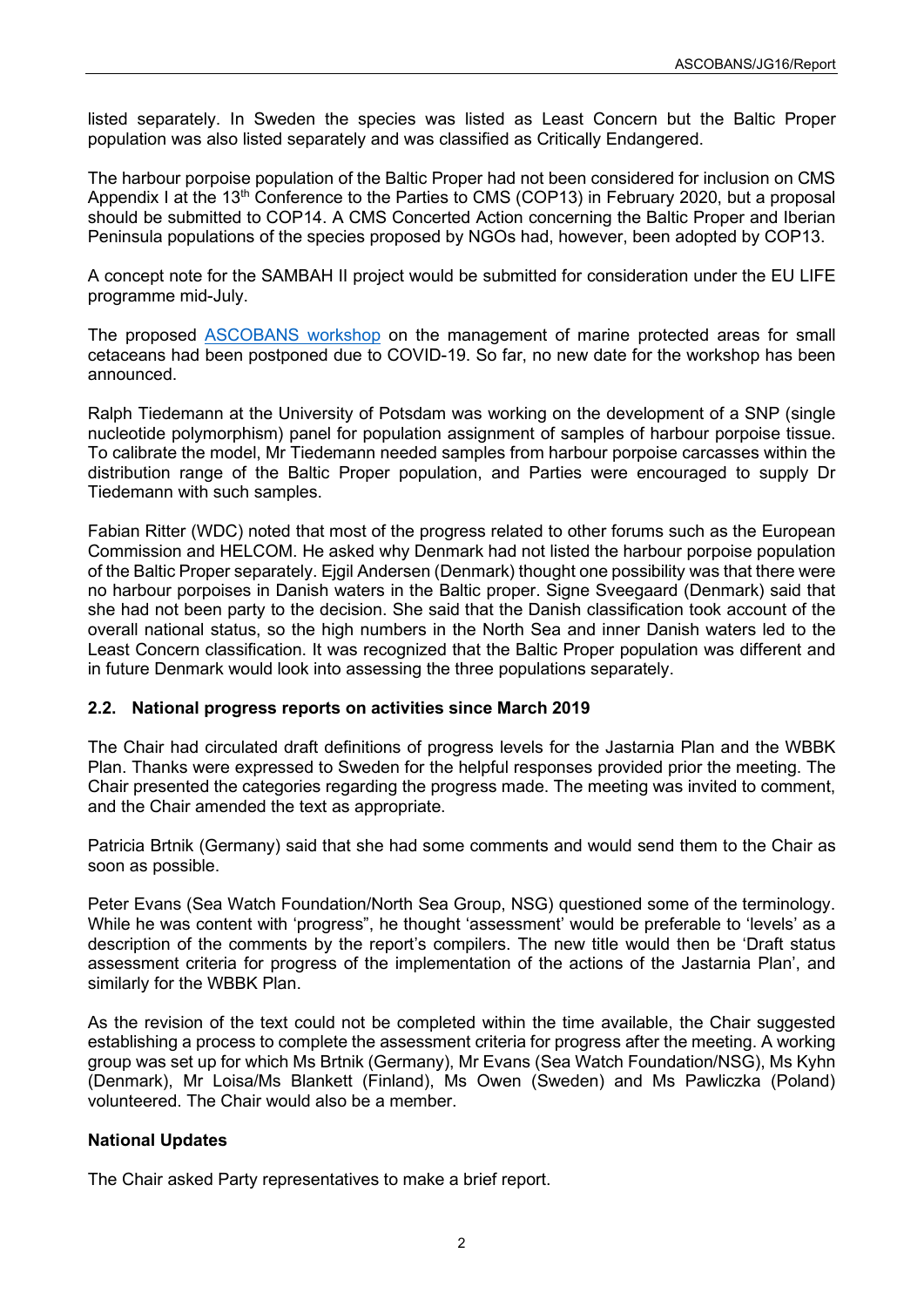# <span id="page-4-0"></span>**Denmark**

Ms Sveegaard [reported](https://www.ascobans.org/en/document/national-progress-report-denmark) that national acoustic monitoring efforts were being undertaken in the Little Belt and Flensborg Fjord. A small-scale visual survey (Mini SCANS II) would be carried out in June-July 2020 with funding from Denmark, Germany and Sweden. Aerial surveys being faster and less susceptible to disruption from the weather were planned rather than vessel-based operations. The work would be done in ways consistent with the corona lockdown. Based on surveys in 2012 (MiniSCANS) and 2016 (SCANS-III) it seemed that the Belt Sea harbour porpoise population was stable at approximately 40,000.

In the Baltic Proper, passive acoustic monitoring (PAM) had been performed from June 2018 till June 2019 around Bornholm. It was planned to repeat this every three years or to include it within SAMBAH II.

Denmark was involved in developing the HELCOM indicator for abundance and distribution and the HELCOM indicator for health and reproduction.

On bycatch, a large pinger project running from 2019 to 2020 was being conducted by Aarhus University, DTU Aqua and Fjord&Bælt, involving the Fishtek Marine banana pinger and the Aquamark deterrent device from Aquatec. A study of reaction to pingers was also being conducted using drones.

Eight vessels in the Western Baltic, Belt Sea and Kattegat (WBBK) area had been equipped with video cameras to monitor bycatch. An analysis of data on harbour porpoise bycatch obtained through the use of remote electronic monitoring identified high risk areas was being carried out.

A project studying the effects of the re-routing of shipping lanes in the Kattegat (TANGO) had started (in collaboration with Sweden). Re-routing was being implemented as a safety measure to keep large and small vessels apart, however, the new route will cut through one Swedish N2000 site designated for harbour porpoises, go very close another one, and touch a third one, implying increased sound levels in all three sites designed for HP protection, and potentially impacting harbour porpoises in the area.

Together with Fjord&Bælt, Aarhus University (Line Kyhn) was investigating the effects of TTS (temporary threshold shift - hearing loss) and had a new app called Marine Tracker through which members of the public could record incidental harbour porpoise observations.

Denmark continued to collect up to 20 carcasses for examination and as part of the HELCOM nutrition indicator was looking at blubber thickness in animals.

The Middelfart listening station was doing outreach work and had set some underwater cameras to help research boat noise in relation to harbour porpoises.

# <span id="page-4-1"></span>Finland

Olli Loisa [reported](https://www.ascobans.org/en/document/national-progress-report-finland) that acoustic monitoring was continued in the north of the Baltic Proper and the collection of opportunistic sightings data continued. The pattern of occurrence of harbour porpoises in Finnish waters remained low but regular. Neither bycatch nor strandings had been reported. Finland was involved in the preparations of the SAMBAH II project.

<span id="page-4-2"></span>Harbour porpoise distribution and abundance, and monitoring of underwater noise were included as possible new components in the draft national programme related to the Marine Strategy Framework Directive (MSFD).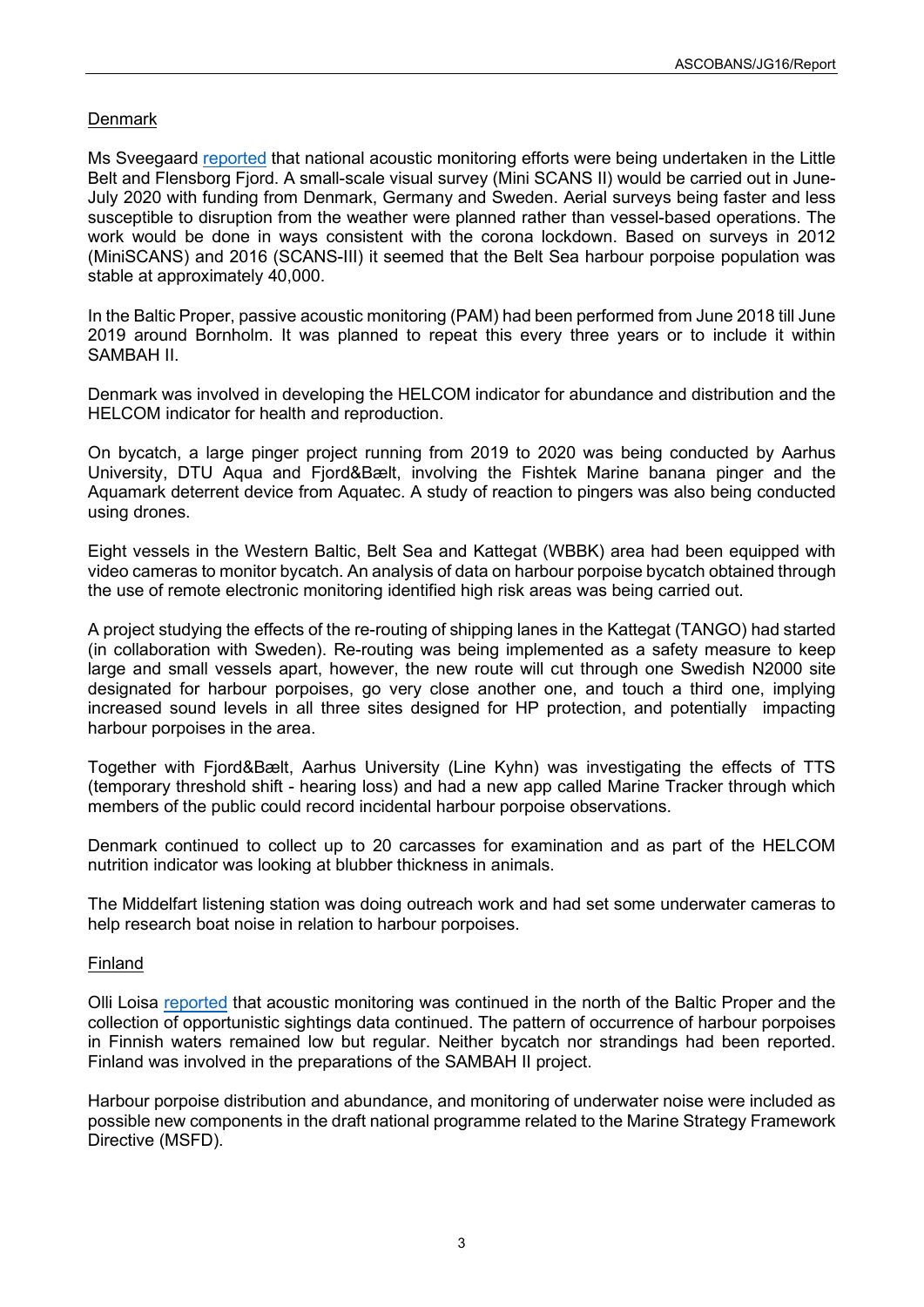# Sweden

Kylie Owen [reported](https://www.ascobans.org/en/document/national-progress-report-sweden) on national and local monitoring programmes. National efforts were being made in the Baltic and Kattegat, and local efforts were being made in Blekinge and Öland counties. A Mini-SCANS survey was being planned with Denmark and Germany to take place in June/July 2020. The monitoring program for National implementation of the Marine Strategic Framework Directive was updated, and the National Action Plan for harbour porpoises is also being updated. The Swedish Museum of Natural History and National Veterinary Institute (SVA) are still collecting reports of live and dead porpoises, some of which are collected for necropsy. A report of necropsies over the past 10 years was prepared (see the detailed report under Agenda Item 3.8).

A new paper on population dynamics suggested that the population in Swedish waters would be viable if it were not for human stressors (Cervin et al. 2020). Sweden was participating in preparations for SAMBAH II. In a project run by WWF Sweden, Coalition Clean Baltic was working on seal-safe pingers in the Baltic Sea, and estimating the effects of noise from the construction of wind farms in the Baltic Proper. The Swedish Museum of Natural History was investigating the effects of noise on acoustic harbour porpoise detection rates in collaboration with the Swedish Defence Research Agency. The TANGO project was also underway as a collaboration between Aarhus University, the Swedish Museum of Natural History and the Swedish Defence Research Agency to examine the influence of a change in shipping lane on porpoise distribution and acoustic behaviour. A PhD student at Lund University was working on foraging behaviours.

A Master's thesis examining a historical (1995-1997) onboard observer programme of bottom gillnet fishery data, found that soak time and string length had an impact on bycatch occurrence, and that the rate of bycatch in on the Swedish west coast was unsustainable at that time. A program (MARELITT) was completed that involved mapping, retrieval, recycling, and prevention of ghost nets.

Sweden was involved in several working and expert groups related to Harbour Porpoises, such as ICES WGBYC (co-chair with UK), ICES WGCATCH, ICES WGMME, HELCOM indicator for harbour porpoise abundance and distribution (co-lead with Germany), OSPAR MMEG, FAO and STECF.

Sara Königson [reported](https://www.ascobans.org/en/document/monitoring-bycatch-protected-species-sweden) on a 3-year pilot project with onboard observers, which had ended in June 2019 and a forthcoming 2-year project using electronic monitoring due to run 2020-2021 on the west coast involving volunteer fishermen. Other activities included further voluntary use of pingers, the development of trials for acoustic devices that did not attract seals and investigating the acoustic visibility of gillnets and the extent of habitat exclusion due to pingers.

The HELCOM Action project had undertaken an analysis of fishing effort and bycatch estimates, and was producing maps showing the risk of harbour porpoise bycatch in the southern Baltic.

Types of fishing gear were being developed as an alternative to gill nets (such as cod pots). Trials of small-scale seine fishing gear for flatfish and cod were on hold because of the basically nonexistent quotas for the eastern Baltic cod stock set under fisheries regulations.

# <span id="page-5-0"></span>Germany

Ms Brtnik [reported](https://www.ascobans.org/en/document/national-progress-report-germany) that with respect to the assessment of population status, aerial surveys, both digital and traditional were being conducted as well as acoustic monitoring. A Mini-SCANS survey was being planned with Denmark and Sweden to take place in June/July 2020.

Online maps and maps of harbour porpoise density and distribution derived from the area surveys had been prepared and are published on the website of the Federal Agency for Nature Conservation (BfN). Acoustic monitoring stations in the Baltic with recorded harbour porpoise positive days can also be found at the BfN website. The sightings programme conducted by the German Oceanographic Museum, Stralsund is ongoing and sighting maps for 2019 had been prepared and one was in preparation for 2020.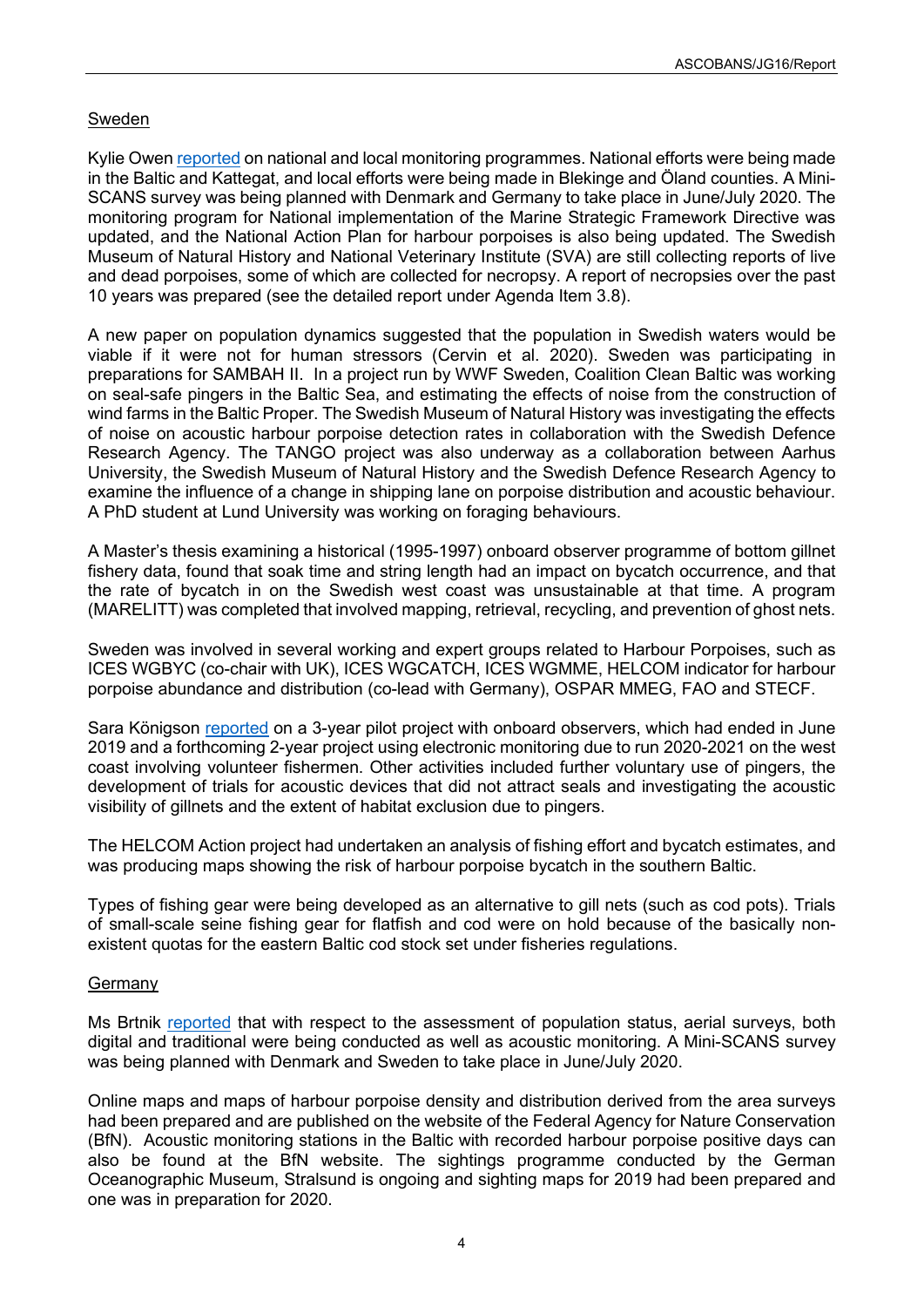Strandings in Schleswig-Holstein were being monitored by the Institute for Terrestrial and Aquatic Wildlife Research (ITAW) in Büsum and by the German Oceanographic Museum in Mecklenburg-Vorpommern. ITAW was also assessing bycatch for indicators of the health of harbour porpoises.

Upcoming projects included two on the effects of noise under the Marine Strategy Framework Directive (MSFD UZ 6). Results of the STELLA project were presented under Agenda Item 3.8 (see the detailed report under Agenda Item 3.8).

Oliver Schall said that an application for funding had been submitted for a project on monitoring of possible effects of the current large number of porpoise alerting devices (PALs) deployed in the German Baltic Sea. If the application was successful, the project would start in 2021 and would last three years. Mr Schall said that the funding round was over-subscribed, and the results would probably be known in August or September. The project was being supported by the conservation section in the Ministry. The Chair asked whether a letter from ASCOBANS would serve any purpose. Mr Schall said that a letter might be useful if it appeared that the project was not on the final shortlist.

Mr Ritter (WDC) welcomed the fact that funding was being sought, but as PALs had been deployed for some time, there would be no chance to assess initial habituation and that this was a serious missed opportunity. He added that the first code of practice for whale watching was being prepared for German waters as a collaboration between WDC and the Federal Agency for Nature Protection (BfN). A press release would be issued shortly.

# <span id="page-6-0"></span>Poland

Iwona Pawliczka gave a [presentation](https://www.ascobans.org/en/document/data-cetaceans-strandings-over-years-polish-waters) showing Polish strandings data in 2019. All stranding events had taken place on beaches in the western part of the coast over a period of two months. All carcasses were so severely decomposed that no tissue samples were taken.

Three hundred banana pinger units had been issued to 23 volunteer gillnetters and had been used from the west across to Puck Bay. No problems had been reported regarding the use of the equipment nor any incidents of bycatch. Tests of two units of remote electronic monitoring equipment were to be carried out on one fishing boat and on the Hel Marine Station's research vessel.

A project to protect marine mammals and birds and their habitats had started in May and was planned to last four years.

The regulation of cod fisheries following the collapse of the eastern Baltic cod stock included a ban that had been in effect since 2019 but there was a derogation for vessels <12 m and for operations in waters <20m deep. As a result, 643 Polish vessels could still fish, but a new government compensation system might provide incentives for many to stop. More would be known of the effect of the compensation scheme in two months. Ms Kamińska said that no direct taking of cod was allowed but there were quotas for retaining bycatch.

An event had been held in Gdynia as usual for the International Day of the Baltic Harbour Porpoise, including a display of models and information about plastic pollution and fishing gear. The event had attracted approximately 1,000 visitors.

Ms Lesz said that a project was under way to ascertain the effects of agriculture on ground water. The results would be known in 3-4 years.

# <span id="page-6-1"></span>Russian Federation

Alexander Proskurin (Russian Federation), was unaware of any developments from either Kaliningrad or St Petersburg. The Chair was aware of a sculpture of a porpoise made of debris, which had been displayed in Kaliningrad.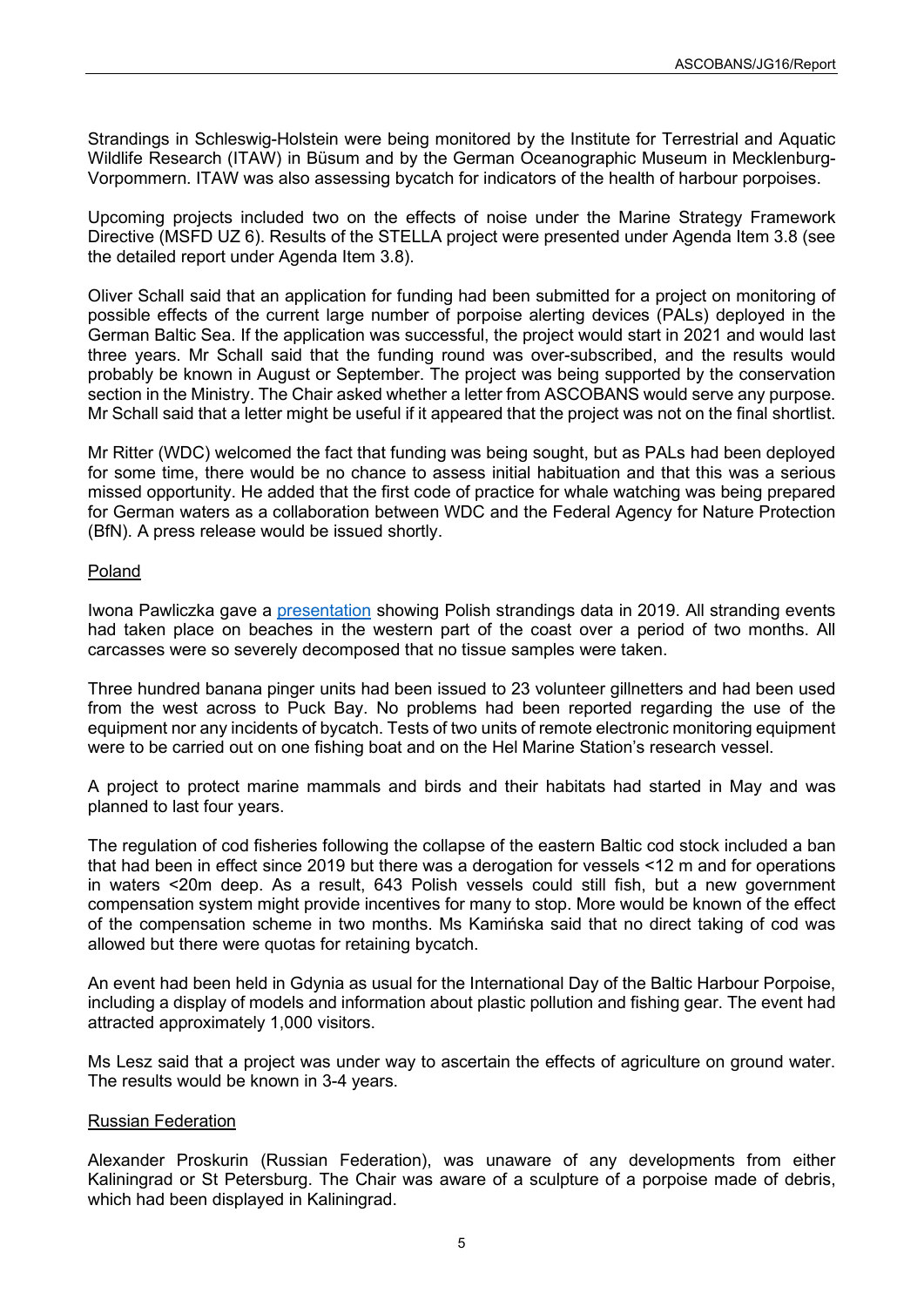# <span id="page-7-0"></span>**Overall**

Mr Ritter (WDC) welcomed the information provided from Parties and especially the fact that research was being undertaken. He regretted, however, the imbalance between research and action, given the urgent need for practical measures and mitigation to protect Baltic Proper harbour porpoises. He also noted the discrepancies between the species' Red List status in countries in the region (Least Concern in Denmark and Critically Endangered in Sweden).

# <span id="page-7-1"></span>**3. Updates from across the Baltic and Belt Seas**

# <span id="page-7-2"></span>**3.1. Emergency measures for the Harbour Porpoise in the Baltic Sea**

Ms Carlström (Sweden) and Ms Kamińska (Poland) [gave reports](https://www.ascobans.org/en/document/ices-special-request-advice-emergency-measures-prevent-bycatch-baltic-proper-harbor) on the recent meetings of ICES bodies.

Ms Carlström reported on the ICES Special Request Advice on emergency measures to prevent bycatch of Baltic Proper harbour porpoises. Emergency measures were foreseen under Article 12 of Regulation 1380/2013 when evidence of a serious threat was produced either by the European Commission or a Member State. Emergency measures applied for six months and could be extended once for a further six months.

In July 2019, a coalition of 27 NGOs had drawn attention to the status of the common dolphins in the Bay of Biscay and harbour porpoises in the Baltic Sea, resulting in a Special Request from the European Commission (EC) to ICES for advice. The advice was published by ICES on 26 May 2020. The reaction of the EC was now being awaited.

Ms Carlström described the advisory process of ICES and the involvement of two working groups, WGMME (on marine mammal ecology), WGBYC (on bycatch of protected species) and the workshop on fisheries Emergency Measures to minimize bycatch (WKEMBYC). She also described the measures contained in the NGOs' proposals, which included the closure of the Northern Midsea Bank, the prohibition of static net fisheries in all Natura 2000 sites where harbour porpoises were listed, and mandatory pinger use on all static nets.

In the first stage of the process, the EC Directorate-General for Maritime Affairs and Fisheries (DG MARE) requested ICES to review the current conservation status of the species and the threats facing them, and to evaluate whether the measures proposed by the NGOs were necessary and appropriate. The second stage involved proposing alternative measures. ICES proposed different spatio-temporal closures and recognized the utmost importance of the Northern Midsea Bank. The population's status was classified as U2 (unfavourable - bad) with numbers estimated at 497. The main threats and pressures were: bycatch, contaminants, seismic surveys, military sonar and explosions. The majority of bycatch (97 per cent of cases) occurred in static nets, and 5-10 strandings were recorded from Poland and Sweden per annum (the equivalent of 1-2 per cent of the population), above the IMR-NAMMCO Potential Biological Removals (PBR) of 0.7 animals per year. It was recognized that pingers reduced rather than eliminated bycatch and to reach the PBR limit, all fisheries with static nets should be closed seasonally.

Ms Kamińska reported on the ICES WGBYC, which had a similar remit to WGMME. She drew attention to the 2020 WKEMBYC draft report. Data from the North Sea indicated that gillnet and trammel nets had the highest bycatch rates, and gillnets were deployed most. The low level of observer effort in the Baltic Sea had to be improved. The closure of certain fisheries was unlikely to have much effect because the fishing effort in some areas was low.

The terms of reference of WKEMBYC were to assess the emergency measures proposed by the NGOs and, where appropriate, to suggest alternatives. For example, the workshop proposed slightly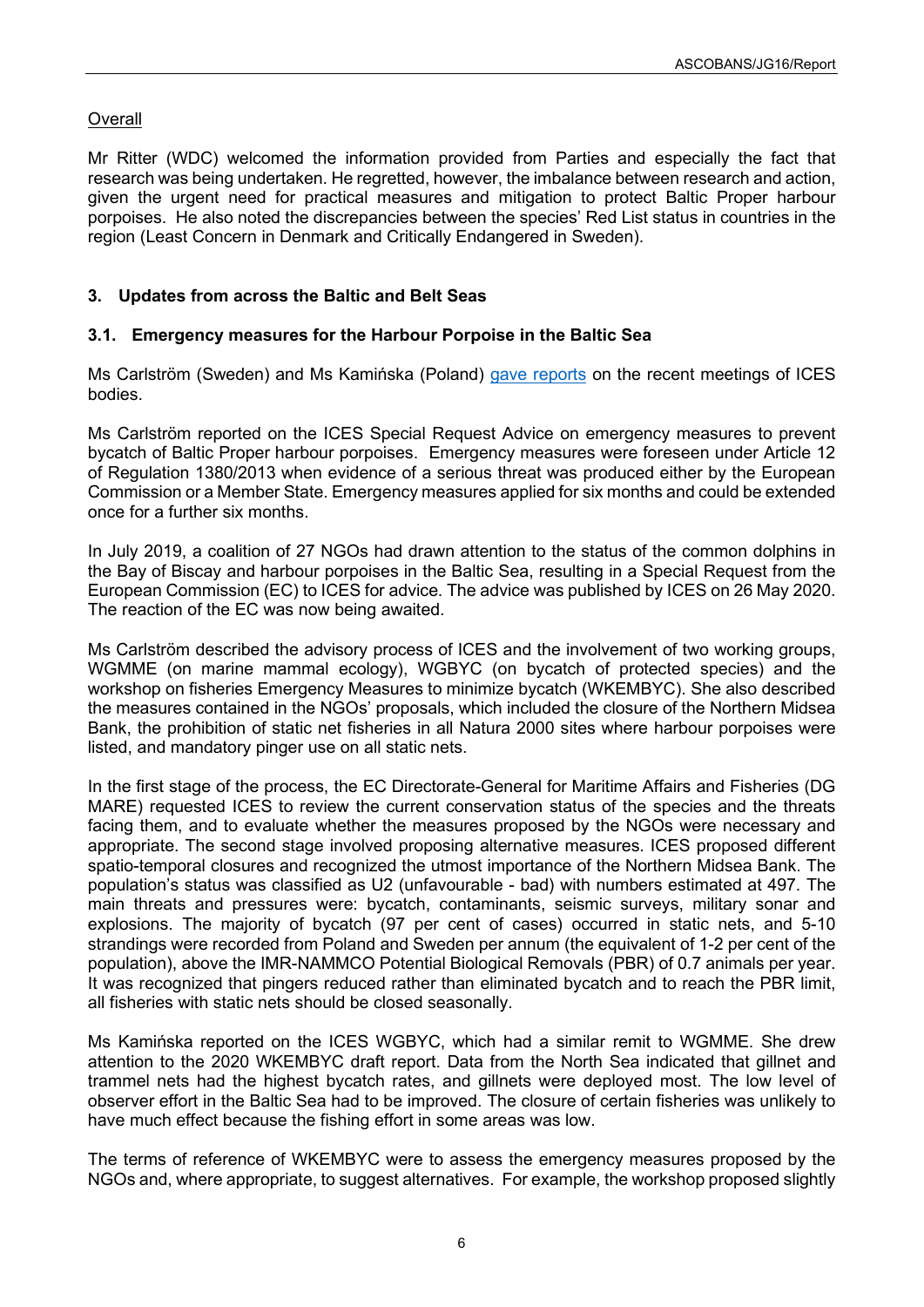different spatial ranges for the implementation of pingers on static nets compared to the NGO proposal.

The final ICES advice included the closure of the Northern Midsea Bank to all fisheries (except those using gears that did not cause harbour porpoise bycatch such as pots and traps), closure of the entire rest of the Natura 2000 Site Hoburgs Bank och Midsjobankarna (for static nets), the closure of Southern Midsea Bank (for static nets), closure of fisheries in the Adlergrund/West Rönnebank and Pomeranian Bay cluster of Natura 2000 sites from November to January (for static nets), closure of fisheries east from Ryf Mew until the borders of Natura 2000 site Zatoka Pucka and Półwysep Helski for static nets, the obligatory use of pingers on static nets for the area of Zatoka Pucka and Półwysep Helski to the West from Ryf Mew, and the prohibition of fishing with static nets without pingers in the entire remaining seasonal distribution range of the Baltic Proper harbour porpoise population.

Monitoring recommendations included gathering accurate spatio-temporal recording of fishing effort and increased dedicated monitoring of bycatch of protected, endangered and threatened species (PETs), better compliance control, long-term acoustic monitoring in key areas, repeated large scale acoustic surveys and taking more samples for necropsy.

While emergency measures can be applied for six months and extended once for a further six months, it was noted, however, that to be effective the measures would have to remain in place for longer than one year.

Ms Blankett (Finland) asked if there had been any developments from the BALTFISH Forum meeting which was taking place simultaneously with the Jastarnia Group meeting. She thought that some of the recommendations were problematic. The Chair had been attending the earlier part of the BALTFISH Forum, but it was behind schedule and that the agenda item had not been reached when she had to leave. The Chair provided an update from the BALTFISH meeting. Not much progress had been made on the ICES emergency measures as fishing quotas had taken up most of the time. ASCOBANS therefore needed to keep up the pressure. The next BALTFISH meeting would be held on 6-7 September 2020 under Estonian chairmanship. It was noted that Estonia may require assistance and advice, so there was an opportunity to exert some influence.

Mr Ritter (WDC) said that he regretted that the NGOs had needed to resort to the 'nuclear option' of having Emergency Measures instigated. The NGOs' concerns had also been raised at the International Whaling Commission (IWC) and the response of BALTFISH was being awaited with interest. He was aware that the measures recommended by ICES were severe and would lead to contentious debate, but he hoped that the outcome would be the wider use of safer fishing gear. He also recognized that the interests of fishermen would need to be taken into account.

Mr Loisa (Finland) said that the recommendations were impractical and disproportionate involving restrictions in areas such as the Gulf of Finland where harbour porpoises were rarely found. Ms Blankett said that the ICES recommendations were more stringent than the proposals of the NGOs in some respects and would have severe consequences for recreational fishers.

Ms Blankett (Finland) highlighted some concerns of the Finnish Government regarding some aspects of the ICES advice on Emergency Measures. While generally supportive of the measures proposed, Finland foresaw some practical and political problems given the current definitions of area and gear. Some of the proposals were a disproportionate response given the scarce number of harbour porpoises in Finnish waters and were likely to be counterproductive as they could turn public opinion against conservation measures. Wider use of pingers may risk undermining the improving cooperation with fishermen.

The proposed Emergency Measures would be better if they included a revised area covered, a clearer definition of fishing gear types and made the use of pingers voluntary rather than obligatory.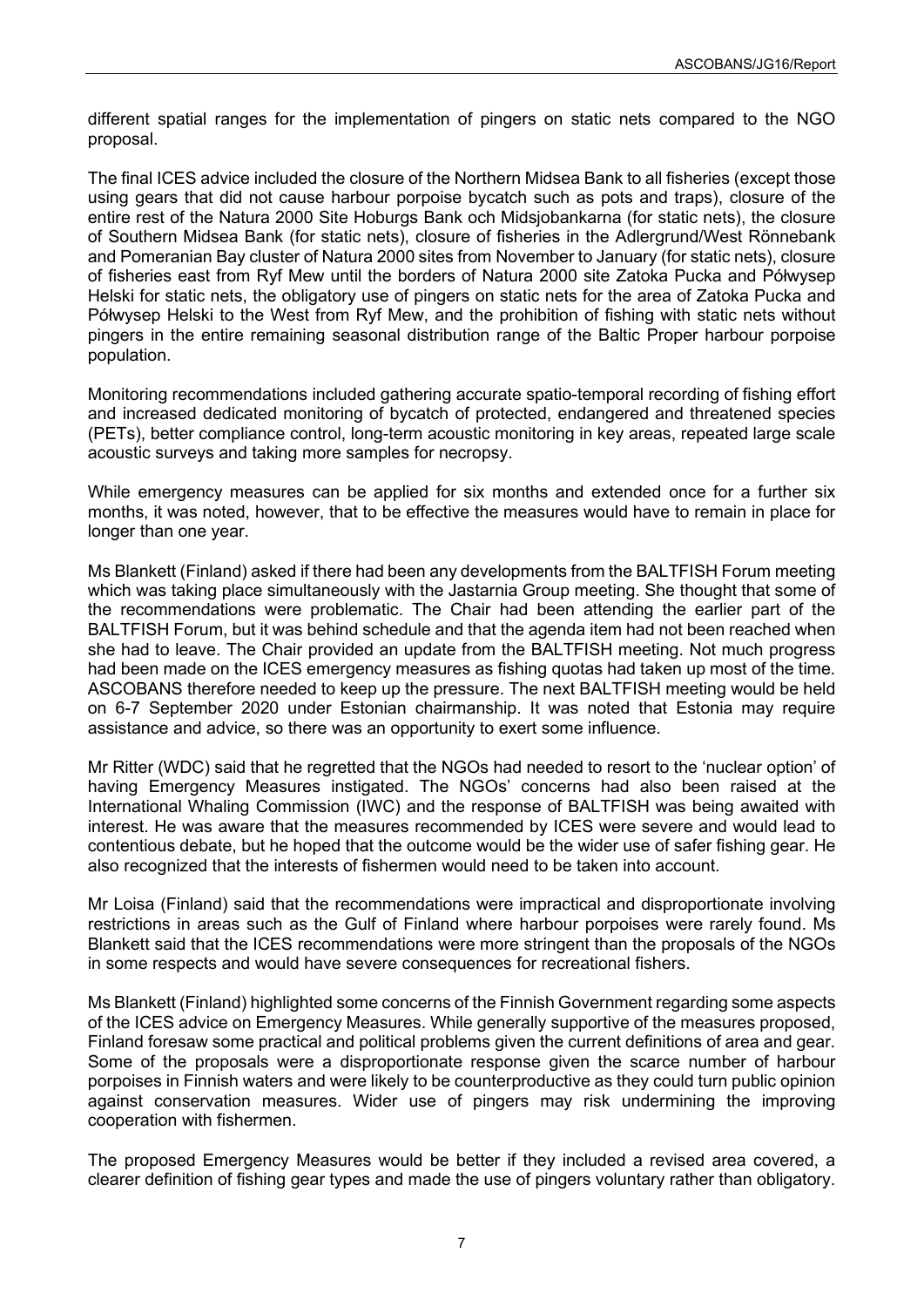Ms Carlström (Sweden) said that CPODs could be placed in the main fishing grounds to provide evidence of the low density of harbour porpoises.

Ms Königson (Sweden) said that the advice from ICES had been presented and could not be changed. Other countries also had their doubts and she did not think that Finland should receive different treatment. The Chair said that the meeting should note Finland's views but not take a position. Subject to the concerns raised by Finland, the Chair in summary said that the meeting generally welcomed the advice provided by ICES.

# <span id="page-9-0"></span>**3.2. Update from the European Commission**

Kenneth Patterson from DG MARE welcomed the advice from ICES and confirmed that the European Commission was keen to see the scientific advice implemented.

The Common Fisheries Policy (CFP) was now regionally based to allow locally appropriate measures to be adopted as these were more likely to be accepted. He too was interested to hear what the outcome of the BALTFISH meeting would be. Technical and scientific comments would be welcomed via Jastarnia Group on the scientific and technical advice, but he cautioned that the debate should not be reopened. The European Commission hoped that the Member States could agree a joint position, but if a joint recommendation could not be reached within reasonable time the Commission would be prepared to implement emergency measures.

Mr Ritter (WDC) was concerned that experience showed that achieving agreement by Member States through Joint Recommendations could take some time and this would lead to further delays and the loss of more common dolphins and harbour porpoises. He asked if there was a firm deadline for a decision. There was no set deadline, but the European Commission wanted a decision within a reasonable time.

Sven Koschinski (Invited Expert) said that the WKEMBYC made a suggestion to close a cluster of sites for static nets in the period November-April, but this had been reduced to November-January in the ICES advice. This didn't take into account the variability of water temperature in winter, which was a driver for Baltic Proper harbour porpoise occurrence. Ms Carlström (Sweden) agreed that the reduced closure time was unwelcome.

The Chair suggested an Action Point from the meeting welcoming the ICES advice while not excluding Finland's concerns.

Vedran Nikolić from DG ENVIRONMENT said that DG ENV and DG MARE were working together to address the issue of bycatch and to ensure full implementation of the rules under EU nature and fisheries legislation.

Mr Nikolić's presentation included an overview of the recently adopted EU Biodiversity Strategy to 2030, which includes targets on protecting 30 per cent of the area of European seas, strictly protecting a third of the EU's marine protected areas and having clear objectives and comprehensive monitoring of all of them, so that there would be no more 'paper parks'. Guidance would be prepared on how to identify and designate further areas. Other relevant targets include conserving fish stocks, reducing the threat of bycatch and eliminating it where extinction was imminent, establishing fisheries management measures in all marine protected areas and limiting the use of damaging gear types such as trawling. Other targets could contribute to marine conservation, such as restoration efforts aimed to ensure favourable conservation status of protected species, reducing pesticide and fertilizer use, and implementation of a Zero Pollution Action Plan for air, water and soil.

To enable transformative change, an adequate governance framework was needed with appropriate financial support (€20 billion from the European Commission and Member States as well the engagement of the business and education sectors). However, rather than develop new policies, the focus would be on ensuring that existing provisions were properly implemented, including those from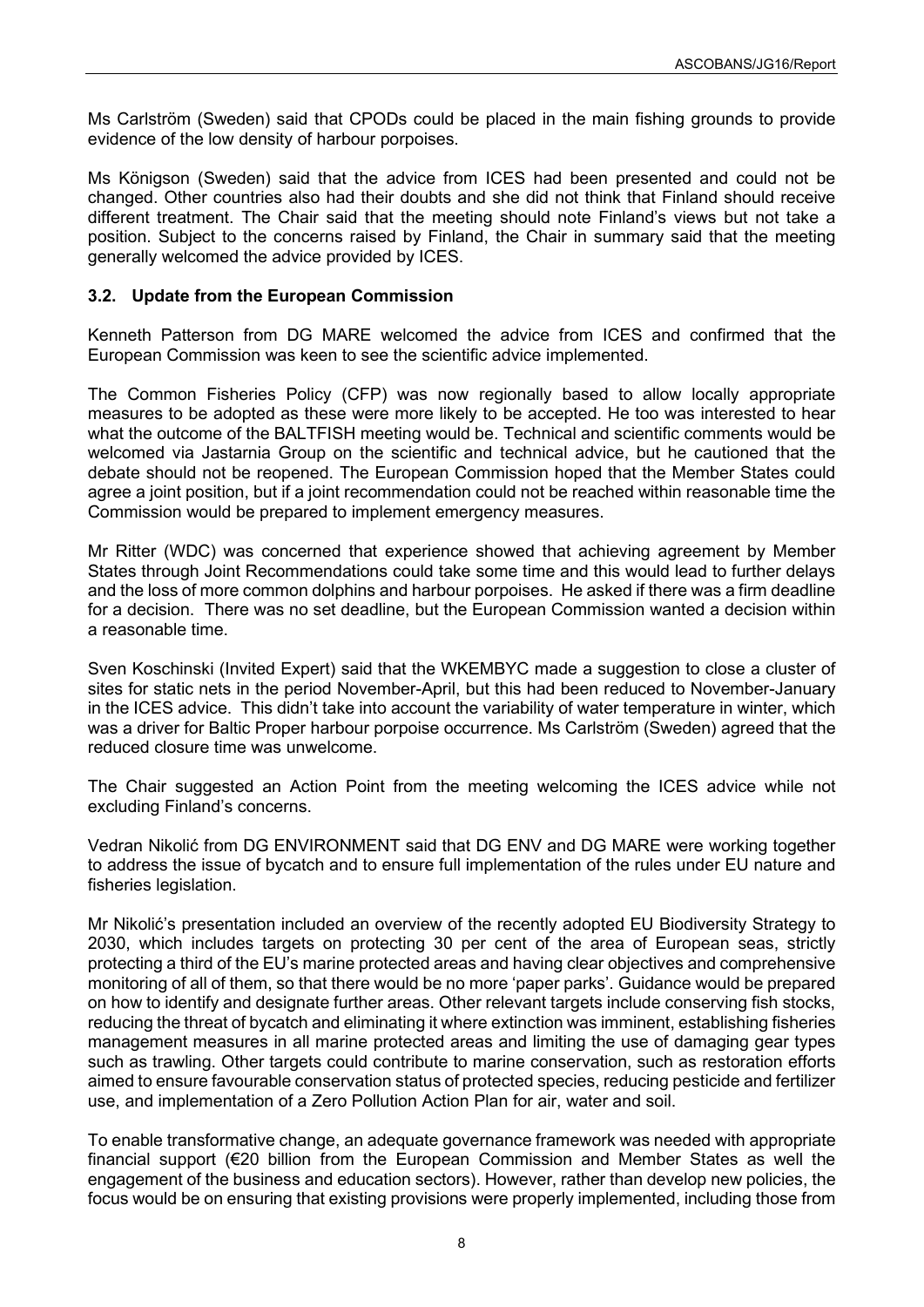other international forums such as the United Nations General Assembly and the rescheduled Conference of the Parties to the Convention on Biological Diversity in 2021.

Mr Koschinski (Invited Expert) commented that the EU Biodiversity Strategy for the next ten years was quite ambitious, and work should therefore start as soon as possible to reach the set goals. Regarding Joint Recommendations as a tool, he felt that too many compromises would be made in developing them between different national Ministries and then with a broader audience with all the other countries. This would mean it is the compromise of the compromises that reached the EU Commission who then decided on the Joint Recommendation. Mr Nikolić replied that the European Commission was working within the framework available and was trying to cooperate with Member States to deliver as much as possible.

Ms Carlström (Sweden) asked whether underwater noise was included in the pollution plan. Mr Nikolić confirmed that it was and was being dealt with under the MFSD.

# <span id="page-10-0"></span>**3.3. Overview of HELCOM matters related to harbour porpoises**

Ms Kamińska (Poland) gave a [presentation](https://www.ascobans.org/en/document/helcom-roadmap-fisheries-data-order-assess-incidental-bycatches-and-fisheries-impact) outlining the roadmap for fisheries data recently adopted by HELCOM. She expressed her thanks to Sven Koschinski for his assistance.

The roadmap included the aim of making two of the indicators operational, namely those for drowned mammals and birds and cumulative impacts on benthic biotopes. It had five chapters, the first to set the scene, and others explaining the context, describing data needs, options on how to address other demands, and a final on follow-up and communication.

The identified gaps included bycatch data from smaller vessels (those under 12 metres), the lack of a representative sample monitoring various net types, standardized effort metrics (e.g. days at sea, fishing hours) and the need to harmonize data across gear types and fleet segments.

Proposed solutions were to improve monitoring efforts including data on fishing effort and bycatch of PETs with more frequent reporting intervals, making it obligatory to keep logbooks regardless of vessel size and to cover a higher proportion of different métiers. Greater use of apps should be made for passive gear types such as gillnets.

Within the Baltic Regional Co-ordination Group more vessels should be monitored in métiers currently under-sampled (e.g. fyke, trammel, set gill nets and set long lines), vessel tracking systems should allow obtaining more precise data on fishing operations, this should be ensured especially for the vessels below 12 m, reported units of fishing effort should be harmonized and the increase of European Maritime and Fisheries Fund EMFF and national contributions to monitoring PETS bycatch should be secured.

Responding to Mr Ritter (WDC), Ms Kamińska said that incentives being offered to fishermen to secure their cooperation could be for example an increased fishing quota and ensuring prioritisation in availability of funding from the EMFF.

# <span id="page-10-1"></span>**HELCOM harbour porpoise Work (2019-2020)**

Petra Kääriä [reported](https://www.ascobans.org/en/document/helcom-work-harbor-porpoise-2019-2020) that the amended HELCOM Recommendation 17/2 on Baltic harbour porpoises had been adopted at the  $41<sup>st</sup>$  meeting of HELCOM. Some changes were minor amendments, but others involved updates of Red List classifications and population ranges, WBBK population status, and clearer recommendations on data collection.

The current Baltic Sea Action Plan aimed to achieve good environmental status by 2021, and a new plan was being developed to come into effect during 2021. Relevant to the work of the Jastarnia group, a remote workshop (BSAP UP WS-BIO 2020) was planned for 31 August – 2 September 2020.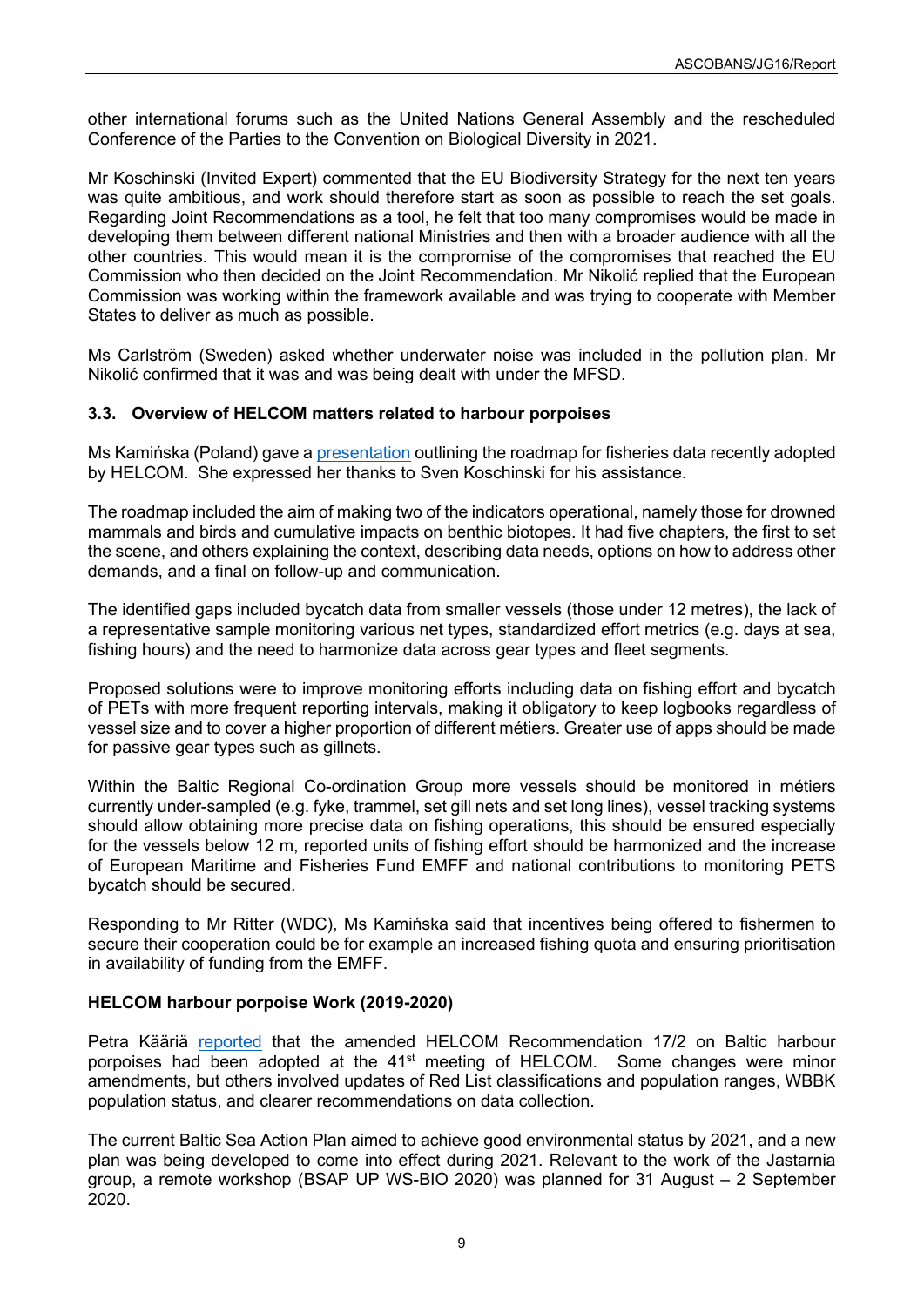Within the HELCOM Action project, work on identifying areas with high risk mammals and birds was being led by Denmark and Sweden, focussing on harbour porpoises in the southern Baltic. Results were expected to be available at the end of 2020. A joint OSPAR-HELCOM workshop to examine possibilities for developing indicators for incidental bycatch of birds and marine mammals had been held in September 2019.

HELCOM's core indicators included the number of drowned mammals and birds in fishing gear and harbour porpoise abundance, distribution, health and reproductive rates. Key points arising from the bycatch workshop were data requirements, monitoring, identifying areas of high and low risk, and methodologies for assessment.

The HELCOM Expert Group on Marine Mammals (EG MAMA) now had a standard agenda item on harbour porpoises and was no longer exclusively dealing with seals.

Key messages on marine mammals in the revised 2021 edition of the Baltic Sea Climate Change factsheet were the effects of prey species, temperature and stratification, and that the consequences of the changes were unpredictable.

The HELCOM Expert Network on Noise had also met including a joint meeting with the equivalent OSPAR Intersessional Correspondence Group.

# <span id="page-11-0"></span>**3.4. Update from CMS**

The Secretariat [provided](https://www.ascobans.org/en/document/update-cms) new information on developments from CMS COP13 in February. There had been no new resolutions of relevance to ASCOBANS, but several decisions had been adopted affecting cetaceans, including on Important Marine Mammal Areas, noise, bycatch, aquatic wild meat, marine wildlife watching, live capture, the Programme of Work for Cetaceans, and animal culture and social complexity. Concerted Action 13.7 concerning harbour porpoises in the Baltic Sea and Iberian Peninsula had been adopted.

Action Points arising from AC25 included the proposal for adding the Baltic Proper and Iberian harbour porpoise populations to Appendix I of CMS. This had not happened partly because of the European Union's tight deadlines for submission of documents owing to CMS COP taking place at the beginning of the year rather than the end of the year. There was new CMS guidance on the format of species proposals, which meant that the existing draft needed minor changes.

Mr Ritter (WDC) said that WDC had put forward the Concerted Action together with other NGOs and was accordingly pleased that it had been adopted. WDC as part of that coalition of NGOs was working on an implementation strategy. He announced that NGOs would follow up with Parties.

The Chair proposed an Action Point regarding the timely submission to the European Commission of the proposal to list the Baltic Proper harbour porpoise population on Appendix I to ensure that it would be considered at CMS COP14

# <span id="page-11-1"></span>**3.5. SAMBAH II update**

Michael Dähne (Germany) gave [a presentation](https://www.ascobans.org/en/document/sambah-ii-life-update) on the proposed SAMBAH II project (Spatio-temporal monitoring of the Baltic Sea Harbour Porpoise and its Habitat Quality). He stressed that the information provided was provisional as the final project proposal had not yet been submitted.

The objectives of the project were to devise actions to secure the survival of the Baltic Proper harbour porpoise by ensuring that it had a 'good environmental status'. A range of approaches to estimate fishing intensity would be adopted. Surveys of vessel and seismic survey noise would be conducted, monthly density maps would be produced, calves would be acoustically identified, and efforts would be made to raise public awareness of the presence of harbour porpoise in the Baltic. The initial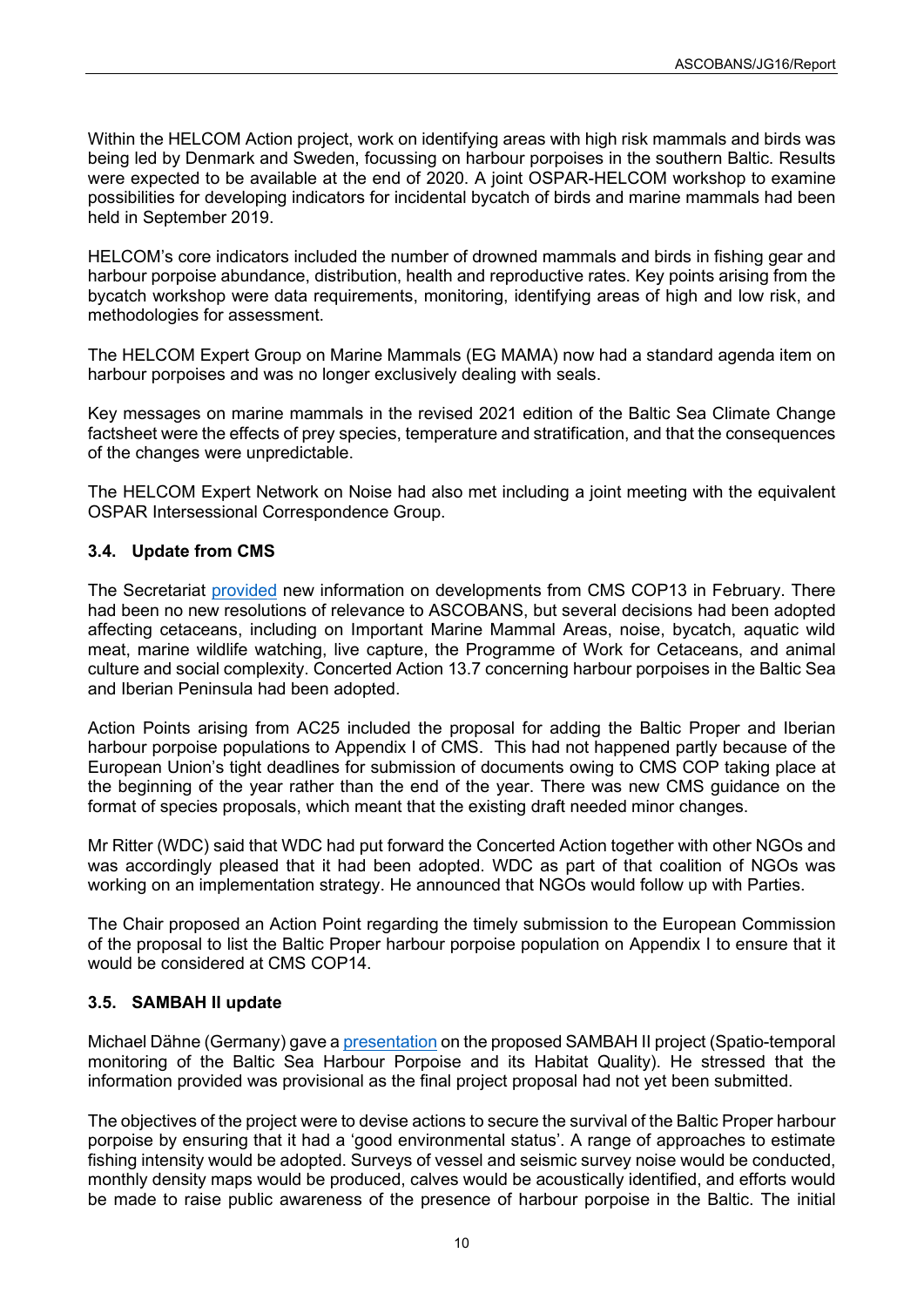concept note (submitted in June 2019) had been well received resulting in an invitation to submit a full application. However, some changes had been made (e.g. the German Federal Agency for Nature Conservation (BfN) taking over the lead from HELCOM) and co-financing from the participating countries had not been secured, therefore no full application was submitted. The revised concept note was due to be submitted on 16 July 2020 and the notification on whether the project would be invited to submit a full application should be issued in October 2020 with a deadline for submission of a full application in February 2021. If the project was adopted, the grant agreements would be signed in July 2021 allowing the project to commence in September 2021. Mr Dähne described the proposed structure and management of the project.

Mr Evans (Sea Watch Foundation) asked how the difficulties experienced in SAMBAH with equipment failure and confidence ranges would be addressed. Mr Dähne said that detection functions across the Baltic would be better. The coverage of CPODs deployed would depend on the participation of countries and it was not clear whether Estonia, Latvia or Lithuania would participate. In comparison to the previous SAMBAH project, a higher density of devices would be placed in areas with higher density of Baltic Proper harbour porpoises, and lower density of devices in the areas with lower Baltic Proper harbour porpoises. The detection function would be determined acoustically at stations with higher detection rates. Further, also waters deeper than 80 meters, which were not surveyed in SAMBAH, were planned to be surveyed in SAMBAH II, and Germany would also cover Fehmarn this time. Recordings from captive Harbour Porpoise calves would be used to locate juvenile wild animals.

Ms Nyström (WWF Sweden) asked what consideration had been given to outreach and dissemination. Mr Dähne said that this aspect needed to be discussed further, but it was hoped that some NGOs would be involved and that their networks could be used to promote the project and its results. It was also hoped to include a socio-economic study with fisheries institutes.

# <span id="page-12-0"></span>**3.6. Cod fishing ban**

Ms Königson (Sweden) gave a presentation on the new cod fisheries restrictions applying in ICES areas SD25-32, where targeted fishing was prohibited but a small quota was in place for bycatch. There was an exception in Area 24 for vessels under 12 metres and operations at depths of less than 20 metres. The quotas in Areas SD22-24 had been reduced by 60 per cent and in the eastern Baltic by 92 per cent. Recreational fishermen in Areas SD22-24 and 25-26 were allowed a quota of five per day each.

The result had been a decreased fishing effort in deeper waters offshore, with many vessels transferring to the Öresund on the west coast, resulting in an increase in fishing effort there.

Ms Sveegaard (Denmark) asked if other flag vessels were operating there. There were some in Areas SD 25-26 and several Polish and German vessels in SD24.

Mr Koschinski (Invited Expert) asked whether fishermen changed to targeting flat fish species. This was unlikely because of the limited market outside the tourist season. There was some demand for turbot during the summer.

Ms Kamińska (Poland) provided a map showing changes in fishing effort by the Polish fleet. There was little targeted cod fishing. The main target species was herring.

The Chair suggested returning to this subject the following year.

# <span id="page-12-1"></span>**3.7. Increase in strandings in Polish waters**

Ms Pawliczka (Poland) presented data on cetacean strandings in Poland over the years. In the period 2017-2019, there had been many more incidents. At the same time there had been more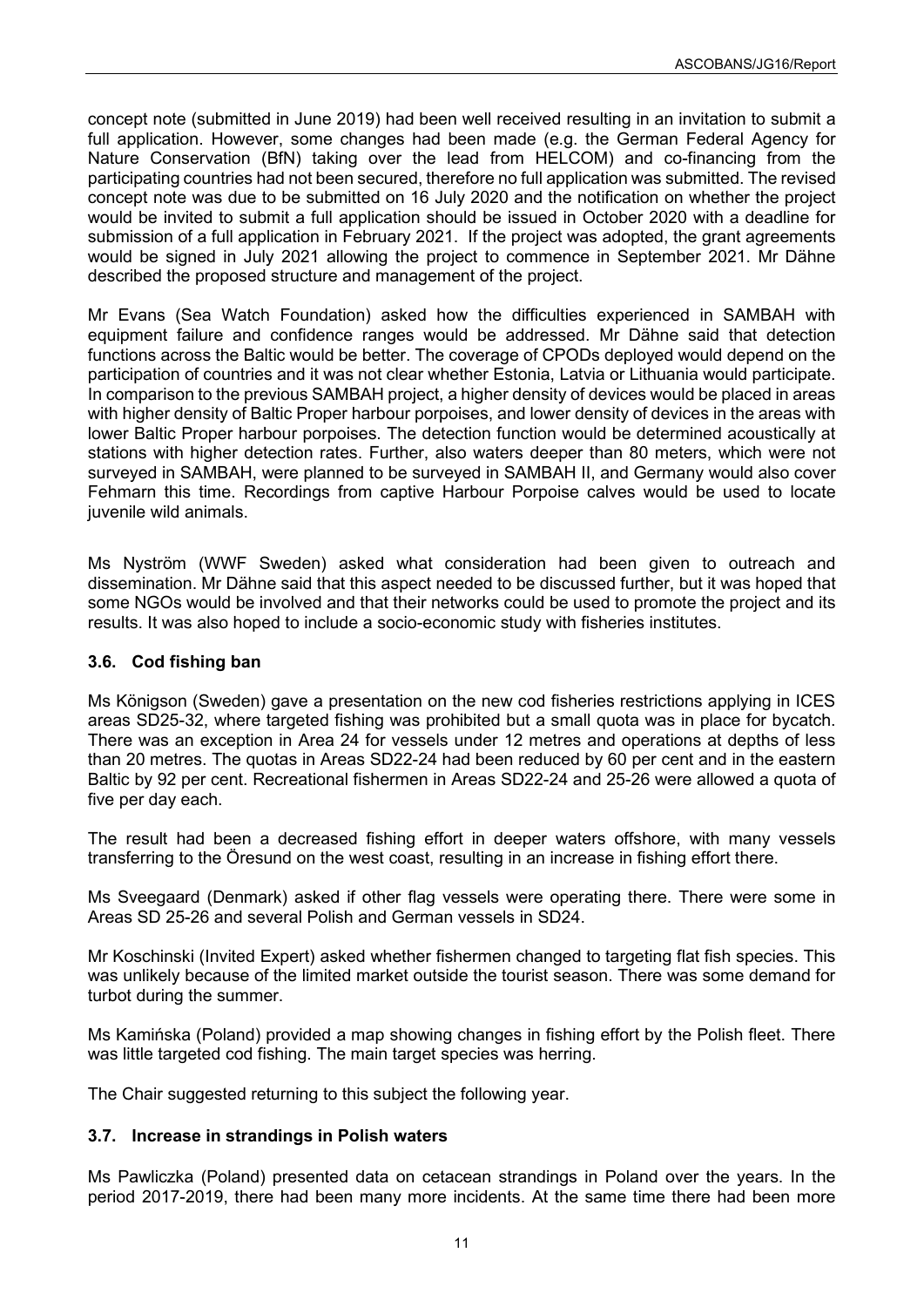seals stranding. She was wary of drawing conclusions, as many factors were likely to be having an effect, including wind and currents.

Mr Dähne (Germany) said that over the same period there had been an increase in stranding along the Mecklenburg-Vorpommern coast. Weather conditions might have played a role (the sunny period in 2018 with low winds had seen over 100 strandings but incidents were less frequent in 2019).

# <span id="page-13-0"></span>**Underwater Explosions**

Mr Koschinski (Invited Expert) stated that explosions could kill harbour porpoises outright, but that they could also deafen them impairing their ability to orientate and hunt their prey. At distances of up to 12 km from an explosion, they could suffer permanent hearing loss.

An autopsy of a dead harbour porpoise showed the effects of explosions on inner ear tissue. While the wound might heal, hearing was not restored, leaving the deaf harbour porpoises more prone to being bycaught, as they would not "see" the net with their echolocation nor hear pingers.

The animals, whose carcasses had stranded in Poland in 2019, might have died a long way from the beaches where they were found. It was not clear whether explosions related to munitions were to blame as the Nordstream 2 pipeline was in the vicinity. There had been 58 detonations in Finnish waters, albeit with the use of bubble curtains, and a further 21 explosions in Danish waters in the Fehmarn Belt and Kiel Bight in October 2019, but there had been no strandings that could be associated with them. The Swedish navy said they had not conducted any detonations that could have caused the increase in strandings, but it was possible that private companies had.

Between 29 August and 18 September 2019 NATO had been responsible for 45 detonations in the western Baltic Sea. Some World War II ground mines had been detonated in a marine protected area during the nursing period. The German Government was investigating the incident through a working group involving the Ministries of Defence, Environment and Transport. The report of the Environment Ministry (BMU) was expected in the summer of 2020.

A World War II mine 3km off the coast at Gdynia, Poland was to be exploded shortly. Mr Koschinski wished to relay the offer from a German company to provide a bubble curtain.

Ms Lesz (Poland) said that there was a set procedure including the involvement of environmental institutions. She recalled a presentation made by Professor Krzysztof Skóra at one of the AC meetings. It was hoped that noise from two smaller vessels with loud engines circling the area of the detonation as well as small explosives from point zero around in spiral would scare harbour porpoises off. Alternatives to detonating the mine had been explored but were not feasible as it was too close to the beach. The kind offer to provide a bubble curtain was acknowledged and it had been passed to the appropriate offices. The explosion was scheduled to take place on 16 June 2020 and plans were well advanced.

The Chair said that she was impressed by the speed in which Mr Koschinski had secured the offer of a bubble curtain. Mr Koschinski stated that he would check with the owner whether the vessel and the curtain could be made available on 16 June. He had no idea if the noise from the circling boats would serve as an effective deterrent, as habituated porpoises were known to follow much noisier vessels such as ferries. It was known that bubble curtains reduced the danger zone by 90 per cent.

Mr Dähne (Germany) agreed that there was no evidence that vessel noise was an effective deterrent. Regarding the strandings, there were methods available to model transportation of carcasses taking into account reverse drifting and the rate of decomposition, but these methods had never been implemented to the Baltic Sea. The number of stranded porpoises in Mecklenburg-Vorpommern in 2019 during mine removal was nine. This was higher than in 2017 (eight) and 2018 (four) but not significantly so.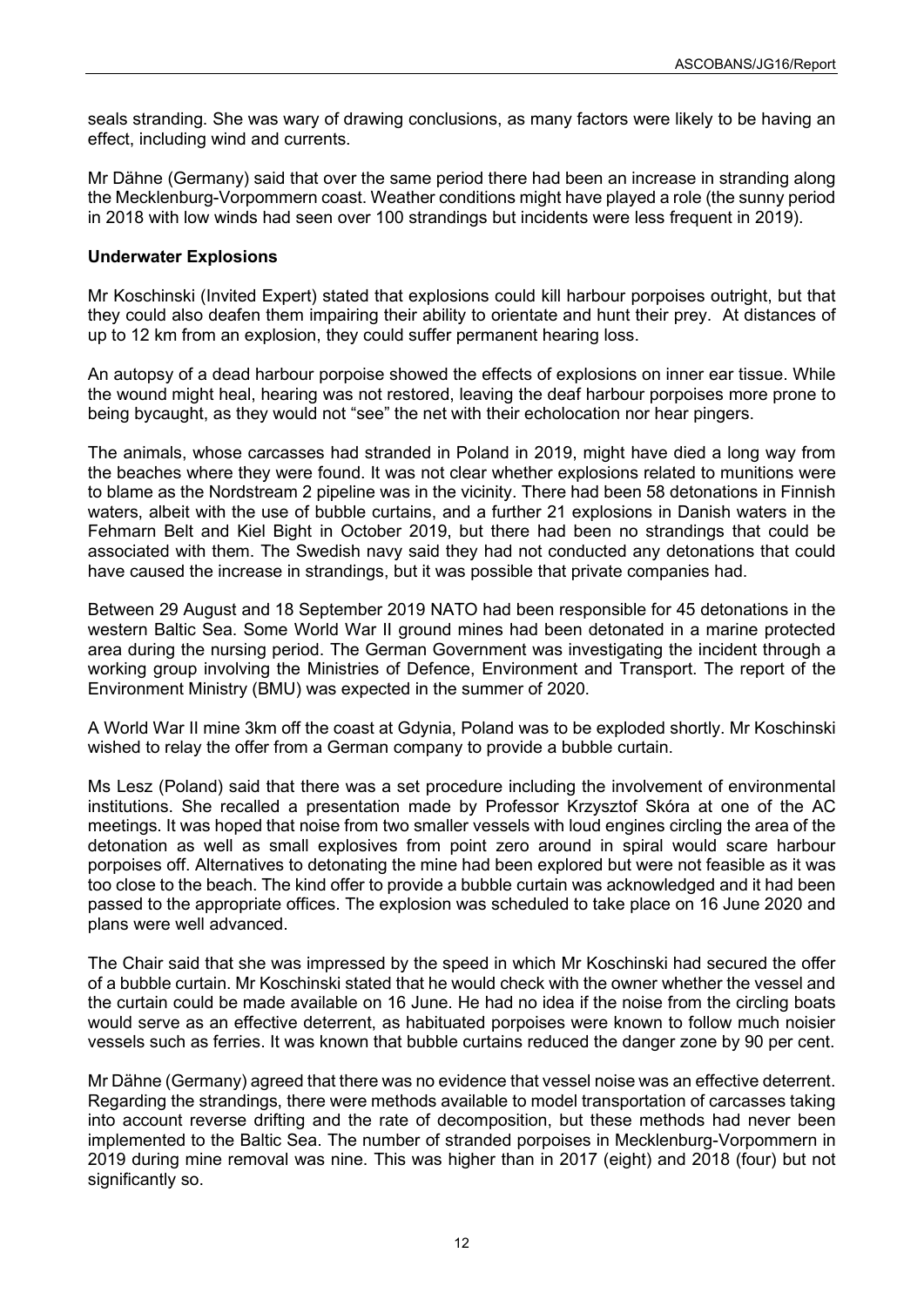Mr Evans (Sea Watch Foundation) said that there were many strandings in Poland but in most cases the carcasses had decomposed. If the explosions were taking place near the coast, one would expect the carcasses to be in better condition, so they probably died further offshore.

Mr Koschinski said that the prevailing currents ran from west to east and it was possible that the carcasses had drifted a long way before reaching the shore. Easterly winds might have pushed the carcasses back and forth against the current.

Mr Ritter (WDC) found the report interesting but alarming. It seemed that not even the most basic attention was being paid to the presence of harbour porpoises before permission for explosions was given. If a bomb were found in a marine protected area, then account should be taken of season and according sensitive times for protected species. He suggested that a letter be sent to the German, Polish and Swedish authorities.

Mr Koschinski said that there was a NATO naval exercise taking place in Aug-Sept 2019, and this included mine seeking and detonation. NATO should be aware of the conservation issues.

The Chair asked whether an urgent letter should be sent to Poland. Ms Brtnik (Germany) said that Poland should be encouraged to accept the offer of the bubble curtain. The Chair asked whether an Action Point was justified because of the large number of explosions taking place. There were many possible mitigation measures available and she suggested including the issue on the agenda of the next meeting of the Jastarnia Group.

Regarding the planned explosion in Puck Bay, Ms Kamińska (Poland) feared that it might be too late for the bubble curtain to be used. Nonetheless, those organizing the explosion should be made aware of the mitigation measures and the dangers facing porpoises. She asked whether there was any indication that the German navy was changing its practices after the recent incident.

Mr Koschinski said that he was not on the working group but understood that the German navy had been taken aback by the outcry at the incident. He had observed on a website tracking shipping how the vessels involved in the exercise had been navigating through Danish waters. There was a need for greater transparency. Not only should advance warning of explosions be given so that mitigation measures could be prepared but reports were needed after the event. Fishers also needed to be warned as the explosions killed fish.

Ms Blankett (Finland) said that no further exercises were currently planned in Finland. As SAMBAH II was to include an outreach element, she asked if this could be extended to awareness of military actions.

Ms Pawliczka (Poland) said that the guidance earlier referred to by Ms Lesz was practice that had been adopted from experience. Formal and up-to-date guidelines were needed, and the requisite inter-ministerial dialogue should be initiated. The use of bubble curtains should be among the minimum mitigation measures deployed. Conservation agencies also needed more notice of when explosions were to take place.

Mr Dähne said that the MFSD required that a noise registry be established as munitions explosions were only part of the problem along with seismic tests and pile driving. Navies were also obliged to adhere to the requirements to use the register. The only working example of a noise registry of which he was aware was the Joint Nature Conservation Committee in the United Kingdom (mnr.jncc.gov.uk).

Ms Carlström asked whether the report from the BMU would only be in German, adding that an English translation would be helpful. She reported that the Swedish navy was planning to explode bombs on 24 June and the mitigation proposed was the use of boats and military sonar as deterrents. Mr Koschinski had no evidence that such measures worked and wondered if the navy had proof of their measures' effectiveness or whether they were just window dressing. He also asked whether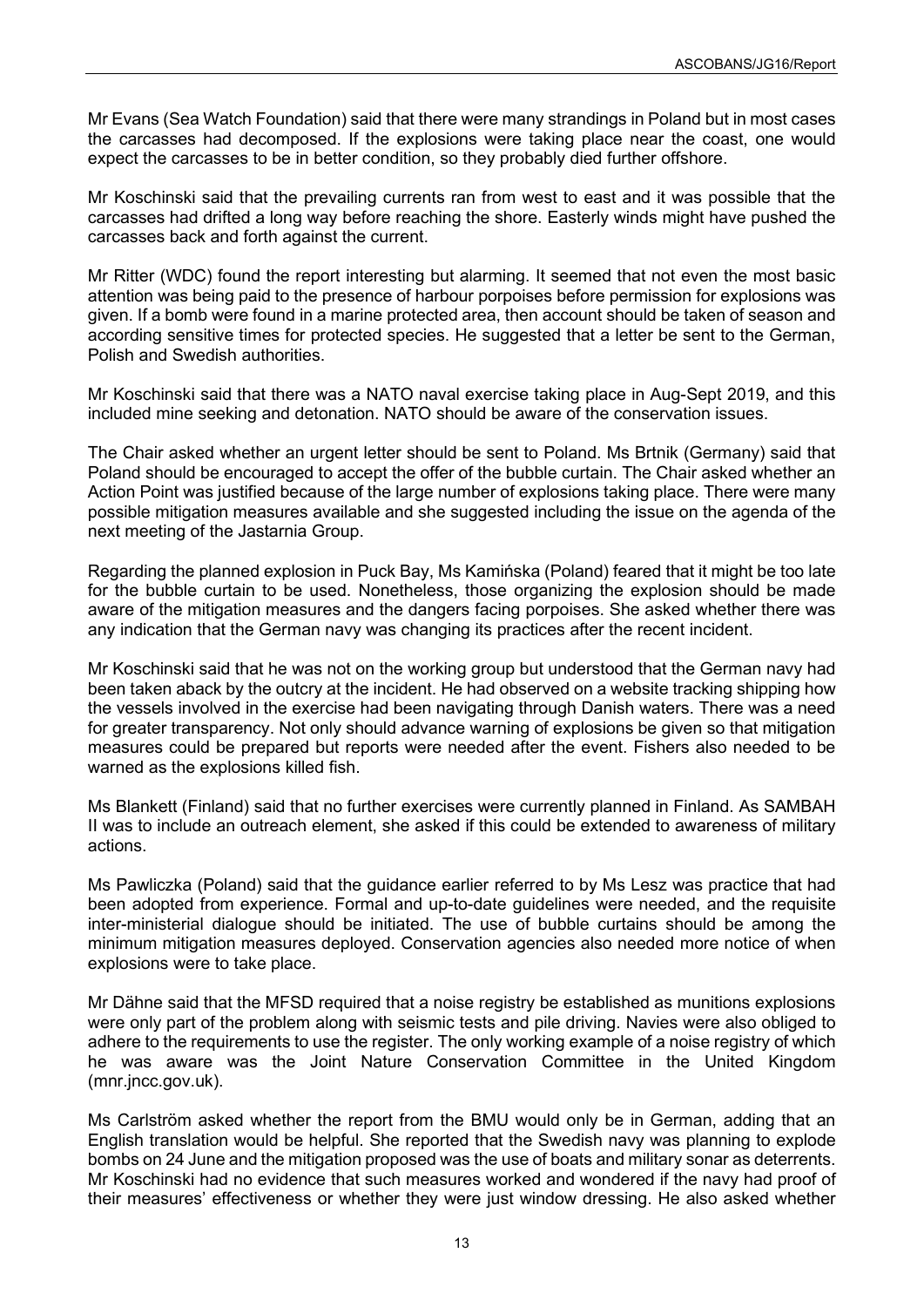the Swedish navy had access to biological maps. He had heard of scepticism about bubble curtains, but they were tried and tested, and the German authorities recognized them as a mitigation measure. He welcomed the fact that advance notice of the exercise had been given. Ms Carlström said that despite them being publicly available, data from three monitoring stations in the vicinity had not been used by the Armed Forces in their application for permit to carry out the activities.

In response to the Chair's enquiry whether a letter to the Polish authorities urging that the offer of a bubble curtain be accepted would be useful, Ms Kamińska thought that it might be counterproductive if Poland were singled out. All governments should be written to. The Polish representatives said that they would follow up with the authorities to see if the bubble curtain could be used.

# <span id="page-15-0"></span>**3.8. Updates on recent research**

# <span id="page-15-1"></span>**STELLA**

Isabella Kratzer (Thünen Institute) gave a [presentation](https://www.ascobans.org/en/document/gillnet-modifications-reduce-harbor-porpoise-bycatch) on the modifications to gillnets to reduce harbour porpoise bycatch that had been studied within the STELLA project. Daniel Stepputtis was available to answer questions afterwards. The aim was to find an acoustically reflective adaptation to gillnets that did not reduce the efficiency in catching fish.

Ms Kratzer described the stages of the trials and simulations, which had resulted in acrylic glass being identified as the optimal material. Experimental verification had helped determine the optimal size and shape of the reflectors - small resonating spheres. Trials off the coast of Denmark had not been successful as the porpoises had swum past the nets. The nets could not be moved closer to shore where the porpoises were swimming because the water was too shallow. Trials were transferred to the Turkish part of the Black Sea, where incidents of bycatch were considered more likely. It was not clear why some porpoises still became entangled. They had possibly stopped clicking or were clicking in the wrong direction.

The reflectors would probably be less expensive than pingers, the greatest cost being the labour to attach the reflectors to the nets, the materials themselves being very cheap. The process would have to be automated in some way. The reflectors would, however, only work if porpoises directed their clicks at them and were ineffective if animals had impaired hearing.

Mr Ritter (WDC) was concerned that mitigation actions were being delayed, especially in Germany, while the authorities waited for the results of the STELLA project. Action was needed immediately and should not be delayed until a perfect solution was found.

Ms Königson (Sweden) asked whether the nets would induce porpoises to click more or less. Detecting the reflectors might stimulate more echolocating or result in porpoises falling silent once the presence of the nets had been established. It would be necessary to study porpoise behaviour near nets with the reflectors.

# <span id="page-15-2"></span>**Fjord&Bælt**

Magnus Wahlberg gave a [presentation](https://www.ascobans.org/en/document/recent-porpoise-research-fjordbaelt) on the work of the Fjord&Bælt, where porpoise research was made by the University of Southern Denmark, Aarhus University, and University of Hannover. It now had one elderly female harbour porpoise in the sea pen. The center started up with two porpoises in 1997 and at one stage there had been as many as four.

He described some of the research projects undertaken of relevance to harbour porpoises, the outreach work undertaken by the Institute and some of its forthcoming publications.

Mr Andersen (Denmark) said that one of the main reasons for having invited a representative of the Fjord&Bælt to the meeting was to hear about the useful research work being carried out there. The Institute had been criticized by some animal welfare organizations for acting like a dolphinarium. Mr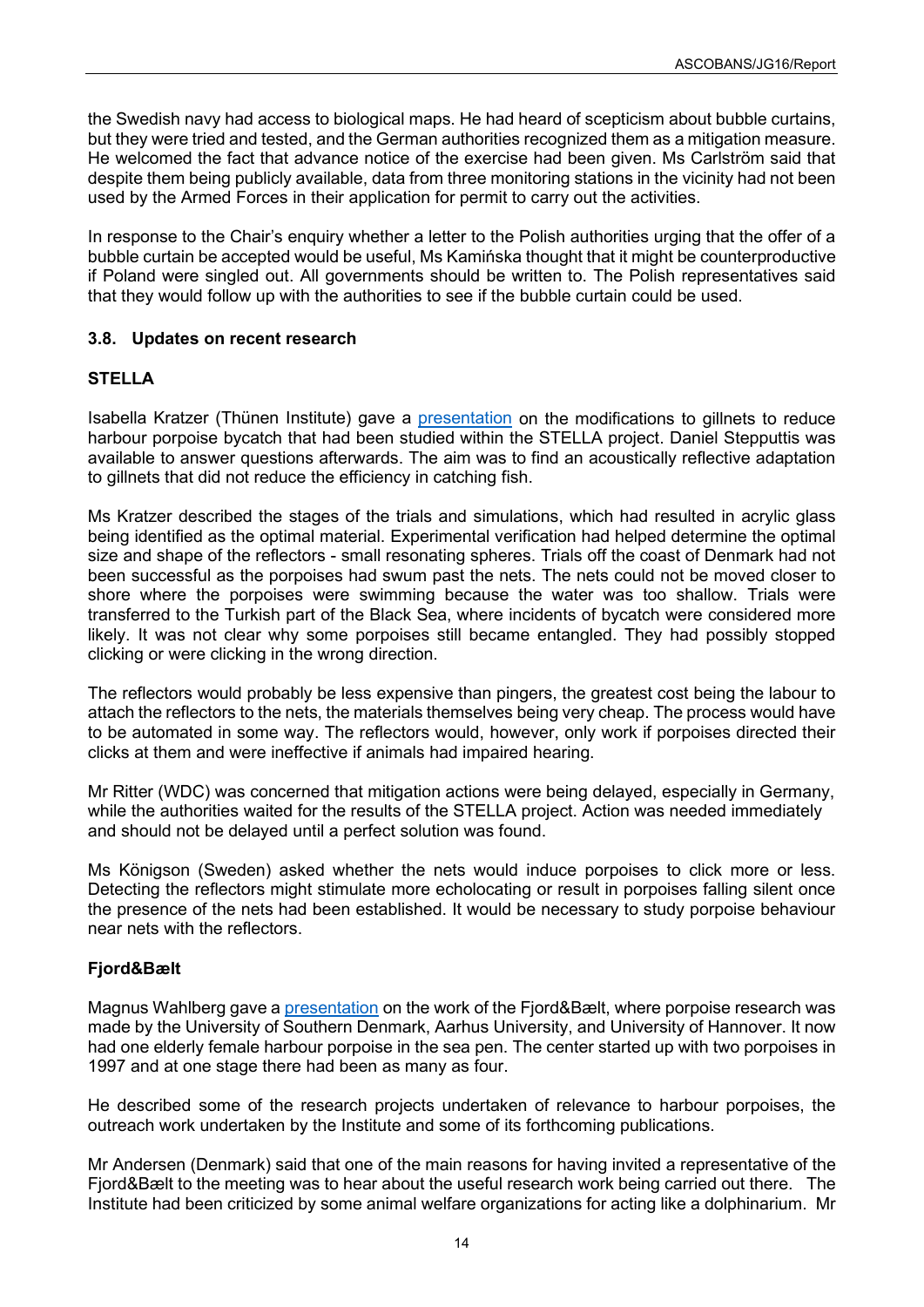Wahlberg did not think comparisons of Fjord&Bælt with dolphinaria were justified. Fjord&Bælt was not a commercial enterprise, and its main task was scientific research and education. The animals kept at Fjord&Bælt had arrived after being bycaught in pound nets. Harbour porpoises were not easy to breed in captivity; out of seven calves born at Fjord&Bælt and Harderwijk in the Netherlands, only three made it to the age of one year. He recognized that there were different views on the husbandry and training of animals and their use in research.

The Chair agreed that some very useful research had been done by Fjord&Bælt.

#### <span id="page-16-0"></span>**Insights from Necropsy Examinations of harbour porpoises in Sweden**

Aleksija Neimanis and Jasmine Stavenow (National Veterinary Institute of Sweden) [reported](https://www.ascobans.org/en/document/insights-necropsy-examinations-harbor-porpoises-sweden) that the National Veterinary Institute and the Swedish Museum of Natural History had a long history of cooperation and that harbour porpoises were excellent sentinels of the marine environment.

The presentation was based on the results of 109 necropsies undertaken in the period 2006-2019 involving 98 stranded and 11 bycaught animals. The distribution of where the carcasses were found was 40 per cent from the northern section of the west coast, 57 per cent from the southern section and 3 per cent from the south coast. The age and gender breakdown of the animals was 21 male adults, 15 female adults, 45 'juveniles' and 28 calves. Causes of death where this could be ascertained, included predation, abandonment, bycatch, disease/poor health, emaciation and trauma. The health issues included pneumonia, testicular abscesses which might lead to reduced reproductive success, birthing problems and two stillborn calves.

Mr Ritter (WDC) commented on life expectancy saying that most Baltic harbour porpoise females did not reach maturity, living only 3.7 years according to a German study. The sample included very few specimens from the Baltic Proper and not many mature females, but there was evidence that of the females had given birth.

Ms Pawliczka (Poland) said that there was evidence in Poland of pregnant, lactating and mature females. One stranded female was pregnant and 18 years old. She also said that definitions of 'juvenile' differed and often the term 'sub-adult' was used. Ms Neimanis responded that the age classification used might be changed.

Mr Dähne stated that all dead animals were examined in Mecklenburg-Vorpommern, and even badly decomposed ones could provide useful information. Samples should be taken from all animals found on beaches, as people finding stranded animals were not in a position to assess how badly decomposed a carcass was. Taking samples was relatively easy; all that was needed was a tool to cut, a bag and a means of keeping the material cool. Samples could also be preserved in alcohol.

Ms Pawliczka (Poland) said that the vast majority of the carcasses were badly decomposed but skeletal samples could be taken. The Hel Marine Station also had limited storage space for storing and not enough people with the required skills to take samples.

Ms Owen (Sweden) noted that teeth were very good for genetics and establishing animals' diet. Storage was easy given their size and there was no need to freeze or put them in alcohol. Ethanol storage has implications for the later use of samples for dietary analyses (such as stable isotope analysis), and should only be used if no other way of storing was available.

Ms Kyhn (Denmark) said that the budget for collecting stranded animals was limited and only ten cases could be processed per year and there was little prospect of more resources being made available, despite rumours that the programme would be expanded. Ms Sveegaard was trying to find the source of the rumours.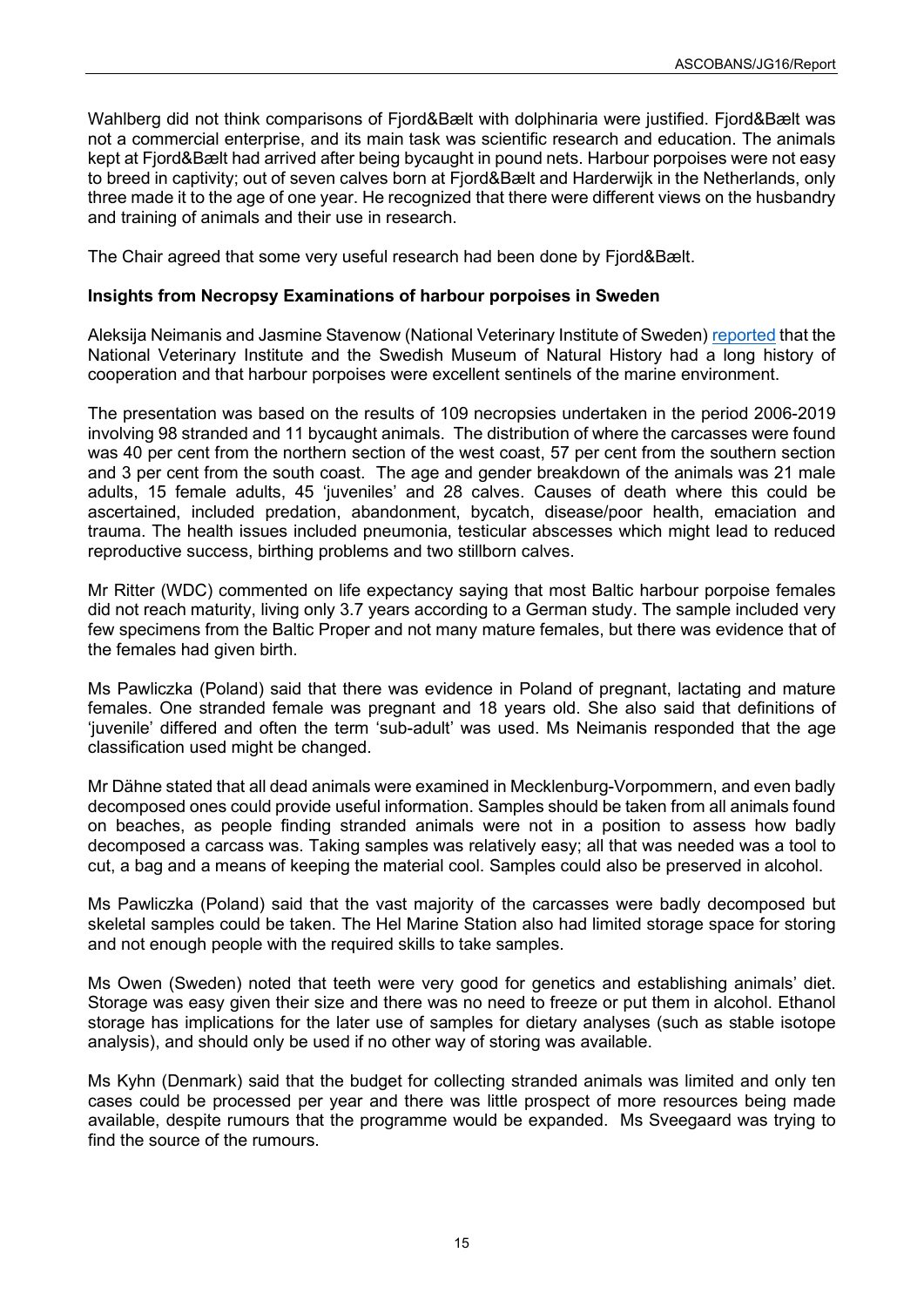The Chair asked if it would be useful for guidance to be prepared explaining how to take genetic samples and suggested that an Action Point from the meeting could be to urge Parties to take genetic samples from all carcasses from the Baltic Proper population range.

# <span id="page-17-0"></span>**3.9. Workshop on management of MPAs for Small Cetaceans**

Stina Nyström (WWF Sweden) [explained](https://www.ascobans.org/en/document/ascobans-mpa-workshop-small-cetaceans) that Action Point 11 adopted at the 25<sup>th</sup> meeting of the Advisory Committee authorized the holding of an international workshop to be organized by WWF Sweden, WWF Germany, CCB, the Finnish Ministry of the environment and the ASCOBANS Secretariat along with Mark Simmonds.

The workshop was originally planned to take place in April 2020 but had been postponed on account of the coronavirus. New dates would be set, hopefully for autumn 2020. It was intended to keep the numbers of participants low with just key MPA managers, experts and policy makers invited.

The Chair said that the workshop had attracted several donors including both the Swedish and German branches of WWF and the Finnish Ministry.

# <span id="page-17-1"></span>**4. Review and update of Action Points**

The Chair conducted a review of the Action Points table. The list was projected on screen and each Action Point was discussed in turn. Amendments were shown using the 'track change' function. In some cases, no changes were made, while in others, the dates were adjusted, or more substantive edits were made. (The finalized Action Points table can be found in Annex 1 of this report.)

New Internal Action Points covered the sending of letters to national authorities about mitigation of noise arising from the disposal of munitions, the proposed listing of the Baltic Proper harbour porpoise on Appendix I of CMS, implementation of the CMS Concerted Action for harbour porpoises in the Baltic Proper and off the Iberian Peninsula and ensuring that the terms of reference of the Jastarnia Group on the ASCOBANS website were correct and referred to the Group's responsibility for the WBBK Plan. (The finalized Internal Action Points can be found in Annex 2.)

# <span id="page-17-2"></span>**5. Any Other Business**

# **Draft Resolution for ASCOBANS MOP9**

The Chair projected the draft text of Draft Resolution *Baltic Proper harbour porpoise* on screen and sought comments from the meeting making amendments as appropriate to reflect the views expressed. The finalized text can be found on the ASCOBANS MOP9 [webpage.](https://www.ascobans.org/en/meeting/mop9)

# **Terms of Reference of the Jastarnia Group and their application to the WBBK Plan**

Ms Carlström (Sweden) pointed out that the terms of reference of the Jastarnia Group as published on the ASCOBANS website made no reference to the Group covering the WBBK Plan. The Secretariat undertook to investigate why the TOR online didn't mention WBBK Plan as they should, and would take the appropriate action.

# <span id="page-17-3"></span>**6. Date and venue of the 17th Meeting of the Jastarnia Group**

The Secretariat represented a table showing the dates and venues of various meetings held under the auspices of ASCOBANS, including the Jastarnia Group meetings. Noting that the current meeting had originally been planned to take place in Gothenburg, the Secretariat enquired whether Sweden would be willing to host the  $17<sup>th</sup>$  meeting of the Jastarnia Group in 2021.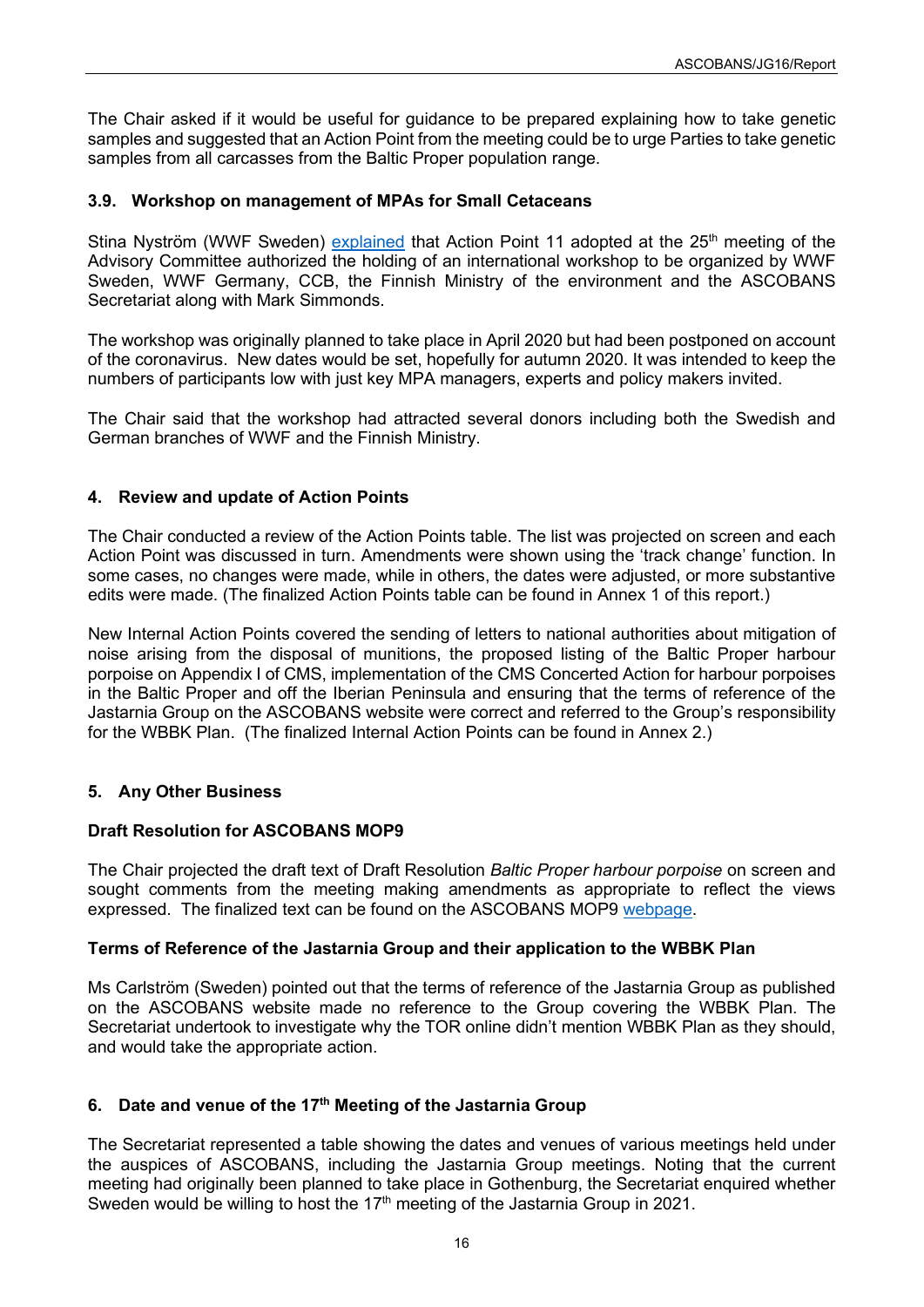Ms Viker (Sweden) agreed to this tentatively, proposing Gothenburg as the venue, but all would depend on finding suitable dates. Ms Blankett (Finland) said that May might prove difficult as the postponed CBD COP might be rescheduled for then.

The Chair raised the issue of timing with regard to the following meeting of the Advisory Committee and the possibility of linking the  $17<sup>th</sup>$  meeting of the Jastarnia Group to a meeting of the North Sea Group, as had been foreseen initially for the current year.

Mr Evans (Sea Watch Foundation – Chair of the North Sea Group) was not sure whether the North Sea Group would meet, at least face-to-face, in 2020, which might have consequences for the timing of its next meeting. In principle, he was in favour of the two groups holding joint or back-to-back meetings. He undertook to ask other members of the North Sea Group for their opinions.

Mr Ritter (WDC) pointed out that the remote meeting had been successful and suggested that consideration should be given to holding more meetings as teleconferences as this would reduce the carbon footprint by reducing the amount of travel. There was general agreement with these sentiments. It was agreed that the Group would aim to have every second Jastarnia Group meeting take place online.

# <span id="page-18-0"></span>**7. Close of the Meeting**

The Chair commented that the meeting had been productive and declared proceedings closed at 17:20. The Secretariat mentioned that a questionnaire would be circulated to participants to ascertain their assessment of the online meeting.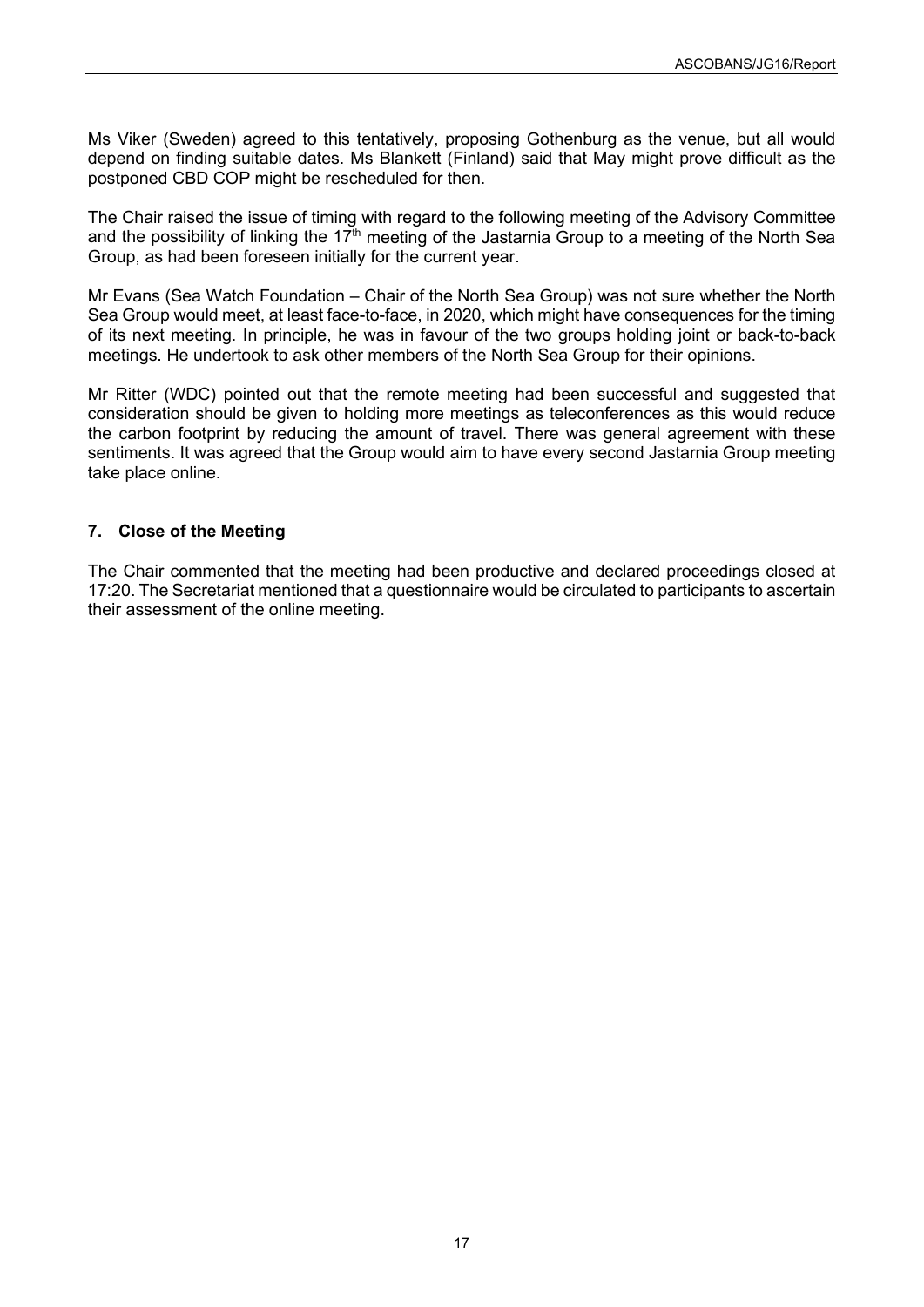# **Annex 1: Action Points from 16th Meeting of the Jastarnia Group Jastarnia and WBBK Plans**

<span id="page-19-0"></span>

| <b>Reference</b> | <b>Action Point (old reference)</b>                                                                                                                                                                                                                                                                                                                                                                   | Jastarnia Plan |                                                                                                                                                                                                                                     | <b>WBBK Plan</b> |                                                                                                                              |
|------------------|-------------------------------------------------------------------------------------------------------------------------------------------------------------------------------------------------------------------------------------------------------------------------------------------------------------------------------------------------------------------------------------------------------|----------------|-------------------------------------------------------------------------------------------------------------------------------------------------------------------------------------------------------------------------------------|------------------|------------------------------------------------------------------------------------------------------------------------------|
|                  |                                                                                                                                                                                                                                                                                                                                                                                                       | App<br>lies    | Mandate                                                                                                                                                                                                                             | App<br>lies      | Mandate                                                                                                                      |
| <b>JG16/AP1</b>  | Parties shall establish or further<br>local<br>national<br>improve<br>and<br>monitoring<br>for<br>programmes<br>Harbour Porpoise occurrence and<br>to further ensure these are aligned<br>terms<br>of<br>timing<br>in<br>and<br>methodology between countries,<br>in order to complement large-scale<br>international monitoring activities.<br>(JG15/AP1)                                            | X              | MON-01: Implement<br>and harmonize long-<br>term continual<br>acoustic Harbour<br>Porpoise monitoring                                                                                                                               | X                | Objective d:<br>Monitoring the status<br>of the population                                                                   |
| <b>JG16/AP2</b>  | All Parties, and other countries<br>bordering the Baltic Sea, are<br>strongly encouraged to support<br>SAMBAH-II, specifically in terms of<br>fundraising, in order for a project<br>proposal to be submitted in 2020<br>and for the project to start in 2021.<br>that<br>Noting<br>management<br>authorities are required to be<br>formal partners for the SAMBAH-II<br>Life application. (JG15/AP2) | $\sf X$        |                                                                                                                                                                                                                                     |                  |                                                                                                                              |
| <b>JG16/AP3</b>  | Parties are strongly encouraged to<br>continue<br>to<br>undertake<br>and<br>inter-SCANS<br>cooperate<br>on<br>surveys of the WBBK Harbour<br>Porpoise population and evaluate<br>trends in population density and<br>abundance.<br>(JG15/AP3/WBBK)                                                                                                                                                    |                |                                                                                                                                                                                                                                     | X                | Rec.7: Estimate<br>trends in abundance<br>of Harbour Porpoises<br>in the Western Baltic,<br>the Belt Sea and the<br>Kattegat |
| <b>JG16/AP4</b>  | Parties are strongly encouraged to<br>use the data provided by SAMBAH<br>national<br>monitoring<br>and<br>programmes, in particular in<br>connection with the establishment<br>of MPAs for Harbour Porpoises, as<br>well as with regard to management<br>plans and mitigation measures.<br>(JG15/AP4)                                                                                                 | X              | MIT-06: Expand the<br>network of protected<br>areas for Harbour<br>Porpoises, improve<br>its connectivity, and<br>develop and<br>implement<br>appropriate<br>management plans<br>including monitoring<br>schemes for these<br>areas |                  |                                                                                                                              |
| <b>JG16/AP5</b>  | Parties should investigate possible<br>detrimental effects of various<br>types of sound and disturbance on<br>Porpoises<br>Harbour<br>(including<br>pinger signals, noise from vessels,<br>seismic<br>surveys,<br>underwater<br>explosions,<br>wind<br>parks<br>or<br>construction).<br>Parties<br>should<br>initiate and support studies on the<br>effect of anthropogenic noise on                  | X              | RES-07: Improve<br>knowledge on impact<br>of impulsive and<br>continuous<br>anthropogenic<br>underwater noise on<br>Harbour Porpoises,<br>and development of<br>threshold limits of<br>significant                                  | X                | Objective e:<br><b>Ensuring habitat</b><br>quality favourable to<br>the conservation of<br>the Harbour Porpoise              |

*(Adopted by the Advisory Committee)*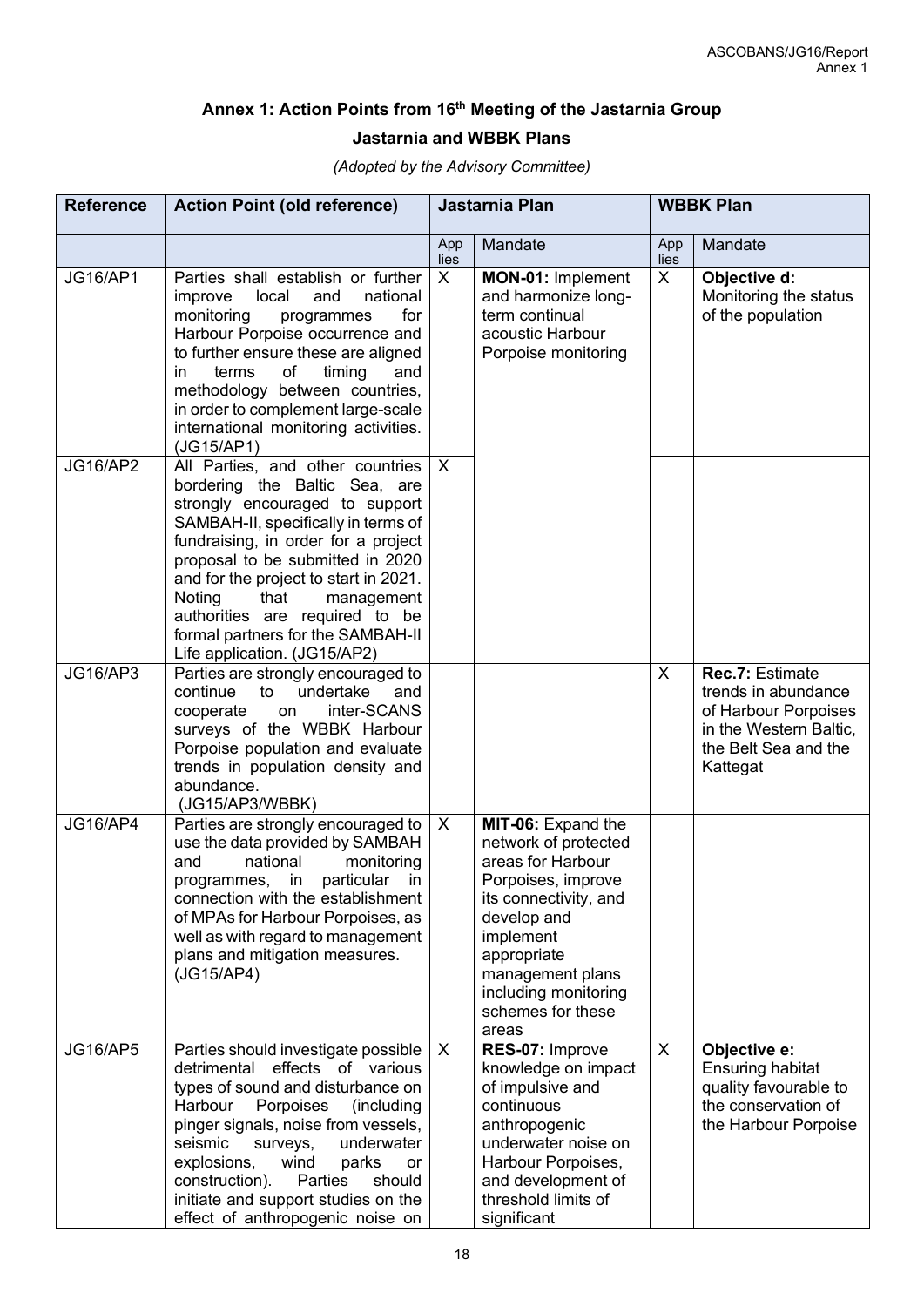| <b>Reference</b> | <b>Action Point (old reference)</b>                                                                                                                                                                                                                                                                                                                                                                                                                                                                                                                                                                                                                                                                                                                                            | Jastarnia Plan |                                                                                                                                       | <b>WBBK Plan</b> |                                                                                                                                     |
|------------------|--------------------------------------------------------------------------------------------------------------------------------------------------------------------------------------------------------------------------------------------------------------------------------------------------------------------------------------------------------------------------------------------------------------------------------------------------------------------------------------------------------------------------------------------------------------------------------------------------------------------------------------------------------------------------------------------------------------------------------------------------------------------------------|----------------|---------------------------------------------------------------------------------------------------------------------------------------|------------------|-------------------------------------------------------------------------------------------------------------------------------------|
|                  |                                                                                                                                                                                                                                                                                                                                                                                                                                                                                                                                                                                                                                                                                                                                                                                | App<br>lies    | Mandate                                                                                                                               | App<br>lies      | Mandate                                                                                                                             |
|                  | the Harbour Porpoise both on the<br>individual and on a population<br>level. (JG15/AP5)                                                                                                                                                                                                                                                                                                                                                                                                                                                                                                                                                                                                                                                                                        |                | disturbance and GES<br>indicators                                                                                                     |                  |                                                                                                                                     |
| JG16/AP6         | Parties are encouraged to develop<br><b>HELCOM-wide</b><br>adopt<br>and<br>harmonized national regulations<br>on sound emissions associated<br>with anthropogenic activities in the<br>environment.<br>marine<br>Such<br>regulations should set upper limits<br>to sound<br>emissions<br>and<br>be<br>consistent<br>with<br>the<br>relevant<br>Indicators for Good Environmental<br>Status to be developed for the<br>Marine<br>Strategy<br>Framework<br><b>Parties</b><br>Directive.<br>also<br>are<br>encouraged to develop and adopt<br><b>HELCOM-wide</b><br>coordinated<br>guidelines for noise mitigation,<br>taking into account the CMS<br>Guidelines<br>Family<br>on<br>Environmental<br>Impact<br>Assessments for Marine Noise-<br>generating Activities. (JG15/AP6) | X              | MIT-05: Implement<br>regionally<br>harmonized national<br>threshold limits and<br>guidelines for<br>regulation of<br>underwater noise | $\sf X$          |                                                                                                                                     |
| <b>JG16/AP7</b>  | Parties should promote research<br>on the consequences of impacts<br>on prey communities for Harbour<br>Porpoises. (JG15/AP7)                                                                                                                                                                                                                                                                                                                                                                                                                                                                                                                                                                                                                                                  |                |                                                                                                                                       | X                | Rec.10: Include<br>monitoring and<br>management of<br>important prey<br>species in national<br>Harbour Porpoise<br>management plans |
| <b>JG16/AP8</b>  | Parties are required to establish<br>systems to effectively monitor<br>bycatch covering all sizes of<br>fishing vessels, in line with the<br>HELCOM Roadmap on fisheries<br>data in order to assess incidental<br>bycatch and fisheries impact on<br>benthic biotopes in the Baltic Sea<br>and the ICES Special Request<br>Advice on emergency measures to<br>bycatch of common<br>prevent<br>dolphin and Baltic Proper harbour<br>porpoise in the Northeast Atlantic.<br>(JG15/AP8)                                                                                                                                                                                                                                                                                           | $\sf X$        | <b>MON-03: Monitor and</b><br>estimate Harbour<br>Porpoise bycatch<br>rates and estimate<br>total annual bycatch                      | X                | Rec.6: Estimate total<br>annual bycatch                                                                                             |
| <b>JG16/AP9</b>  | Parties<br>should<br>consider<br>the<br>recommendations of the October<br>2015 ASCOBANS Workshop on<br>Remote<br>Electronic<br>Monitoring<br>implement<br>(REM)<br>and<br>this<br>technique for bycatch monitoring<br>as appropriate in the national<br>context. (JG15/AP9)                                                                                                                                                                                                                                                                                                                                                                                                                                                                                                    | X              | RES-03: Improve<br>methods for<br>monitoring and<br>estimation of Harbour<br>Porpoise bycatch                                         | X                |                                                                                                                                     |
| JG16/AP10        | Parties are strongly encouraged to<br>carry out spatio-temporal risk-<br>assessments of Harbour Porpoise<br>bycatch using Harbour Porpoise                                                                                                                                                                                                                                                                                                                                                                                                                                                                                                                                                                                                                                     | X              | RES-04: Carry out a<br>spatio-temporal risk<br>assessment of                                                                          | X                |                                                                                                                                     |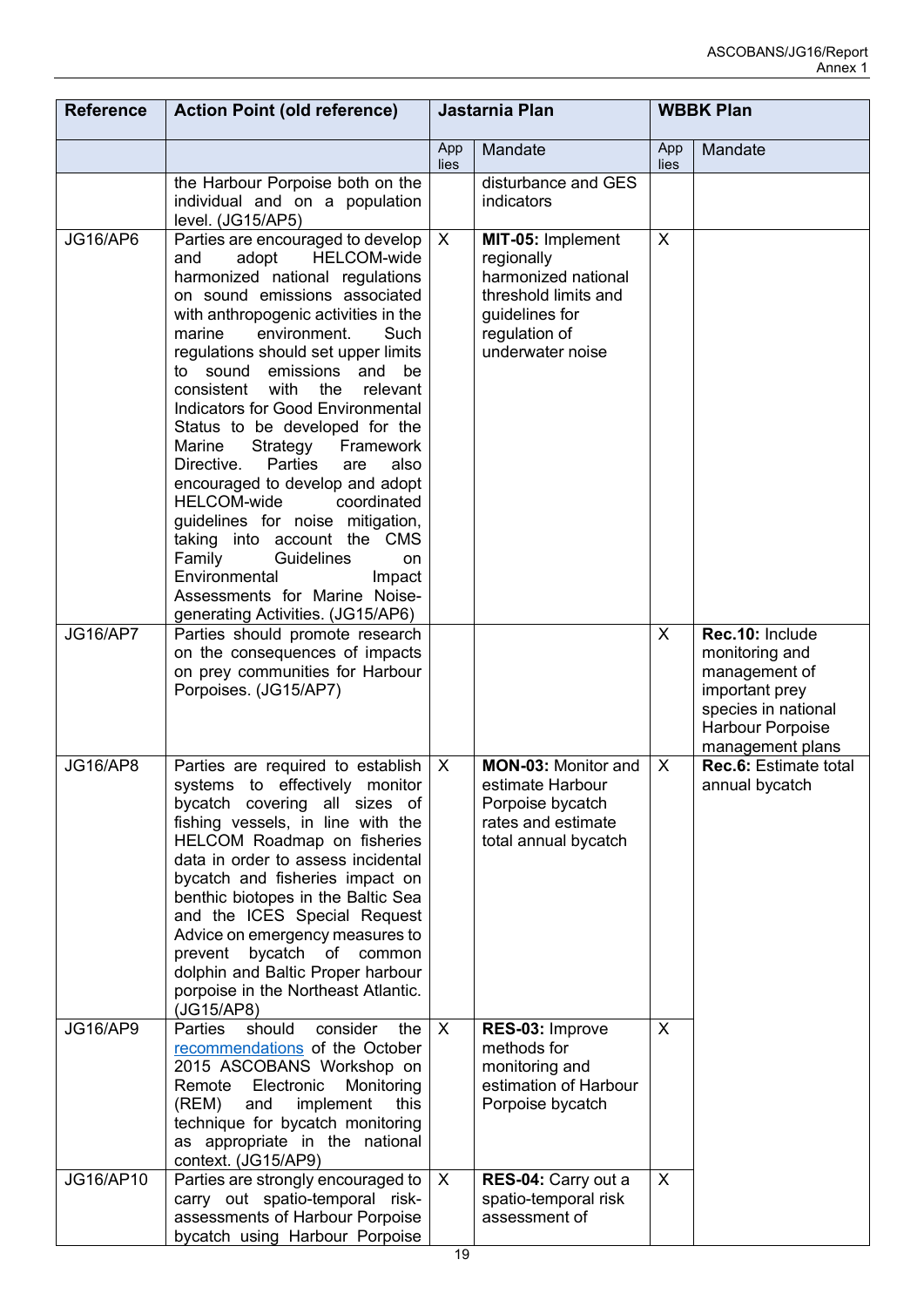| <b>Reference</b> | <b>Action Point (old reference)</b>                                                                                                                                                                                                                                                                                               |              | Jastarnia Plan                                                                                                                                                                                                                                                                                                                                                                |             | <b>WBBK Plan</b>                                                                                                                   |
|------------------|-----------------------------------------------------------------------------------------------------------------------------------------------------------------------------------------------------------------------------------------------------------------------------------------------------------------------------------|--------------|-------------------------------------------------------------------------------------------------------------------------------------------------------------------------------------------------------------------------------------------------------------------------------------------------------------------------------------------------------------------------------|-------------|------------------------------------------------------------------------------------------------------------------------------------|
|                  |                                                                                                                                                                                                                                                                                                                                   | App<br>lies  | Mandate                                                                                                                                                                                                                                                                                                                                                                       | App<br>lies | Mandate                                                                                                                            |
|                  | distribution and fishing effort data.<br>(JG15/AP10)                                                                                                                                                                                                                                                                              |              | Harbour Porpoise<br>bycatch                                                                                                                                                                                                                                                                                                                                                   |             |                                                                                                                                    |
| JG16/AP11        | Parties should<br>implement,<br>in<br>with<br>cooperation<br>stakeholders, any available fishing<br>gear that does not cause, or is<br>shown to significantly reduce,<br>harbour porpoise bycatch, and<br>strive to replace static nets with<br>such alternative gear, especially in<br>MPAs, as soon as possible.<br>(JG15/AP11) | $\mathsf{X}$ | RES-05: Further<br>develop and improve<br>fishing gear that is<br>commercially viable<br>with no Harbour<br>Porpoise bycatch<br>MIT-01: Implement<br>the use of fishing<br>gear that is<br>commercially viable<br>with no Harbour<br>Porpoise bycatch                                                                                                                         | X           | Objective b:<br>Mitigation of bycatch                                                                                              |
| JG16/AP12        | Parties<br>should<br>continue<br>to<br>develop, in cooperation with<br>stakeholders, alternative fishing<br>gear that does not cause, or is<br>shown to significantly reduce,<br>harbour porpoise bycatch, to<br>replace static nets. (JG15/AP11)                                                                                 |              |                                                                                                                                                                                                                                                                                                                                                                               |             |                                                                                                                                    |
| JG16/AP13        | <b>Parties</b><br>should<br>promote<br>the<br>development of<br>pingers<br>not<br>audible to seals and alerting<br>devices<br>other<br>than<br>pingers.<br>(JG15/AP12)                                                                                                                                                            | $\mathsf{X}$ | RES-05: Further<br>develop and improve<br>fishing gear that is<br>commercially viable<br>with no Harbour<br>Porpoise bycatch                                                                                                                                                                                                                                                  | $\sf X$     |                                                                                                                                    |
| JG16/AP14        | Parties should monitor the use and<br>of<br>deterrent<br>functioning<br>and<br>alerting devices, including studies<br>to assess their effect on bycatch<br>reduction and on harbour porpoise<br>distribution.<br>behaviour<br>and<br>(JG15/AP13)                                                                                  | $\mathsf{X}$ | MIT-03: Continue or<br>implement the use of<br>acoustic deterrent<br>devices (pingers) and<br>acoustic alerting<br>devices proven to be<br>successful when and<br>where deemed<br>appropriate<br>RES-06: Improve the<br>knowledge on<br>potential population-<br>level effects of the<br>use of pingers, and<br>develop acoustic<br>devices for bycatch<br>mitigation further | X           | Rec. 9: Ensure a<br>non-detrimental use<br>of pingers by<br>examining habitat<br>exclusion and long-<br>term effects of<br>pingers |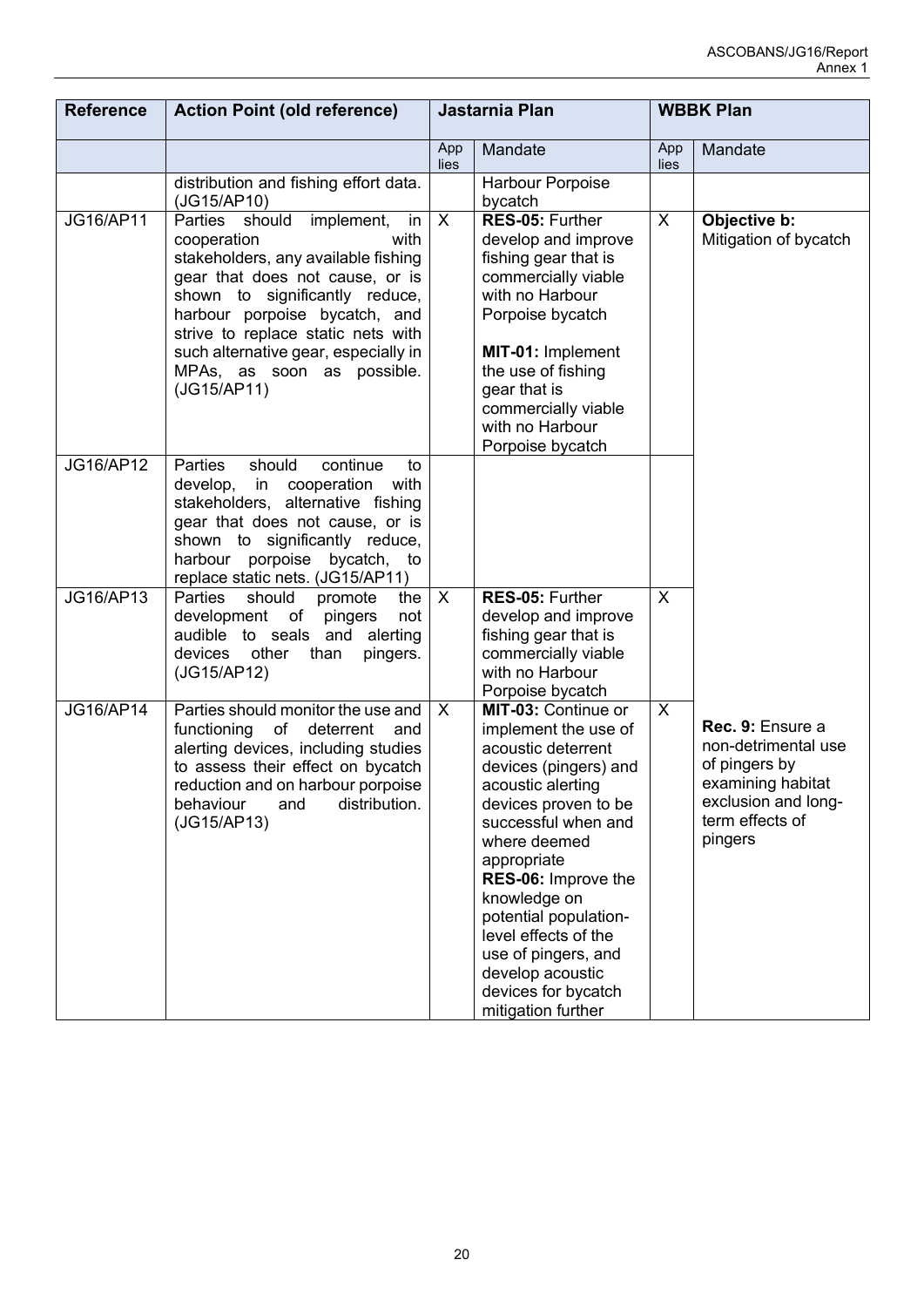| <b>Reference</b> | <b>Action Point (old reference)</b>                                                                                                                                                                                                                                                                                                                                                                                                                                                                          | Jastarnia Plan            |                                                                                                                                                                                                                                                                                                                        | <b>WBBK Plan</b> |                                                                                                                                                                                                                                                                                                 |
|------------------|--------------------------------------------------------------------------------------------------------------------------------------------------------------------------------------------------------------------------------------------------------------------------------------------------------------------------------------------------------------------------------------------------------------------------------------------------------------------------------------------------------------|---------------------------|------------------------------------------------------------------------------------------------------------------------------------------------------------------------------------------------------------------------------------------------------------------------------------------------------------------------|------------------|-------------------------------------------------------------------------------------------------------------------------------------------------------------------------------------------------------------------------------------------------------------------------------------------------|
|                  |                                                                                                                                                                                                                                                                                                                                                                                                                                                                                                              | App<br>lies               | Mandate                                                                                                                                                                                                                                                                                                                | App<br>lies      | Mandate                                                                                                                                                                                                                                                                                         |
| JG16/AP15        | With<br>respect<br>recreational<br>to<br>fisheries, Parties<br>should work<br>towards banning or limiting the use<br>of those types of gear known to<br>threat<br>harbour<br>to<br>pose<br>a<br>porpoises, or introduce effective<br>mitigation measures shown to<br>significantly reduce or eliminate<br>bycatch. (JG15/AP14)                                                                                                                                                                               | $\times$                  | MIT-02: Reduce or<br>eliminate fishing effort<br>with gillnets or other<br>gear known to cause<br>porpoise bycatch in<br>areas with higher<br>Harbour Porpoise<br>density or<br>occurrence, and/or in<br>areas with higher risk<br>of Harbour Porpoise<br>bycatch, according to<br>spatio-temporal risk<br>assessments | X                | Rec.3: Protect<br>Harbour Porpoises in<br>their key habitats in<br>minimizing bycatch<br>as far as possible<br>Rec.5: Where<br>possible replace<br>gillnet fisheries<br>known to be<br>associated with high<br>porpoise bycatch with<br>alternative fishing<br>gear known to be less<br>harmful |
| JG16/AP16        | Parties<br>encouraged<br>to<br>are<br>coordinate<br>and<br>standardize<br>of<br>monitoring<br>stranded<br>and<br>bycaught animals, determining the<br>appropriate number of animals to<br>be necropsied in each country,<br>ensuring that health, contaminant<br>load, life-history parameters and<br>cause of death is examined in a<br>coherent manner, and that tissue<br>samples are collected from all<br>carcasses from the Baltic Proper<br>harbour<br>distribution<br>porpoise<br>range. (JG15/AP15) | $\sf X$                   | MON-04: Collect<br>dead specimens and<br>assess health status,<br>contaminant levels,<br>cause of mortality<br>and life-history<br>parameters of<br><b>Harbour Porpoises</b>                                                                                                                                           | X                | Rec.8: Monitor<br>population health<br>status, contaminant<br>load and causes of<br>mortality                                                                                                                                                                                                   |
| <b>JG16/AP17</b> | All Parties and range states should<br>establish<br>for<br>programmes<br>recording bycatch, strandings and<br>opportunistic<br>sightings<br>for<br>inclusion in a national database,<br>and report annually to the<br>ASCOBANS/HELCOM database.<br>(JG15/AP16)                                                                                                                                                                                                                                               | $\boldsymbol{\mathsf{X}}$ | PACB-01: Improve<br>communication and<br>education for<br>increased public<br>awareness and<br>collection of live<br>observations and<br>dead specimens of<br>the Baltic Harbour<br>Porpoise                                                                                                                           | $\times$         | Objective d:<br>Monitoring the status<br>of the population                                                                                                                                                                                                                                      |
| JG16/AP18        | The Jastarnia Group promotes<br>further cooperation with HELCOM<br>EG MAMA and will strive to<br>cooperate with the HELCOM Fish<br>Group. The Jastarnia Group<br>should invite HELCOM to its<br>meetings. (JG15/AP17)                                                                                                                                                                                                                                                                                        | $\boldsymbol{\mathsf{X}}$ | COOP-02: Strive for<br>close cooperation<br>between ASCOBANS<br>and other<br>international bodies                                                                                                                                                                                                                      | $\sf X$          | Rec.2: Cooperate<br>with and inform other<br>relevant bodies about<br>the Conservation<br>Plan                                                                                                                                                                                                  |
| JG16/AP19        | ASCOBANS should join efforts<br>with HELCOM to liaise with the<br>European Commission and other<br>relevant bodies to improve the<br>implementation by Member States<br>of the EU Technical Measures<br>Regulation<br>and<br>the<br>Data<br>Collection Framework to better<br>incorporate and tackle bycatch<br>concerns. (JG15/AP18)                                                                                                                                                                        | $\sf X$                   |                                                                                                                                                                                                                                                                                                                        | X                |                                                                                                                                                                                                                                                                                                 |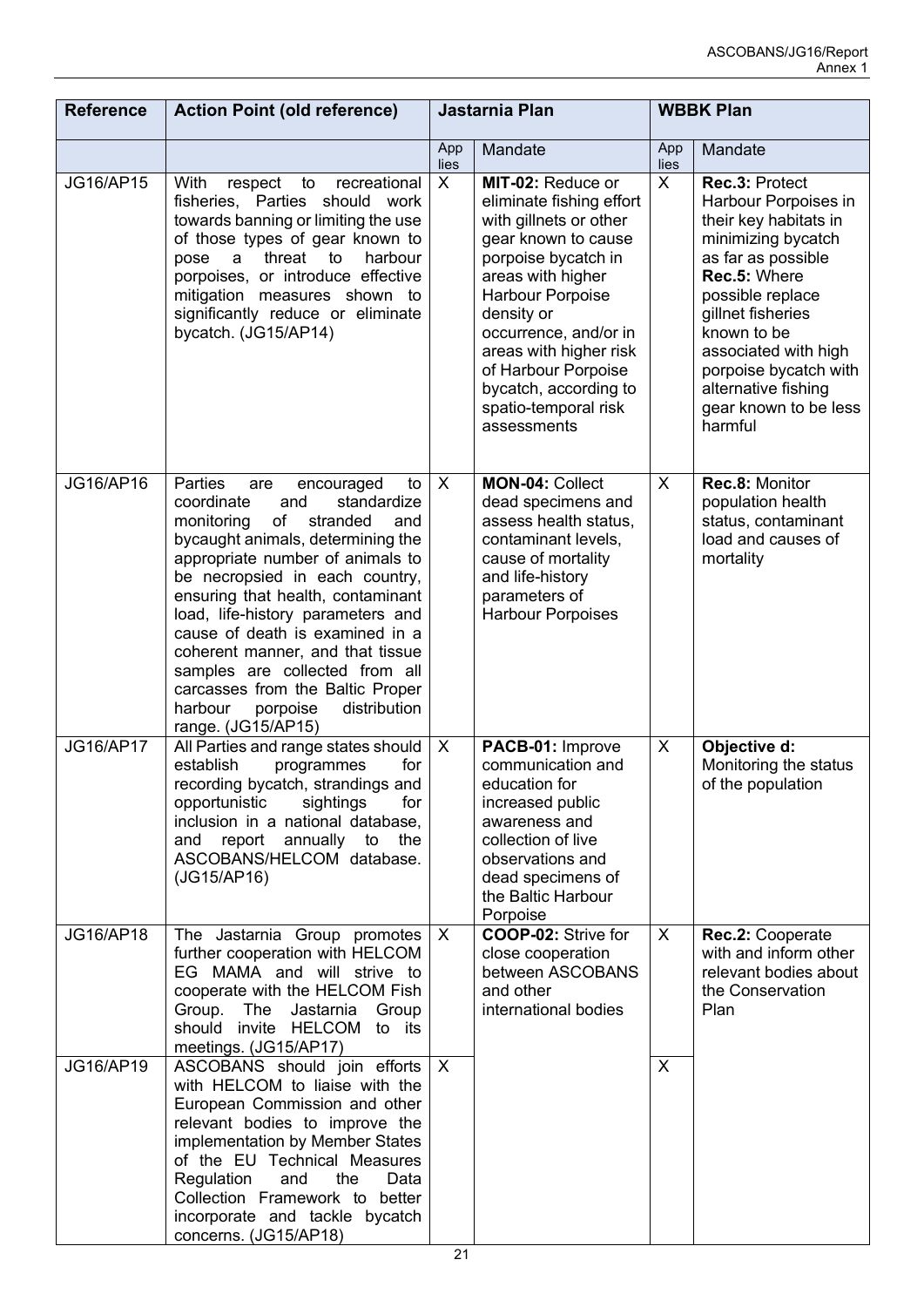| <b>Reference</b> | <b>Action Point (old reference)</b>                                                                                                                                                                                                                                                                                                                                                 | Jastarnia Plan          |                                                                                                                                                                                                                                                                                                                                                                                                                                                                                                                         | <b>WBBK Plan</b> |                                                                                                |
|------------------|-------------------------------------------------------------------------------------------------------------------------------------------------------------------------------------------------------------------------------------------------------------------------------------------------------------------------------------------------------------------------------------|-------------------------|-------------------------------------------------------------------------------------------------------------------------------------------------------------------------------------------------------------------------------------------------------------------------------------------------------------------------------------------------------------------------------------------------------------------------------------------------------------------------------------------------------------------------|------------------|------------------------------------------------------------------------------------------------|
|                  |                                                                                                                                                                                                                                                                                                                                                                                     | App<br>lies             | Mandate                                                                                                                                                                                                                                                                                                                                                                                                                                                                                                                 | App<br>lies      | Mandate                                                                                        |
| JG16/AP20        | Coordinating Authorities of the<br>countries hosting the Group's<br>meetings are asked to ensure the<br>attendance of an expert on the<br>Common Fisheries Policy (CFP) at<br>the respective meetings of the<br>Group. The Secretariat should<br>recall this recommendation to the<br>Coordinating Authority of the host<br>country in good time before the<br>meeting. (JG15/AP19) | $\overline{\mathsf{x}}$ | COOP-02: Strive for<br>close cooperation<br>between ASCOBANS<br>and other<br>international bodies                                                                                                                                                                                                                                                                                                                                                                                                                       | X                | Rec.2: Cooperate<br>with and inform other<br>relevant bodies about<br>the Conservation<br>Plan |
| JG16/AP21        | Parties should ensure that Belt<br>Sea and Baltic Sea populations of<br>harbour porpoises are assessed<br>and<br>managed<br>separate<br>as<br>populations, e.g. in management<br>national<br>redlists.<br>plans<br>and<br>(JG15/AP20)                                                                                                                                               | $\sf X$                 | <b>Other</b>                                                                                                                                                                                                                                                                                                                                                                                                                                                                                                            | X                | <b>Other</b>                                                                                   |
| <b>JG16/AP22</b> | Parties are urged to swiftly agree<br>on joint recommendations through<br>Baltfish,<br>following<br>the<br><b>ICES</b><br>Request<br>Special<br>Advice<br>on<br>emergency measures to prevent<br>bycatch of common dolphin and<br>Baltic Proper harbour porpoise in<br>the Northeast Atlantic as closely<br>as possible.                                                            | $\mathsf{X}$            | MIT-02: Reduce or<br>eliminate fishing effort<br>with gillnets or other<br>gear known to cause<br>porpoise bycatch in<br>areas with higher<br>Harbour Porpoise<br>density or<br>occurrence, and/or in<br>areas with higher risk<br>of Harbour Porpoise<br>bycatch, according to<br>spatio-temporal risk<br>assessments<br>MIT-03: Continue or<br>implement the use of<br>acoustic deterrent<br>devices (pingers) and<br>acoustic alerting<br>devices proven to be<br>successful when and<br>where deemed<br>appropriate |                  |                                                                                                |
| JG16/AP23        | Parties are urged to ensure a<br>proposal to list the Baltic Proper<br>harbour<br>porpoise<br><b>CMS</b><br>in<br>Appendix I is brought to CMS<br>COP14.                                                                                                                                                                                                                            | $\sf X$                 | <b>Other</b>                                                                                                                                                                                                                                                                                                                                                                                                                                                                                                            |                  |                                                                                                |
| JG16/AP24        | Parties are encouraged to engage<br>in the concerted action for the<br>harbour porpoise populations in<br>the Baltic Proper and the Iberian<br>Peninsula,<br>adopted<br>by<br><b>CMS</b><br>COP <sub>13</sub> .                                                                                                                                                                     | $\sf X$                 | <b>Other</b>                                                                                                                                                                                                                                                                                                                                                                                                                                                                                                            |                  |                                                                                                |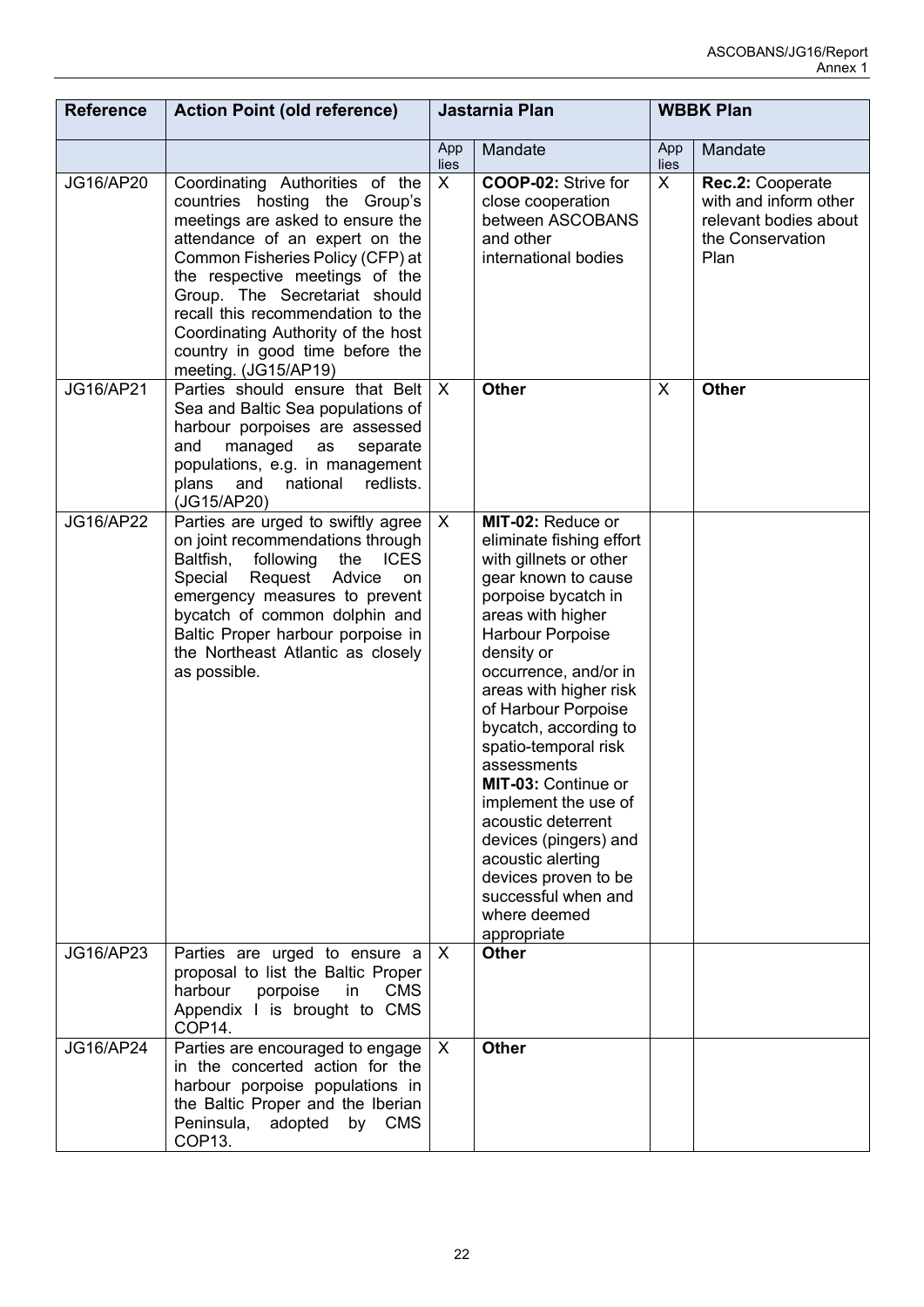# **Annex 2: Internal Action Points from JG16**

- <span id="page-24-0"></span>1. It was agreed that every second JG meeting would be held online.
- 2. The ASCOBANS Secretariat and the Chair of the Jastarnia Group to send a letter to all Baltic Proper Range States and their national navies, raising concern of the effect of underwater explosions to harbour porpoises, and to inform them about effective mitigation measures, by the end of July 2020.
- 3. The coordinator for the Jastarnia and WBBK Plans to compile short guidelines on genetic sampling of stranded animals.
- 4. A separate discussion to be held regarding the assessment criteria for status of the implementation of the actions of the Jastarnia Plan, including a discussion about where 'not applicable' can be an option. The discussion would take place on an online meeting platform as soon as possible. The following people volunteered for this task: Iwona Pawliczka, Patricia Brtnik, Olli Loisa / Penina Blankett, Line Kyhn and Kylie Owen, and the Coordinator for the Jastarnia and WBBK Plans would lead the discussion.
- 5. JG Chair and Shirshov Institute in Kaliningrad to discuss Russia's involvement in harbour porpoise projects in the Baltic by October 2020.
- 6. JG Chair to liaise with the future Chair of Baltfish, Estonia, to offer advice from the Jastarnia Group on the next steps regarding the ICES advice on emergency measures, before the next Baltfish meeting which takes place on 6-7 September 2020.
- 7. The coordinator for the Jastarnia and WBBK Plans to contact DG MARE, by the end of June 2020, to ask if the group can provide any specific scientific and technical comments regarding the ICES advice on emergency measures, that would be of help to DG MARE.
- 8. Discussion on available bycatch risk maps to take place at JG17.
- 9. Countries to report to JG17 on the potential effects of the cod fishing ban.
- 10. Draft proposal to list the Baltic Proper harbour porpoise to CMS Appendix I to be discussed at JG17, in advance of the 26<sup>th</sup> Meeting of the ASCOBANS Advisory Committee. Jastarnia Group to follow up with their countries' respective CMS Focal Points regarding which country/countries would be proponent(s) for the listing proposal.
- 11. Regarding the PAL project in Germany (cf. letter 'Mitigation of marine mammal bycatch: PAL monitoring and application beyond Schleswig-Holstein' sent by Chair of the Jastarnia Group in April 2018), the Chair of the Jastarnia Group to send a follow up letter to the Ministers at the Federal Ministry for the Environment, Nature Conservation and Nuclear Safety and the Federal Ministry of Food and Agriculture, if funding is not forthcoming.
- 12. The Secretariat to write a letter by September 2020 requesting that ASCOBANS be given a seat on the EU Regional Coordination Group for the Baltic (and on RCG for North Sea and Eastern Arctic), but it was understood that there were restrictions based on the use of data.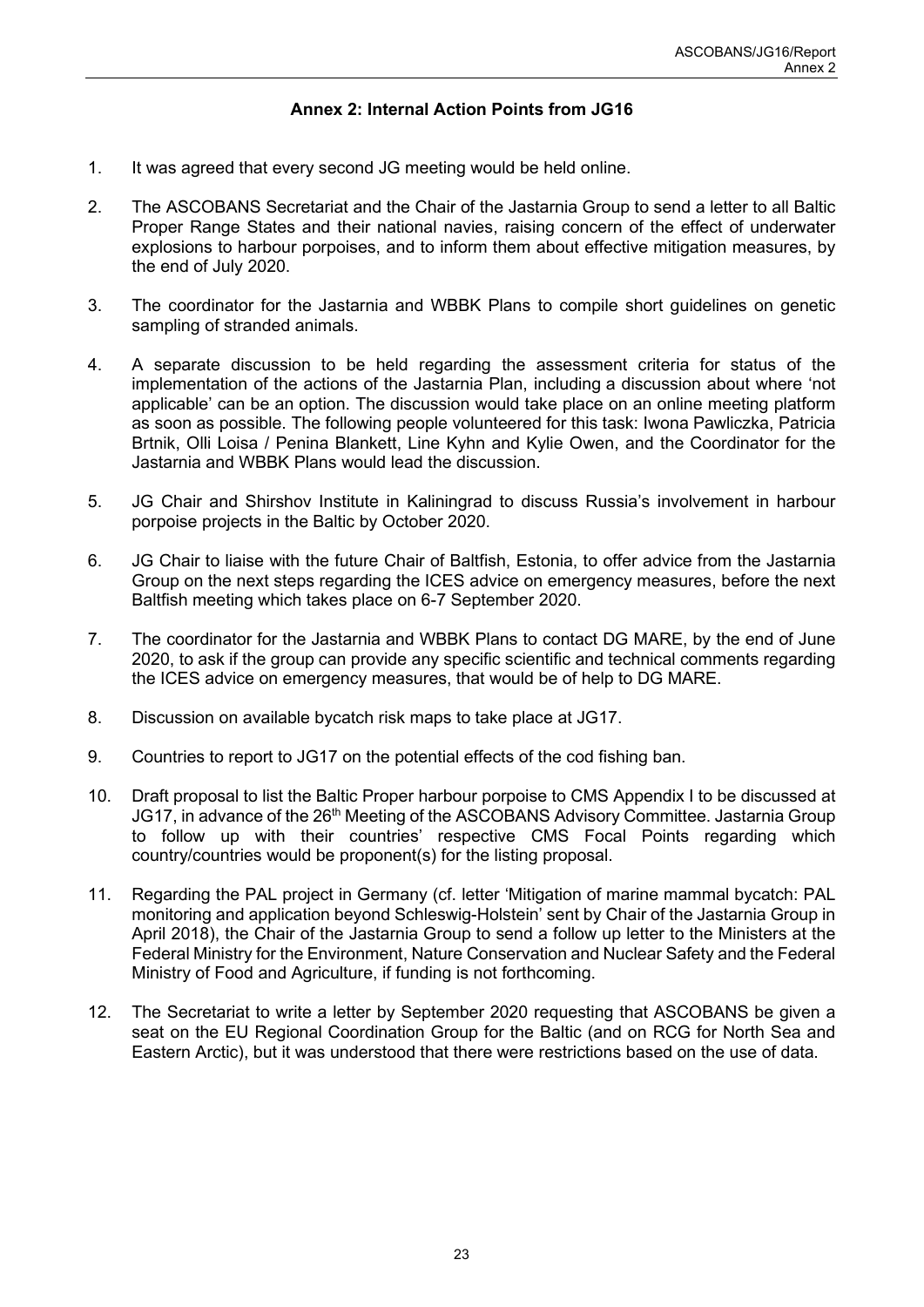#### **Annex 3: Technical and Scientific Comments on ICES Special Request Advice on Emergency Measures to Prevent Bycatch**

#### **to the EU Commission (DG MARE and DG ENV) from the ASCOBANS Jastarnia Group[1](#page-25-0)**

This comment refers to Harbour Porpoise, Measure 3:

*"Closure of the Natura 2000 sites Adlergrund (DE1251301), Westliche Rönnebank (DE1249301), Pommersche Bucht mit Oderbank (DE1652301), Greifswalder Boddenrandschwelle und Teile der Pommerschen Bucht (DE1749302), Ostoja na Zatoce Pomorskiej (PLH990002), Wolin i Uznam (PLH320019), and the SPA site Pommersche Bucht (DE1552401) (Figure 2) for fishing with static nets during November–January"*

In contrast to the proposal by WKEMBYC<sup>[2](#page-25-1)</sup> which called for a seasonal closure of the cluster of Natura 2000 sites during November–April, the ICES Special Request Advice reduced the proposed closure season to November–January. The rationale presented with the measure is that "*Baltic Proper harbour porpoises being (occasionally) present during some winter months*". **This is vague and does not sufficiently reflect scientific knowledge and long-term acoustic monitoring results in German waters of the Pomeranian Bay. Available data from German acoustic and Danish telemetry studies give a more accurate picture of the occurrence of Baltic Proper Harbour Porpoises in the area than this very general statement in the ICES advice.**

As the WKEMBYC report points out, acoustic and telemetry studies show that the southern Baltic Sea area is primarily used by the Baltic Proper population during **November–April** (see also Fig. 2 in the ICES advice, from Carlén et. al 2018). Whereas the summer distribution of the Baltic Proper Harbour Porpoise population is east of a line Hanö-Jaroslawicz, during November-April, Baltic Proper porpoises spread out across the Baltic Sea, and the distribution pattern indicates that a part of the population moves into the southern Baltic Sea where the cluster of Natura 2000 sites proposed for seasonal set net closure is situated (Carlén et al., 2018).

In acoustic monitoring studies of Harbour Porpoises in the German waters of the Pomeranian Bay (i. e., in the cluster of Natura 2000 sites), detection rates peak twice seasonally: once associated with the summer occurrence of Belt Sea porpoises, and once correlated with (1) cold air temperatures and (2) air temperatures lower than water surface temperatures. This suggests that to avoid suffocation during winter, Baltic Proper porpoises migrate into the part of the Pomeranian Bay that is mostly ice-free (Gallus et al., 2012). A study covering approximately ten years of acoustic monitoring data collected in German waters from Fehmarn Belt in the west to the Pomeranian Bay in the east (from approximately 11°E to 14.5°E) supports this interpretation (Benke et al., 2014) and proposes that the Pomeranian Bay is used regularly by Baltic Proper porpoises in winter, and by Belt Sea porpoises in late summer. This is also supported by the seasonal distribution patterns of porpoises satellite tagged in the Belt Sea area (Sveegaard et al., 2011, 2015, Mikkelsen et al., 2016). The results of the tagging studies show that Belt Sea porpoises use the Pomeranian Bay to a very small extent in summer, and even less in winter, indicating that the winter peaks are from porpoises migrating into the Pomeranian Bay from the Baltic Proper.

In the long-term acoustic study (Benke et al., 2014), distinct winter maxima of acoustic activity were found between January and March in addition to a summer/autumn maximum between July and November. Annual minima of activity were recorded in April/May and October/November. The winter maximum has been visible in almost all years since 2002, whereas the summer maximum only became prominent after 2006. Since a correlation with air/sea temperatures was found by Gallus et al. (2012), it can be expected that the seasonal occurrence of Baltic Proper Harbour Porpoises varies between years, depending on weather conditions. The pattern of acoustic activity found by Benke et

<span id="page-25-0"></span><sup>1</sup> Steering Group for the ASCOBANS Recovery Plan for Baltic Harbour Porpoises (Jastarnia Plan) and the ASCOBANS Conservation Plan for the Harbour Porpoise Population in the Western Baltic, the Belt Sea and the Kattegat (WBBK Plan).

<span id="page-25-1"></span><sup>&</sup>lt;sup>2</sup> Workshop on fisheries Emergency Measures to minimize Bycatch of short-beaked common dolphins in the Bay of Biscay and harbor porpoise in the Baltic Sea.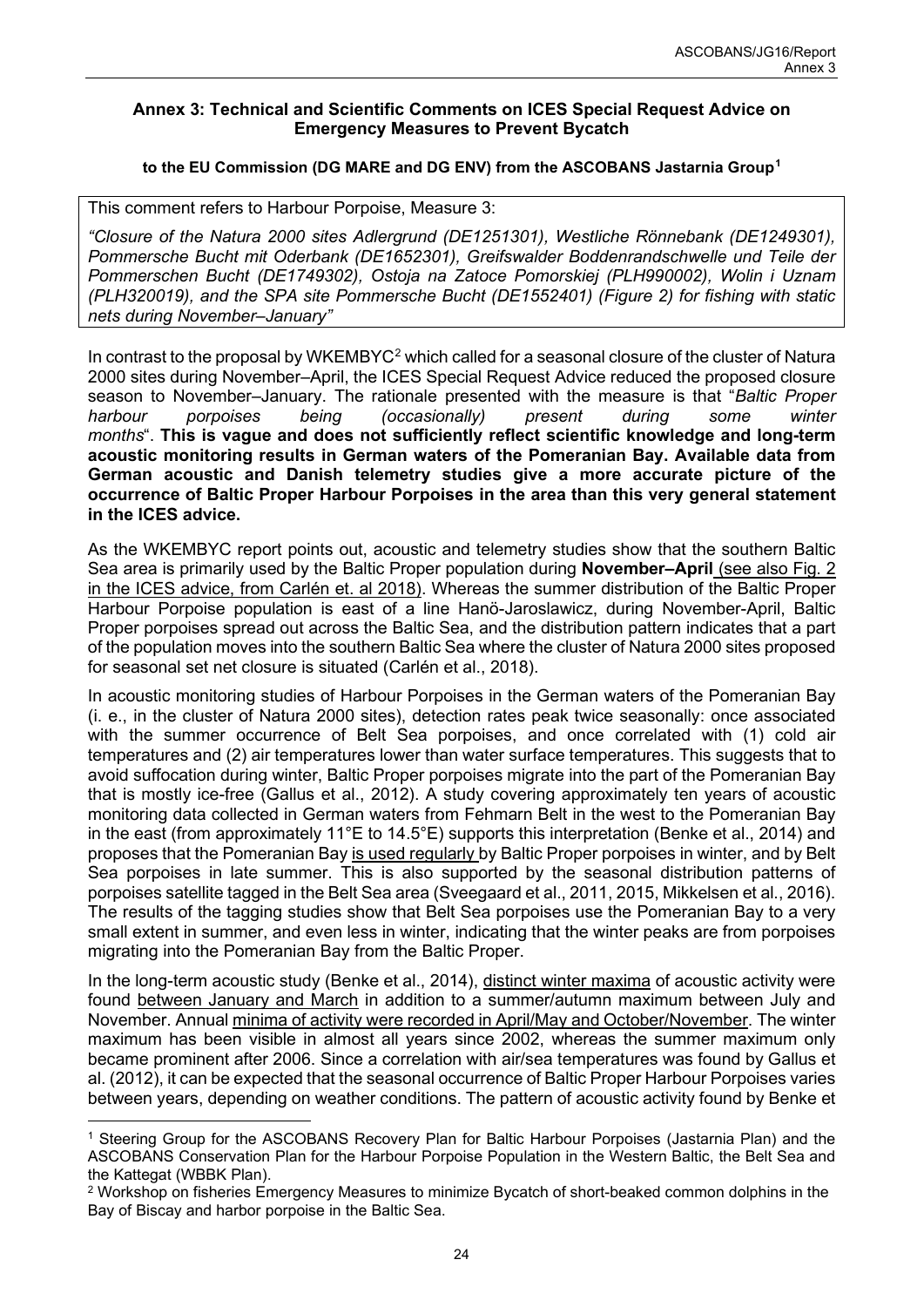al. (2014) varied in time: the winter maximum can be as early as November (in the year 2008), and the summer minimum (interpreted here as the time after Baltic Proper animals had left the area) can be as late as July (in the year 2010). Also, in more recent data, at a number of acoustic monitoring stations within the proposed Natura 2000 cluster this general phenology can be found throughout. An example from 2018 in the graph below demonstrates that the occurrence can last as long as April with no occurrence of harbour porpoises in May 2018 before the next increase of activity begins in June which is interpreted as the influx of Belt Sea animals (Gallus & Brundiers, 2019).

As a conclusion, acoustic monitoring in the Pomeranian Bay with a long-term data series starting in 2002 confirms the seasonal fluctuations in porpoise occurrence and the need for protection measures to cover the whole seasonal management period covering the months November to April.



Fig. 1 Acoustic phenology of Harbour Porpoise acoustic activity in the calendar year 2018 at the monitoring station H23 which is situated in the Natura 2000 site "Pommersche Bucht mit Oderbank" (Gallus & Brundiers, 2019).

#### **In order to avoid any bycatch of Baltic Proper Harbour Porpoises, a closure for set nets must cover the whole period of their occurrence in the Pomeranian Bight (including inter-annual variation), not only a part of it. Thus, it is proposed that the EU Commission follow the initial suggestion by WKEMBYC to close the Natura 2000 site cluster from November-April.**

In the absence of detailed knowledge about the spring, summer and autumn distributions of the Baltic Proper population in German waters, which might be obscured by acoustic activity by animals from the more abundant Belt Sea population, it cannot be ruled out that animals from the Baltic Proper population are in the area even outside the proposed closure period from November-April.

# **References**

Benke, H., Bräger, S., Dähne, M., Gallus, A., Hansen, S., Honnef, C.G., Jabbusch, M., Koblitz, J.C., Krügel, K., Liebschner, A., others, 2014. Baltic Sea harbour porpoise populations: status and conservation needs derived from recent survey results. Mar. Ecol. Prog. Ser. 495, 275–290.

Carlén, I., Thomas, L., Carlström, J., Amundin, M., Teilmann, J., Tregenza, N., Tougaard, J., Koblitz, J.C., Sveegaard, S., Wennerberg, D., Loisa, O., Dähne, M., Brundiers, K., Kosecka, M., Kyhn, L.A., Ljungqvist, C.T., Pawliczka, I., Koza, R., Arciszewski, B., Galatius, A., Jabbusch, M., Laaksonlaita, J., Niemi, J., Lyytinen, S., Gallus, A., Benke, H., Blankett, P., Skóra, K.E., Acevedo-Gutiérrez, A., 2018. Basin-scale distribution of harbour porpoises in the Baltic Sea provides basis for effective conservation actions. Biol. Conserv. 226, 42–53.

Gallus A & Brundiers K (2019): Statisch akustisches Monitoring von Schweinswalen in der Ostsee - 2018. Jahresbericht für das Bundesamt für Naturschutz (BfN). Deutsches Meeresmuseum, 9 p.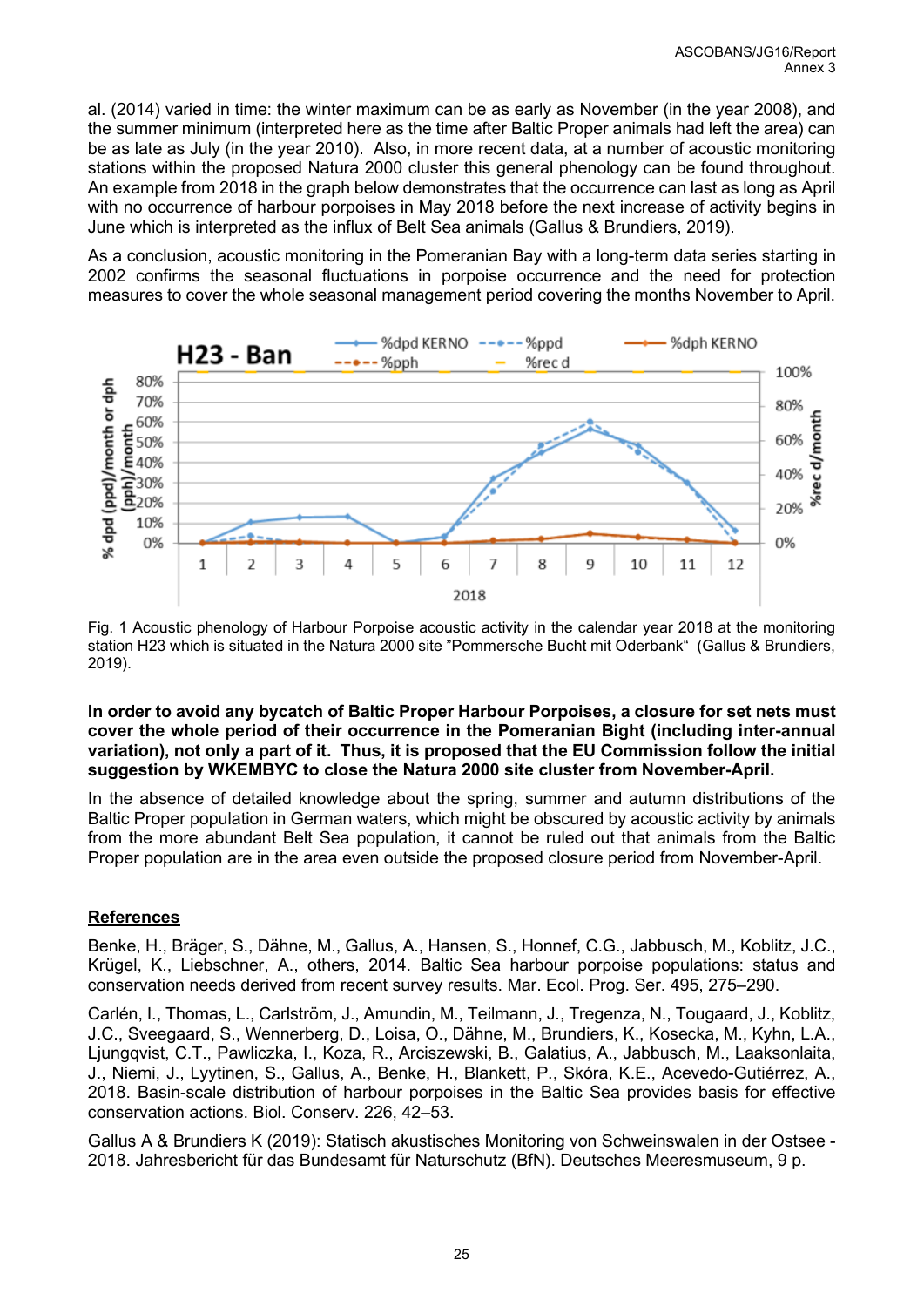Gallus, A., Dähne, M., Verfuβ, U.K., Bräger, S., Adler, S., Siebert, U., Benke, H., 2012. Use of static passive acoustic monitoring to assess the status of the 'Critically Endangered'Baltic harbour porpoise in German waters. Endanger. Species Res. 18, 265–278.

Mikkelsen, L., Rigét, F.F., Kyhn, L.A., Sveegaard, S., Dietz, R., Tougaard, J., Carlström, J.A., Carlén, I., Koblitz, J.C., Teilmann, J., 2016. Comparing distribution of Harbour Porpoises (*Phocoena phocoena*) derived from satellite telemetry and passive acoustic monitoring. PloS One 11, e0158788.

Sveegaard, S., Galatius, A., Dietz, R., Kyhn, L., Koblitz, J.C., Amundin, M., Nabe-Nielsen, J., Sinding, M.-H.S., Andersen, L.W., Teilmann, J., 2015. Defining management units for cetaceans by combining genetics, morphology, acoustics and satellite tracking. Glob. Ecol. Conserv. 3, 839–850.

Sveegaard, S., Teilmann, J., Tougaard, J., Dietz, R., Mouritsen, K.N., Desportes, G., Siebert, U., 2011. High density areas for harbor porpoises (*Phocoena phocoena*) identified by satellite tracking. Mar. Mammal Sci. 27, 230–246.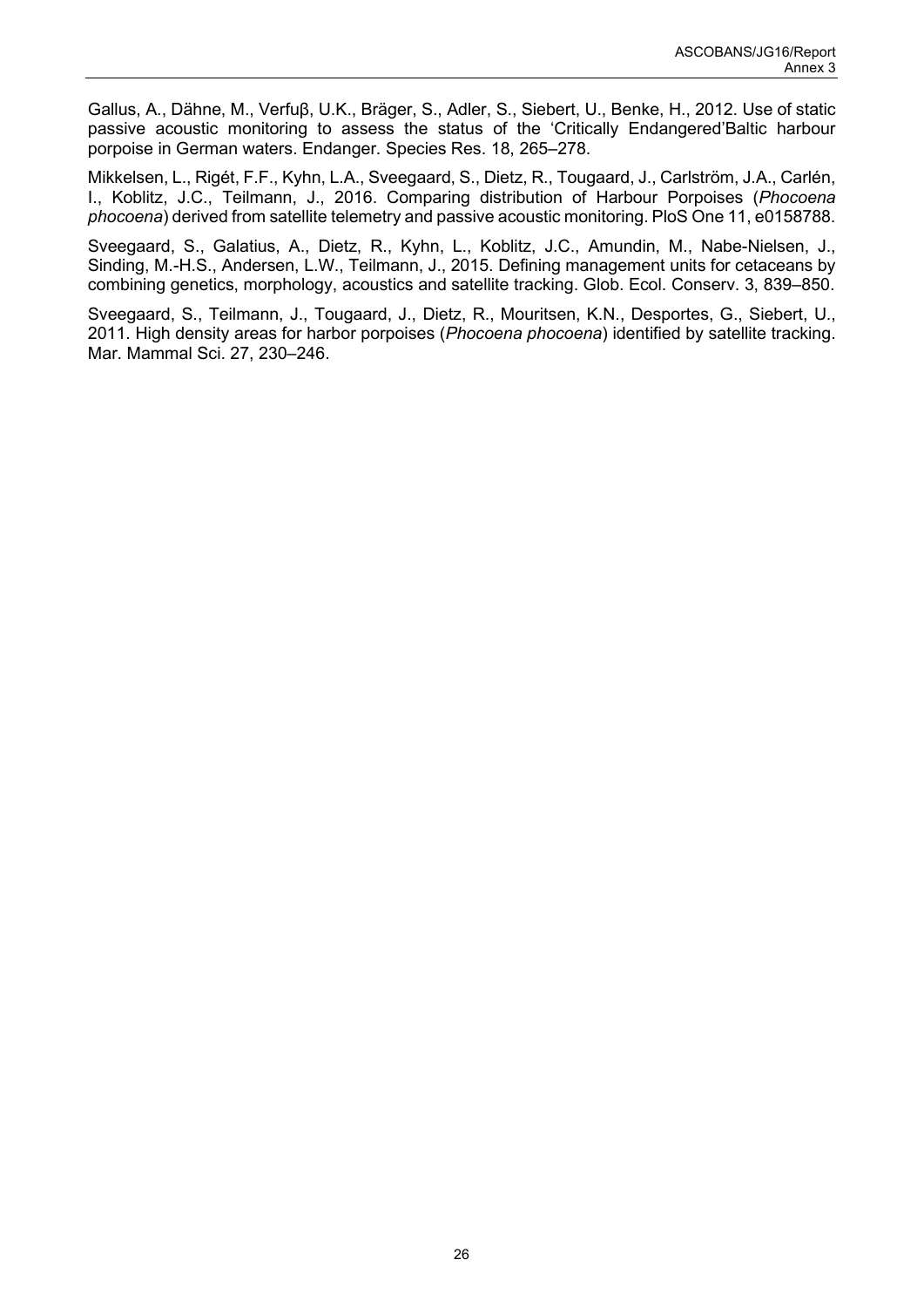#### <span id="page-28-0"></span>**Annex 4: Status assessment criteria for progress of the implementation of the actions of the Jastarnia Plan**

**1. Implementation of the CP: co-ordinator and Steering Committee** Yes/No

# **2. Increase involvement, awareness and cooperation**

# **Public awareness**

- 0 No activity
- 1 Occasional and/or local campaigns informing about BS hp
- 2 Nation-wide communications campaign has taken place, but not continuously

3 – Ongoing and continuous nation-wide information campaign, information on strandings scheme and reporting of observations available on well-established website

# **Involvement and cooperation**

N.A. – not applicable

 $0 - No$  activity

1 – Occasional dialogue meetings for certain issues but no established groups

2 – Dialogue/reference groups established to involve stakeholders in management of some protected areas or to mitigate bycatch in some of the distribution range

3 – Dialogue/reference groups established to involve stakeholders in management of all protected areas and bycatch mitigation in the entire distribution range

# **3. Monitor and estimate abundance and distribution**

# **Population-wide (including modelling)**

N.A. – Not applicable

0 – No activity

1 – Surveys carried out every 10-12 years, results with wide confidence intervals of CV>0.4, distribution maps showing probability of detection

2 – Surveys carried out every 10-12 years, more narrow confidence intervals of abundance estimates with CV>0.2 to 0.4, maps of harbour porpoise density

3 – Surveys carried out every 6 years, even more narrow confidence intervals of abundance estimates with CV of ≤0.2, maps of harbour porpoise density

# **Regional/national monitoring**

N.A. – Not applicable

0 – No activity

1 – Some monitoring going on, at local/national scale, not continuously, covering HELCOM key sites where possible (see HELCOM indicator work)

2 – Continuous (year-round) monitoring for at least two years every six years covering HELCOM key sites where possible

3 – Continuous (year-round) monitoring for the entire six-year cycle, covering HELCOM key sites where possible

# **Population structure in the Baltic region**

N.A. – Not applicable

 $0 - No$  activity

1 – Samples collected from some carcasses found within the distribution range of the Baltic Proper population, but no analysis

2 – Samples collected from some carcasses found within the distribution range of the Baltic Proper population, some analysis completed (genetics, life history, morphometrics etc.)

3 – Samples collected from over 90% of carcasses found within the distribution range of the Baltic Proper population, and all possible analyses completed (genetics, life history, morphometrics etc.)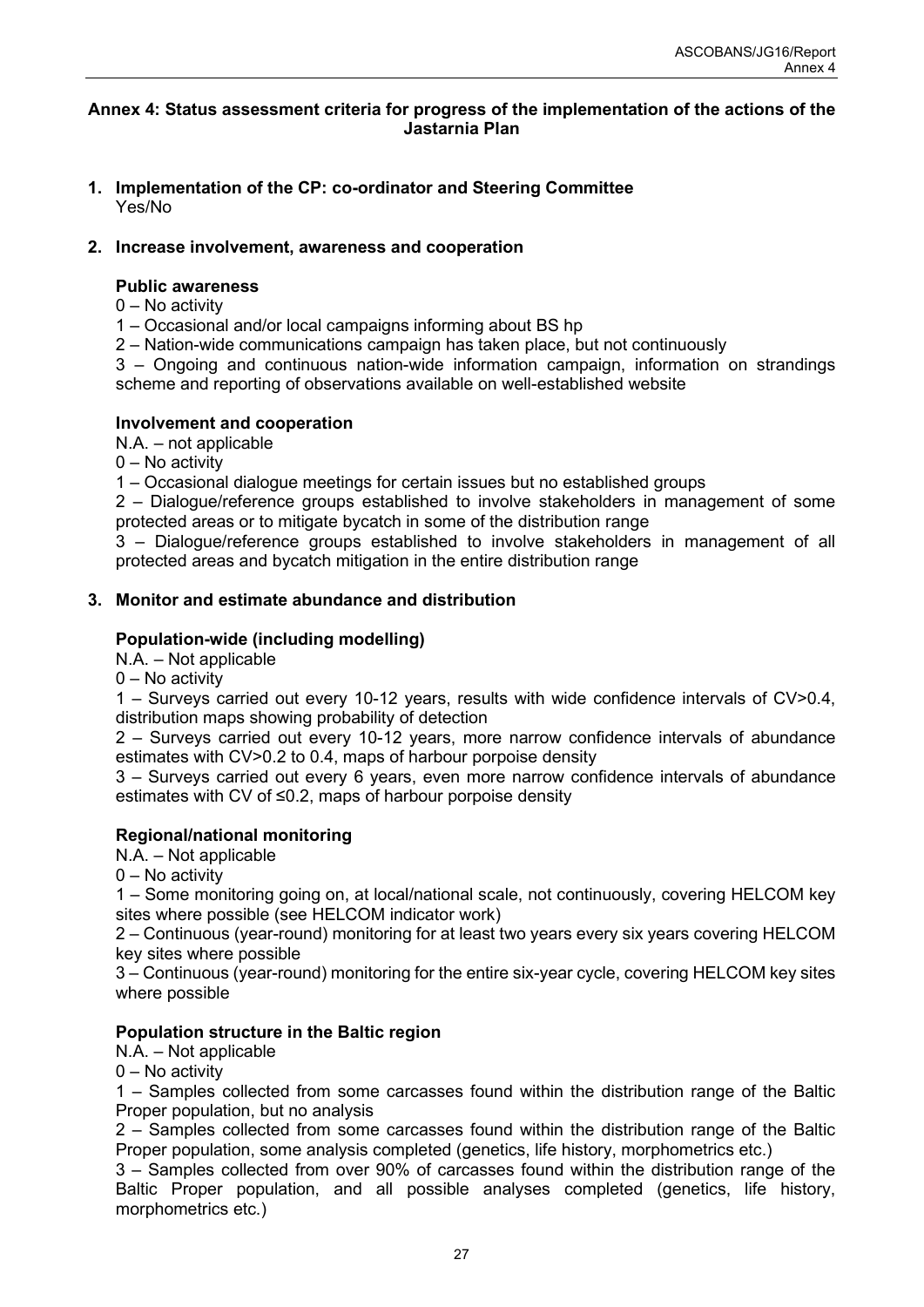# **4. Bycatch**

# **Monitoring bycatch**

N.A. – Not applicable

- $0 No$  activity
- 1 Research project on bycatch monitoring
- 2 Robust bycatch monitoring of part of static net fisheries
- 3 Robust bycatch monitoring in all relevant fisheries

# **Estimating bycatch**

N.A. – Not applicable

- 0 No estimates available
- 1 Estimate of bycatch available from research project, for part of the fisheries
- 2 Robust estimate of bycatch available for >50% of relevant fisheries
- 3 Robust estimate of bycatch available for all relevant fisheries

# **Reducing bycatch**

N.A. – Not applicable

0 – No activity

1 – Research projects ongoing on fisheries closures, effort reduction, alternative gear, ADDs and/or ghost net removal

2 – Clear guidelines and regulations on bycatch mitigation with the aim of reducing bycatch to zero in harbour porpoise MPAs and/or high-risk areas, EU delegated acts in place where relevant, ghost net removal carried out in some parts of the distribution range

3 – Clear guidelines and regulations on bycatch mitigation in all national waters, delegated acts in place where relevant, ghost net removal carried out on a larger scale within the distribution range

# **5. Monitor and mitigate impact of underwater noise**

# **Improve knowledge on impact of underwater noise and develop threshold limits of disturbance**

N.A. – Not applicable

- 0 No activity
- 1 Research projects in place to improve knowledge
- 2 Threshold limits of disturbance in place for continuous or impulsive underwater noise
- 3 Threshold limits of disturbance in place for continuous and impulsive underwater noise

# **Mitigating effects of underwater noise**

N.A. – Not applicable

0 – No activity

1 – Mitigation measures under development or being tested, available mitigation methods used to some extent

2 – Research on the effectiveness of mitigation measures ongoing. National and/or HELCOM guidelines under development.

3 – Mitigation measures in place for continuous and impulsive noise in the harbour porpoise distribution range. National and/or HELCOM guidelines in place.

# **6. Monitor and assess population health status**

# N.A. – Not applicable

0 – No activity, no plan or guidance on how to act in case of a stranding

1 – Samples collected from some carcasses from within the distribution range of the Baltic Proper population, no analysis carried out

2 – Some analysis and assessments completed on certain organs or tissues, and/or some necropsies carried out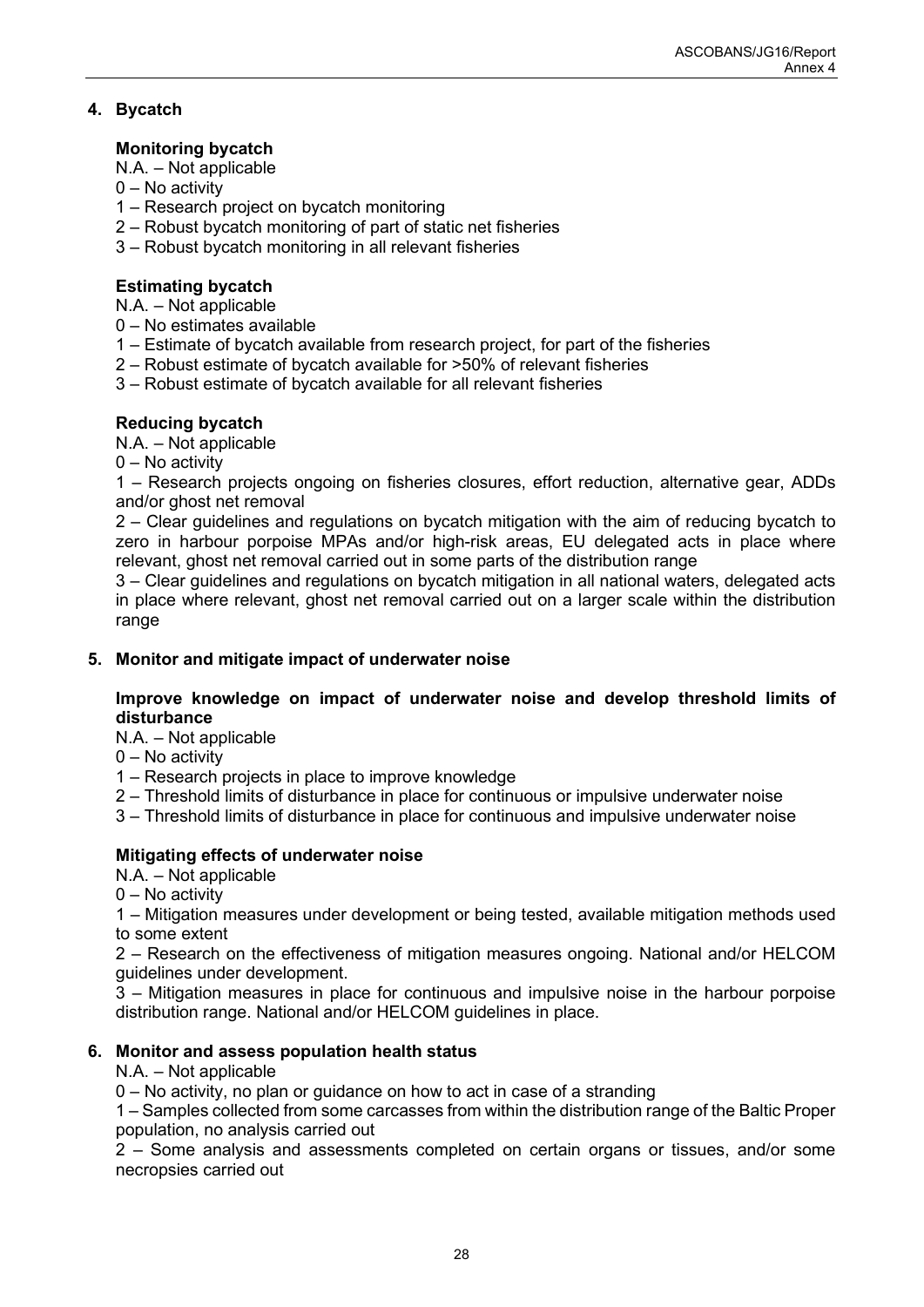3 – Full necropsies (according to ASCOBANS protocol) conducted for >90% of carcasses in good enough condition, and samples analysed for health indicators, e.g. contaminant levels and life history parameters. Regular (at least every 6 years) assessments of results

# **7. Investigate habitat use and protect important areas**

# **Investigating habitat use**

N.A. – Not applicable

0 – No activity

1 – Research projects ongoing on spatiotemporal distribution

2 – Spatiotemporal distribution has been mapped and important areas identified in parts of the population range, within the last 10-12 years

3 – Spatiotemporal habitat use has been mapped and important areas identified at a broad scale in the entire population range, and at a fine spatial scale in important areas, within the last 10-12 years

# **Protecting important areas**

N.A. – Not applicable

0 – No harbour porpoise important areas designated as MPAs or other conservation measures introduced

1 – Some important areas designated as harbour porpoise MPAs

2 – Some important areas protected with conservation measures in place

3 – All harbour porpoise important areas protected (effective protective measures in place)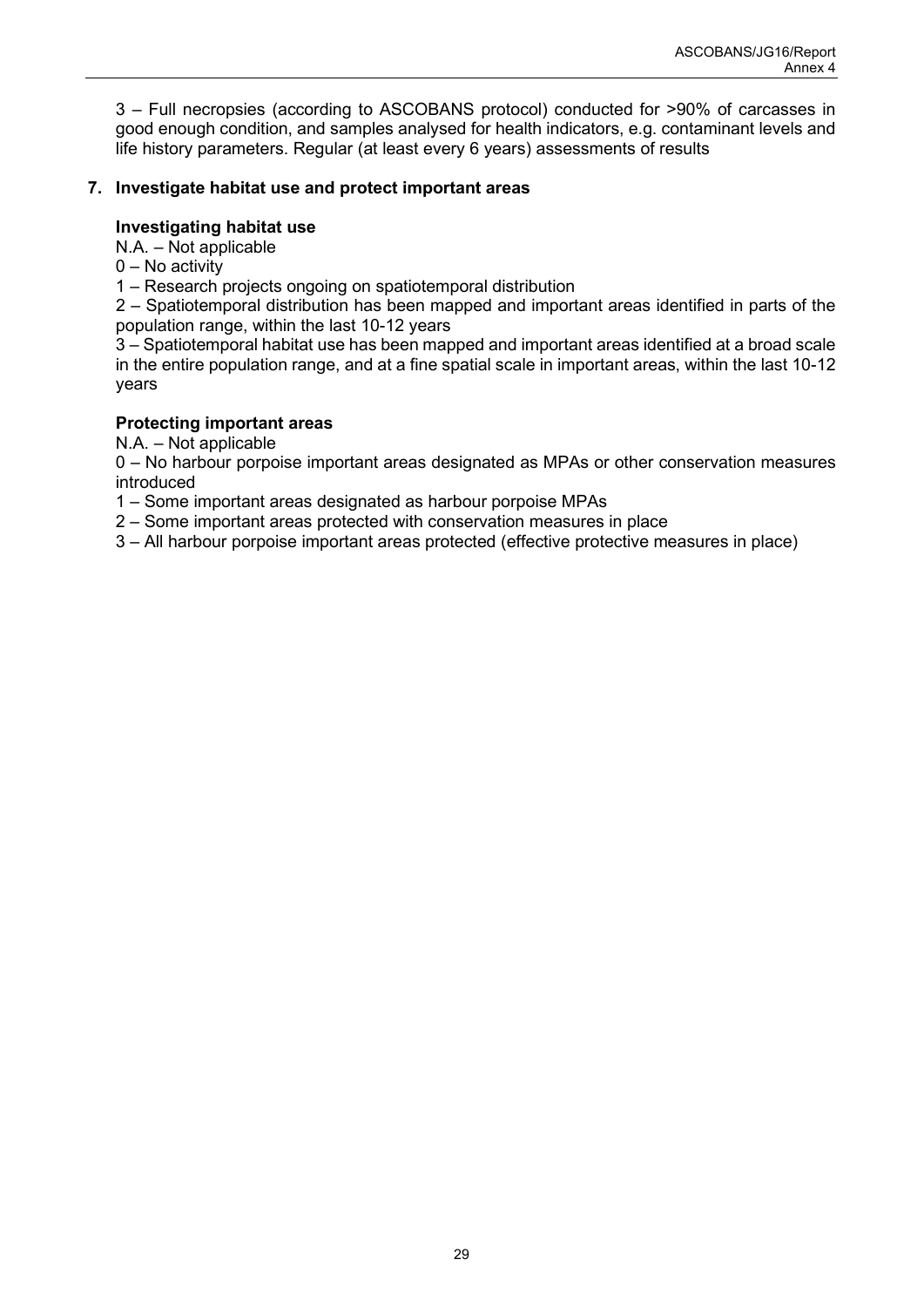### <span id="page-31-0"></span>**Annex 5: Status assessment criteria for progress of the implementation of the actions of the WBBK Plan**

#### **1. Implementation of the CP: co-ordinator and Steering Committee** Yes/No

# **2. Actively seek to involve fishermen in the implementation of the plan and in mitigation measures to ensure a reduction in bycatch**

N.A. – Not applicable

 $0 - No$  activity

1 – Occasional dialogue meetings for certain issues but no established groups

2 – Dialogue/reference groups established to involve stakeholders in management of some protected areas and/or to mitigate bycatch in some of the distribution range

3 – Dialogue/reference groups established to involve stakeholders in management of all protected areas and bycatch mitigation in the entire distribution range

# **3. Cooperate with and inform other relevant bodies about the conservation plan**

N.A. – Not applicable

 $0 - No$  activity

1 – Few contacts with some national governments and/or other relevant national and international bodies

2 – Occasional contact with national governments and other relevant national and international bodies

3 – Continuous dissemination of the plan to national governments and other relevant national and international bodies

# **4. Protect harbour porpoises in their key habitats by minimizing bycatch**

N.A. – Not applicable

0 – No activity

1 – Bycatch mitigation measures and/or ghost net removal underway in some harbour porpoise **SACs** 

2 – Delegated acts in place, bycatch mitigation measures implemented and ghost net removal completed for some harbour porpoise SACs

3 – Clear guidelines delegated acts in place, measures on bycatch mitigation implemented and ghost net removal carried out in all harbour porpoise SACs

# **5. Implement pinger use in fisheries causing bycatch**

N.A. – Not applicable

0 – No activity

- 1 Research projects on controlled pinger use underway
- 2 Controlled pinger use in some high-risk fisheries
- 3 Controlled pinger use mandatory in all high-risk fisheries

# **6. Replacement of high-risk gillnets with alternative gear**

N.A. – Not applicable

0 – No activity

1 – Research projects on development of alternative gear without bycatch underway

2 – Alternative gear without bycatch are available but not implemented in all active static net fisheries

3 – Use of alternative gear without bycatch implemented large-scale in all active static net fisheries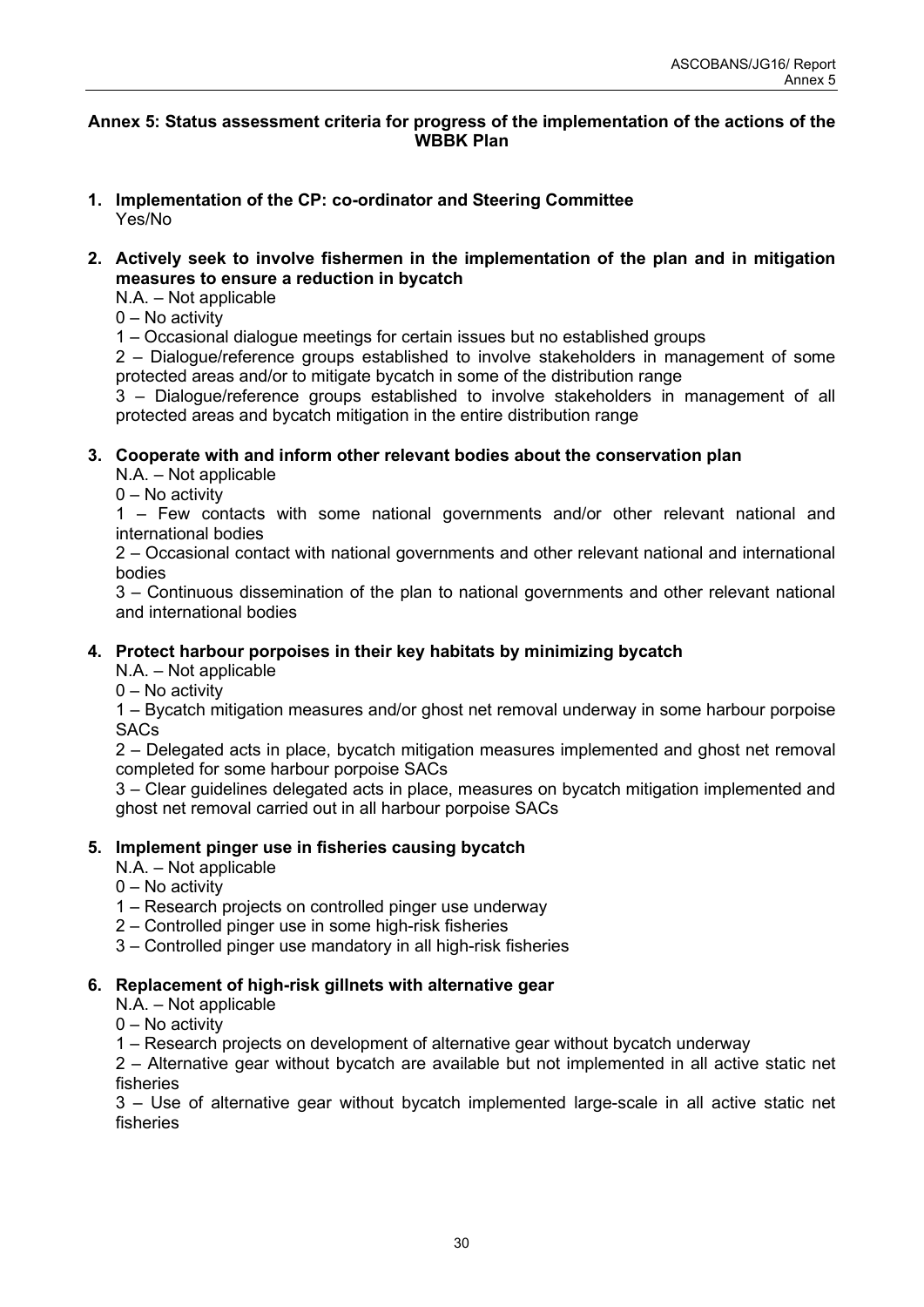# **7. Estimate total annual bycatch**

# **Estimate total annual bycatch**

N.A. – Not applicable

- 0 No estimates available
- 1 Estimate of bycatch available from research project, for part of the fisheries
- 2 Robust estimate of bycatch available for >50% of relevant fisheries
- 3 Robust estimate of bycatch available for all relevant fisheries

# **Facilitate landing of bycaught harbour porpoises**

0 – National and EU legislation does not allow landing of bycaught harbour porpoises

1 – National and EU legislation does not allow landing of bycaught harbour porpoises but there can be derogations from these rules

2 – National or EU legislation allow landing of bycaught harbour porpoises

3 – National and EU legislation allow landing of bycaught harbour porpoises

# **8. Estimate trends in abundance in the western Baltic, the Belt Sea and Kattegat**

# **Population-wide (including modelling)**

N.A. – Not applicable

0 – No activity

1 – Surveys carried out every 10-12 years, results with wide confidence intervals of CV>0.4, distribution maps showing probability of detection

2 – Surveys carried out every 10-12 years, more narrow confidence intervals of abundance estimates with CV>0.2 to 0.4, maps of harbour porpoise density

3 – Surveys carried out every 6 years, even more narrow confident intervals of abundance estimates with CV of ≤0.2, maps of harbour porpoise density

# **Identify a survey interval based on power analysis in relation to effort and statistical uncertainty, for population-wide surveys**

0 – No survey interval identified

3 – Optimal survey interval identified

# **Regional/national surveys**

N.A. – Not applicable

0 – No activity

1 – Some monitoring going on, at local/national scale, not continuously, covering HELCOM key sites where possible (see HELCOM indicator work)

2 – Continuous (year-round) monitoring for at least two years every six years covering HELCOM key sites where possible

3 – Continuous (year-round) monitoring for the entire six-year cycle, covering HELCOM key sites where possible

# **9. Monitor population health status, contaminant load and causes of mortality**

N.A. – Not applicable

0 – No activity, no plan or guidance on how to act in case of a stranding

1 – Samples collected from some carcasses from within the distribution range of the Belt Sea population, no analysis carried out

2 – Some analysis and assessments completed on certain organs or tissues, and/or some necropsies carried out

3 – Full necropsies (according to ASCOBANS protocol) conducted for >90% of carcasses in good enough condition, and samples analysed for health indicators, e.g. contaminant levels and life history parameters. Regular (at least every 6 years) assessments of results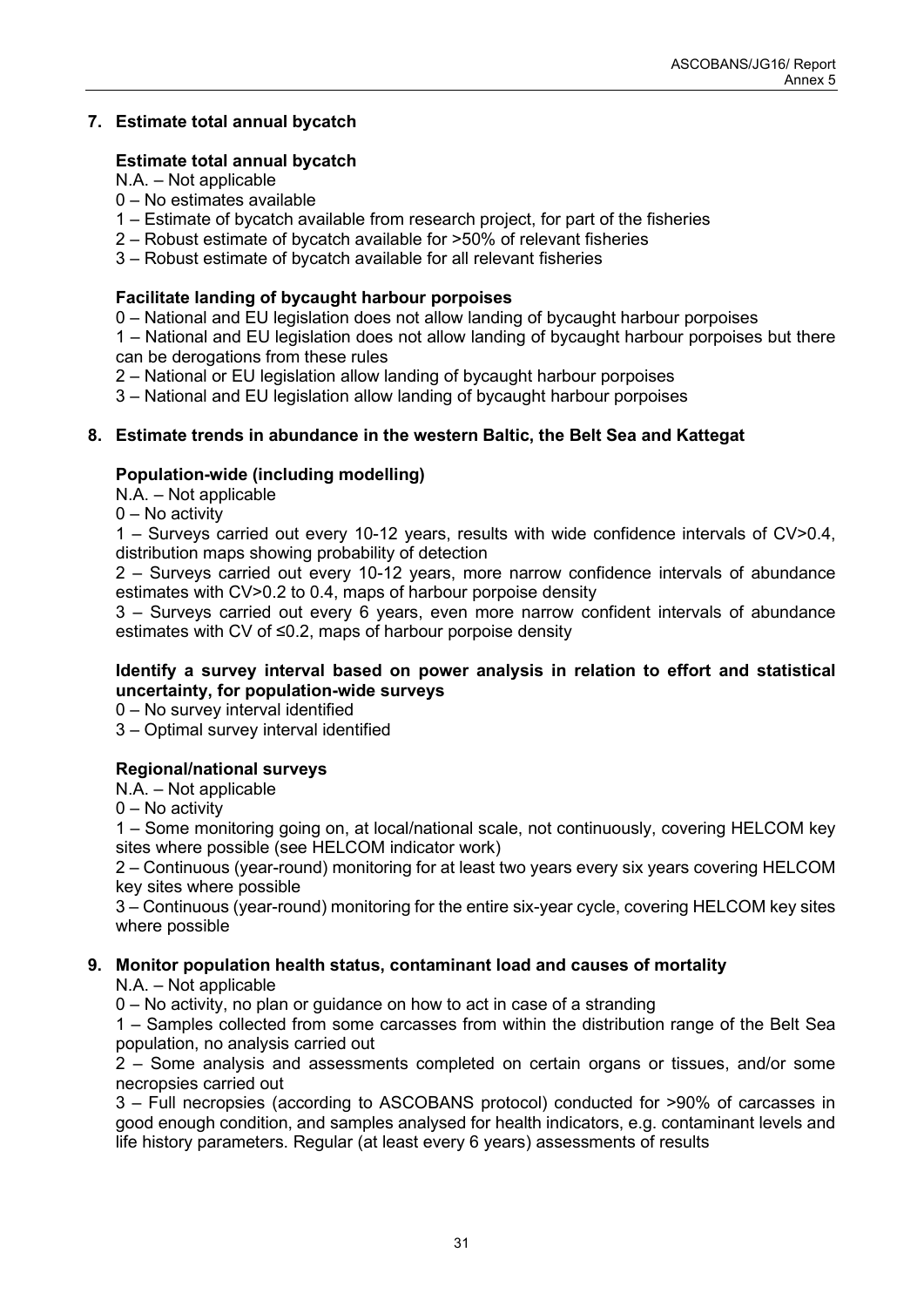# **10. Ensure non-detrimental use of pingers by examining habitat exclusion and long-term effects of pingers**

# N.A. – Not applicable

0 – No activity

1 – Research projects underway on effects of pingers, such as habitat exclusion or habituation 2 – Some results available, but not conclusive, on effects of pingers, such as habitat exclusion and habituation

3 – Reliable results available on effects of pingers, such as habitat exclusion and habituation

# **11. Include monitoring and management of important prey species in national harbour porpoise management plans**

N.A. – Not applicable

0 – No activity

1 – Knowledge available on the most important prey species for the Belt Sea harbour porpoise population, also non-commercial species and for harbour porpoises relevant sizes of commercial species, and the biology and distribution of those species

2 – Measures taken to ensure availability of harbour porpoise prey species, also non-commercial and for harbour porpoises relevant sizes of commercial species, within harbour porpoise MPAs 3 – Sustainable management of harbour porpoise prey species, also non-commercial and for harbour porpoises relevant sizes of commercial species, in the entire range of the Belt Sea harbour porpoise population

# **12. Restore or maintain habitat quality**

N.A. – Not applicable

0 – No activity

1 – Research projects on the impact of marine constructions, shipping, seismic testing etc on harbour porpoises underway

2 – Monitoring and mitigation measures to reduce the impact from marine constructions, shipping, seismic testing etc on harbour porpoise are implemented to some extent

3 – Full implementation of the Marine Strategy Framework Directive (2008/56/EC) and the Habitats Directive (92/43/EEC)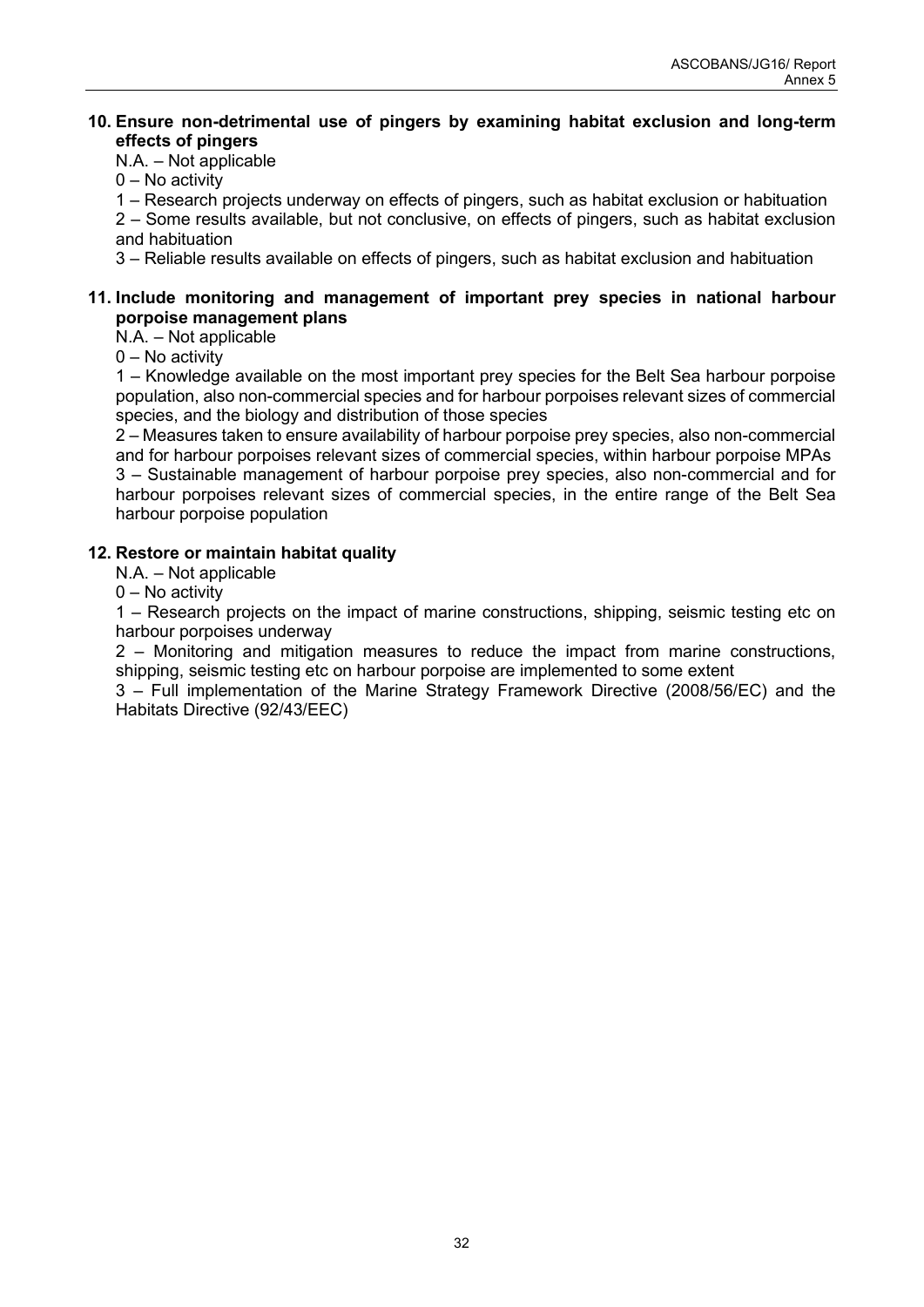# **Annex 6: List of Participants**

### <span id="page-34-0"></span>**COUNTRY REPRESENTATIVES & ADVISERS**

| <b>Name</b>          | <b>Affiliation</b>                                                                 | <b>Email</b>                       |
|----------------------|------------------------------------------------------------------------------------|------------------------------------|
| <b>Denmark</b>       |                                                                                    |                                    |
| Ejgil ANDERSEN       | The Danish Environmental Protection<br>Agency                                      | eea@mst.dk                         |
| Line KYHN            | <b>Aarhus University</b>                                                           | lky@bios.au.dk                     |
| Signe SVEEGAARD      | <b>Aarhus University</b>                                                           | ssv@bios.au.dk                     |
| <b>Finland</b>       |                                                                                    |                                    |
| Penina BLANKETT      | Ministry of the Environment                                                        | penina.blankett@ym.fi              |
| Olli LOISA           | <b>Turku University of Applied Sciences</b>                                        | olli.loisa@turkuamk.fi             |
| Kai MATTSSON         | <b>Meritime Consulting</b>                                                         | kai@meritime.net                   |
| Germany              |                                                                                    |                                    |
| Patricia BRTNIK      | German Oceanographic Museum                                                        | patricia.brtnik@meeresmuseum.de    |
| Michael DÄHNE        | German Oceanographic Museum                                                        | michael.daehne@meeresmuseum<br>.de |
| <b>Oliver SCHALL</b> | Federal Ministry for Environment, Nature<br><b>Conservation and Nuclear Safety</b> | Oliver.Schall@bmu.bund.de          |
| <b>Poland</b>        |                                                                                    |                                    |
| Katarzyna KAMINSKA   | Ministry of Maritime Economy and Inland<br>Navigation                              | k.kaminska@mgm.gov.pl              |
| Monika LESZ          | Ministry of the Environment                                                        | monika.lesz@mos.srodowisko.pl      |
| Iwona PAWLICZKA      | University of Gdansk                                                               | iwona.pvp@ug.edu.pl                |
| <b>Russia</b>        |                                                                                    |                                    |
| Alexander PROSKURIN  | Ministry of Natural Resources and<br>Ecology                                       | AProskurin@mnr.gov.ru              |
| <b>Sweden</b>        |                                                                                    |                                    |
| Julia CARLSTRÖM      | Swedish Museum of Natural History                                                  | julia.carlstrom@nrm.se             |
| Sara KÖNIGSON        | Swedish University of Agriculture Science                                          | sara.konigson@slu.se               |
| Kylie OWEN           | Swedish Museum of Natural History                                                  | kylie.owen@nrm.se                  |
| <b>Susanne VIKER</b> | Swedish Agency for Marine and Water<br>Management                                  | susanne.viker@havochvatten.se      |

#### **ORGANIZATION REPRESENTATIVES**

| <b>Name</b>                                          | <b>Affiliation</b>                                                                    | Email                          |
|------------------------------------------------------|---------------------------------------------------------------------------------------|--------------------------------|
| <b>CCB</b>                                           |                                                                                       |                                |
| Ida CARLÉN<br>(Chair of ASCOBANS<br>Jastarnia Group) | <b>Coalition Clean Baltic</b>                                                         | ida.carlen@ccb.se              |
| <b>European Commission</b>                           |                                                                                       |                                |
| Vedran NIKOLIĆ                                       | <b>DG Environment</b>                                                                 | vedran.nikolic@ec.europa.eu    |
| Sophie OUZET                                         | <b>DG Environment</b>                                                                 | sophie.ouzet@ec.europa.eu      |
| Kenneth PATTERSON                                    | <b>DG MARE</b>                                                                        | kenneth.patterson@ec.europa.eu |
| <b>HELCOM</b>                                        |                                                                                       |                                |
| Petra KÄÄRIÄ                                         | <b>HELCOM Secretariat (Baltic Marine</b><br><b>Environment Protection Commission)</b> | petra.kaaria@helcom.fi         |